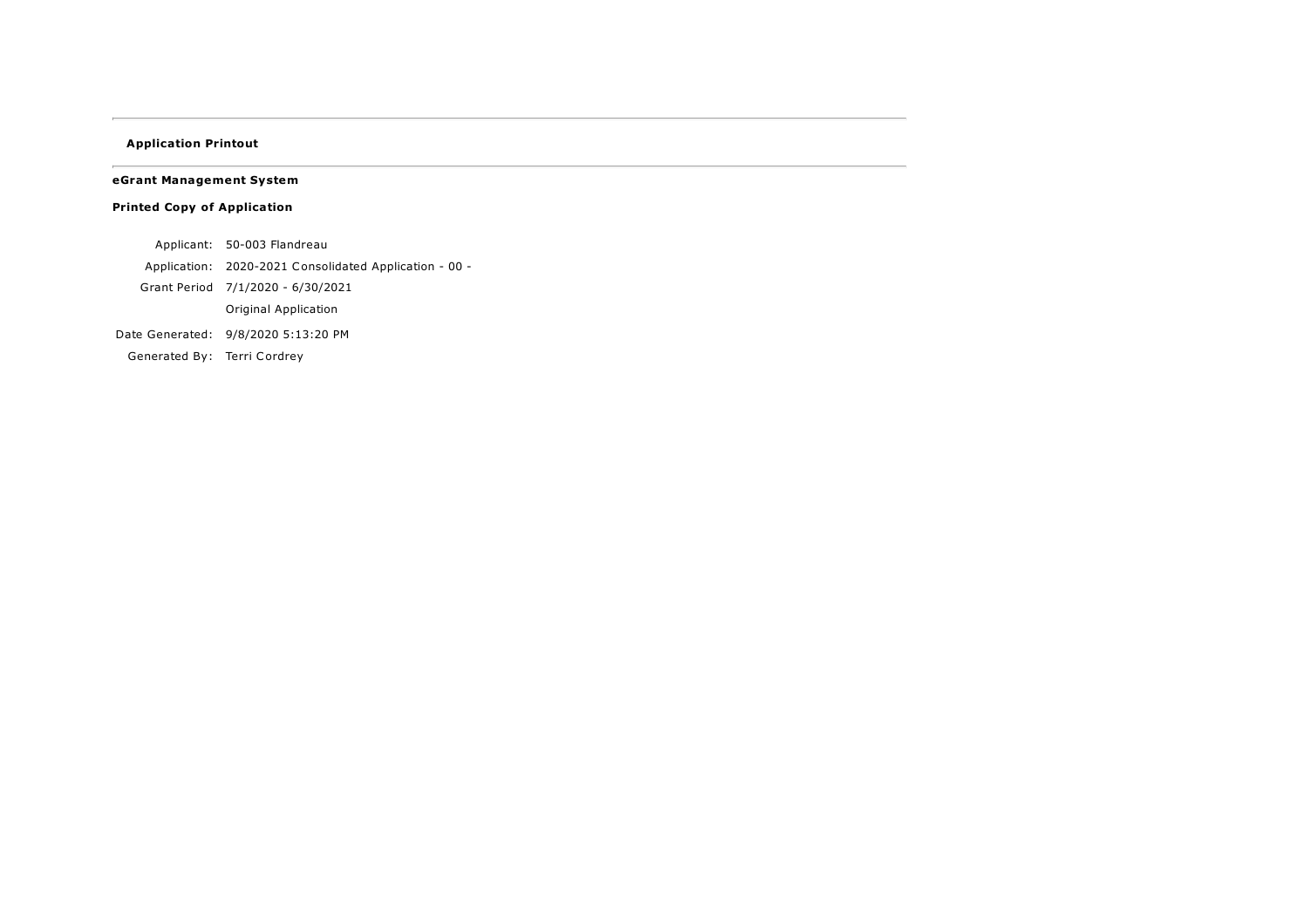## Consolidated Overview

| Due Date: | July 1, 2020                                                                                                                   |
|-----------|--------------------------------------------------------------------------------------------------------------------------------|
| Programs: | Title I, Part A: Improving the Academic Achievement of the Disadvantaged                                                       |
|           | Title II, Part A: Preparing, Training, and Recruiting High-Quality Teachers, Principals, or Other School Leaders               |
|           | Title IV, Part A: Student Support and Acedemic Enrichment Grants (SSAE)                                                        |
|           | Rural Education Achievement Program (REAP) Flexibility for Title II Part A and Title IV Part A Funds                           |
|           | Title I, Part D, Subpart 1 - Prevention and Intervention Programs for Children who are Neglected or Delinguent, or At-<br>Risk |
|           | Title V, Part B Subpart 2: Rural Low Income School Program (RLIS)                                                              |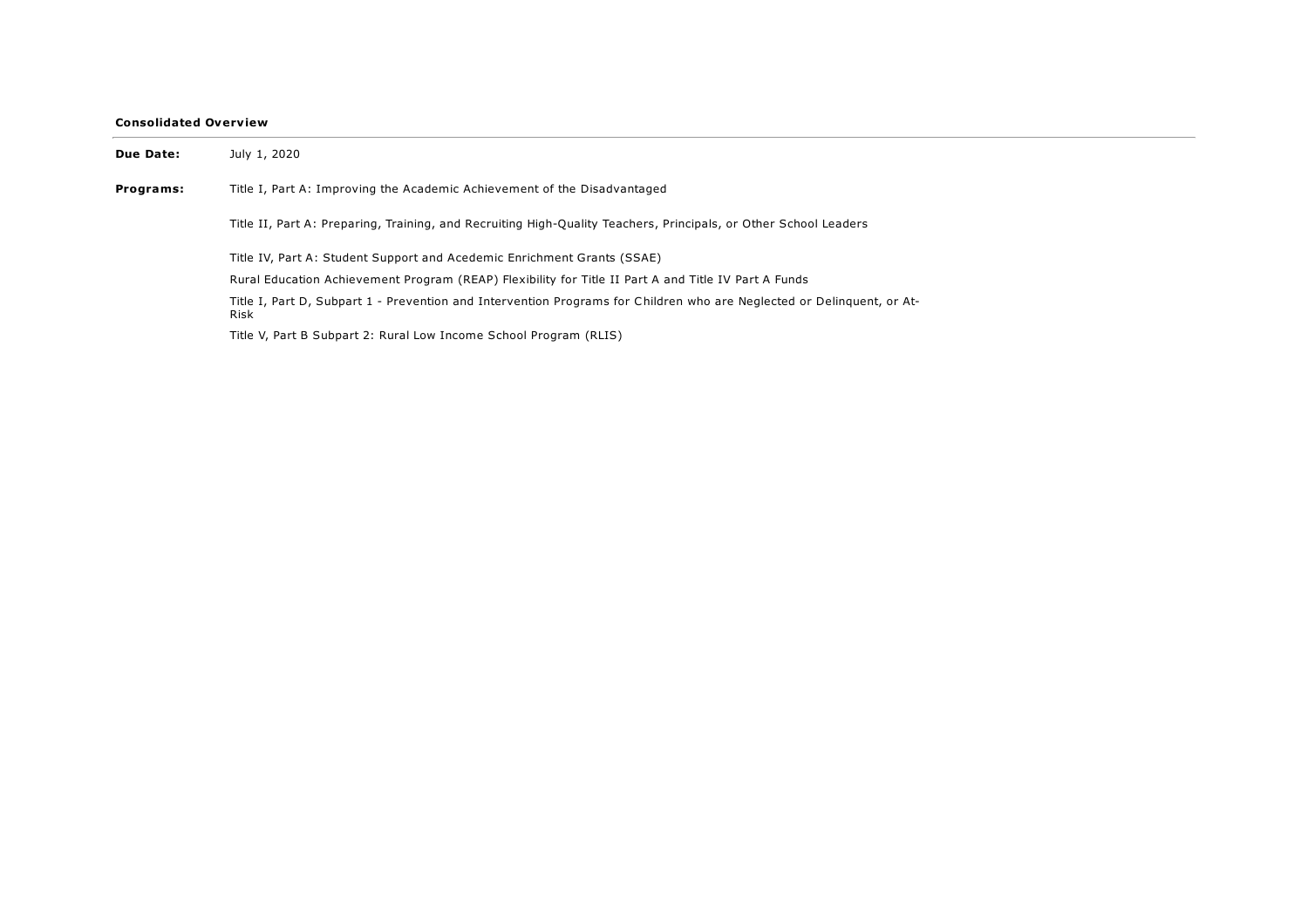| <b>Contact Information</b>                                                                                                                                                                                      |                       |      |           |              |                                 |           |     |      |                |            |                  |                |           |       |        |
|-----------------------------------------------------------------------------------------------------------------------------------------------------------------------------------------------------------------|-----------------------|------|-----------|--------------|---------------------------------|-----------|-----|------|----------------|------------|------------------|----------------|-----------|-------|--------|
| This purpose of this page is to display contact information only. Any changes to the information below must be made in<br>the Central Data application. Superintendent / Cooperative Director: Last Name* Weber |                       |      |           |              |                                 |           |     |      |                |            | First Name* Rick |                |           |       | Middle |
| Phone* 605<br>Initial                                                                                                                                                                                           | 997 3263              |      | Extension | Fax* 605 997 | 2457 Summer Phone               |           |     |      | Extension      |            | Email*           |                |           |       |        |
| rick.weber@k12.sd.us                                                                                                                                                                                            |                       |      |           |              |                                 |           |     |      |                |            |                  |                |           |       |        |
| Business Manager: Last Name* VanBeek                                                                                                                                                                            |                       |      |           |              | First Name* Stacey              |           |     |      | Middle Initial | Phone* 605 | 997              | 3263           | Extension |       | Fax*   |
| 605 997 2457                                                                                                                                                                                                    | Summer Phone          |      |           | Extension    | Email* stacey.vanbeek@k12.sd.us |           |     |      |                |            |                  |                |           |       |        |
| <b>Consolidated Application / Title I Coordinator:</b>                                                                                                                                                          |                       |      |           |              |                                 |           |     |      |                |            |                  |                |           |       |        |
| Last Name*                                                                                                                                                                                                      | Kelm                  |      |           |              | First Name*                     | Justin    |     |      |                |            |                  | Middle Initial |           |       |        |
| Address 1*                                                                                                                                                                                                      | 600 W Community Dr    |      |           |              |                                 |           |     |      |                |            |                  |                |           |       |        |
| Address 2                                                                                                                                                                                                       |                       |      |           |              |                                 |           |     |      |                |            |                  |                |           |       |        |
| $City*$                                                                                                                                                                                                         | Flandreau             |      |           |              | State*                          | <b>SD</b> |     |      |                |            | $Zip+4*$         |                |           | 57028 | 1098   |
| Phone*                                                                                                                                                                                                          | 605 997               | 3263 | Extension |              | $Fax*$                          | 605       | 997 | 2457 |                |            |                  |                |           |       |        |
| Email*                                                                                                                                                                                                          | justin.kelm@k12.sd.us |      |           |              |                                 |           |     |      |                |            |                  |                |           |       |        |
| <b>Title X McKinney-Vento Coordinator:</b>                                                                                                                                                                      |                       |      |           |              |                                 |           |     |      |                |            |                  |                |           |       |        |
| Last Name*                                                                                                                                                                                                      | Kelm                  |      |           |              | First Name*                     | Justin    |     |      |                |            |                  | Middle Initial |           |       |        |
| Address 1*                                                                                                                                                                                                      | 600 W Community Drive |      |           |              |                                 |           |     |      |                |            |                  |                |           |       |        |
| Address 2                                                                                                                                                                                                       |                       |      |           |              |                                 |           |     |      |                |            |                  |                |           |       |        |
| $City*$                                                                                                                                                                                                         | Flandreau             |      |           |              | State*                          | <b>SD</b> |     |      |                |            | $Zip+4*$         |                |           | 57028 | 1098   |
| Phone*                                                                                                                                                                                                          | 997<br>605            | 2780 | Extension |              | $Fax*$                          | 605       | 997 | 2457 |                |            |                  |                |           |       |        |
| Email*                                                                                                                                                                                                          | justin.kelm@k12.sd.us |      |           |              |                                 |           |     |      |                |            |                  |                |           |       |        |
| <b>Migrant Education Coordinator:</b>                                                                                                                                                                           |                       |      |           |              |                                 |           |     |      |                |            |                  |                |           |       |        |
| Last Name*                                                                                                                                                                                                      | Kelm                  |      |           |              | First Name*                     | Justin    |     |      |                |            |                  | Middle Initial |           |       |        |
| Address 1*                                                                                                                                                                                                      | 600 W Community Dr    |      |           |              |                                 |           |     |      |                |            |                  |                |           |       |        |
| Address 2                                                                                                                                                                                                       |                       |      |           |              |                                 |           |     |      |                |            |                  |                |           |       |        |
| $City*$                                                                                                                                                                                                         | Flandreau             |      |           |              | State*                          | <b>SD</b> |     |      |                |            | $Zip+4*$         |                |           | 57028 | 1098   |
| Phone*                                                                                                                                                                                                          | 605 997               | 2780 | Extension |              | $Fax*$                          | 605       | 997 | 2457 |                |            |                  |                |           |       |        |
| Email*                                                                                                                                                                                                          | justin.kelm@k12.sd.us |      |           |              |                                 |           |     |      |                |            |                  |                |           |       |        |

Title III LEP Contact: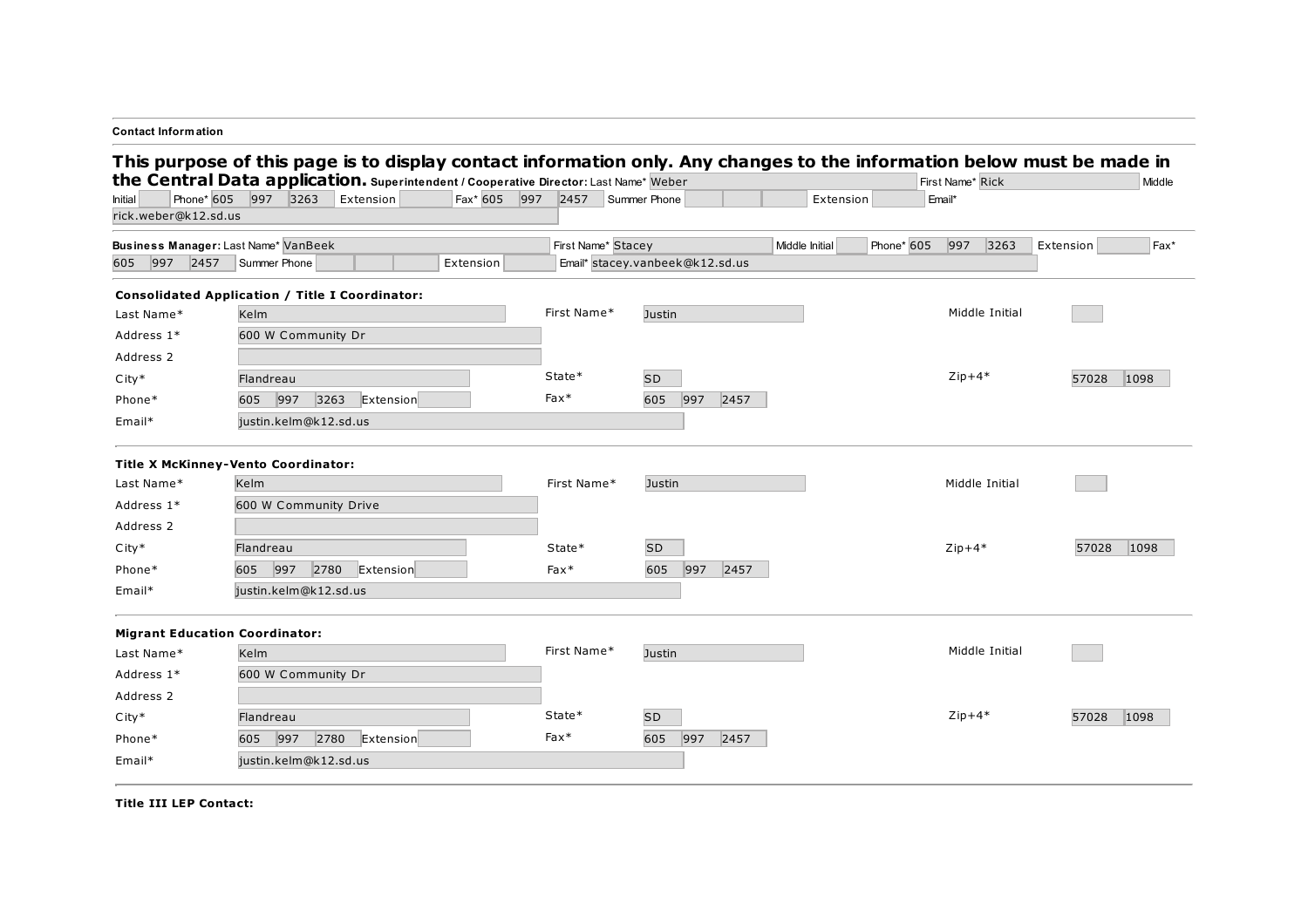| Last Name* | Rieff                           | First Name* | <b>Jennifer</b>    | Middle Initial |               |
|------------|---------------------------------|-------------|--------------------|----------------|---------------|
| Address 1* | 600 W Community Drive           |             |                    |                |               |
| Address 2  |                                 |             |                    |                |               |
| $City*$    | Flandreau                       | State*      | <b>SD</b>          | $Zip+4*$       | 1098<br>57028 |
| Phone*     | 997<br>605<br>2780<br>Extension | $Fax*$      | 2457<br>605<br>997 |                |               |
| Email*     | jennifer.rieff@k12.sd.us        |             |                    |                |               |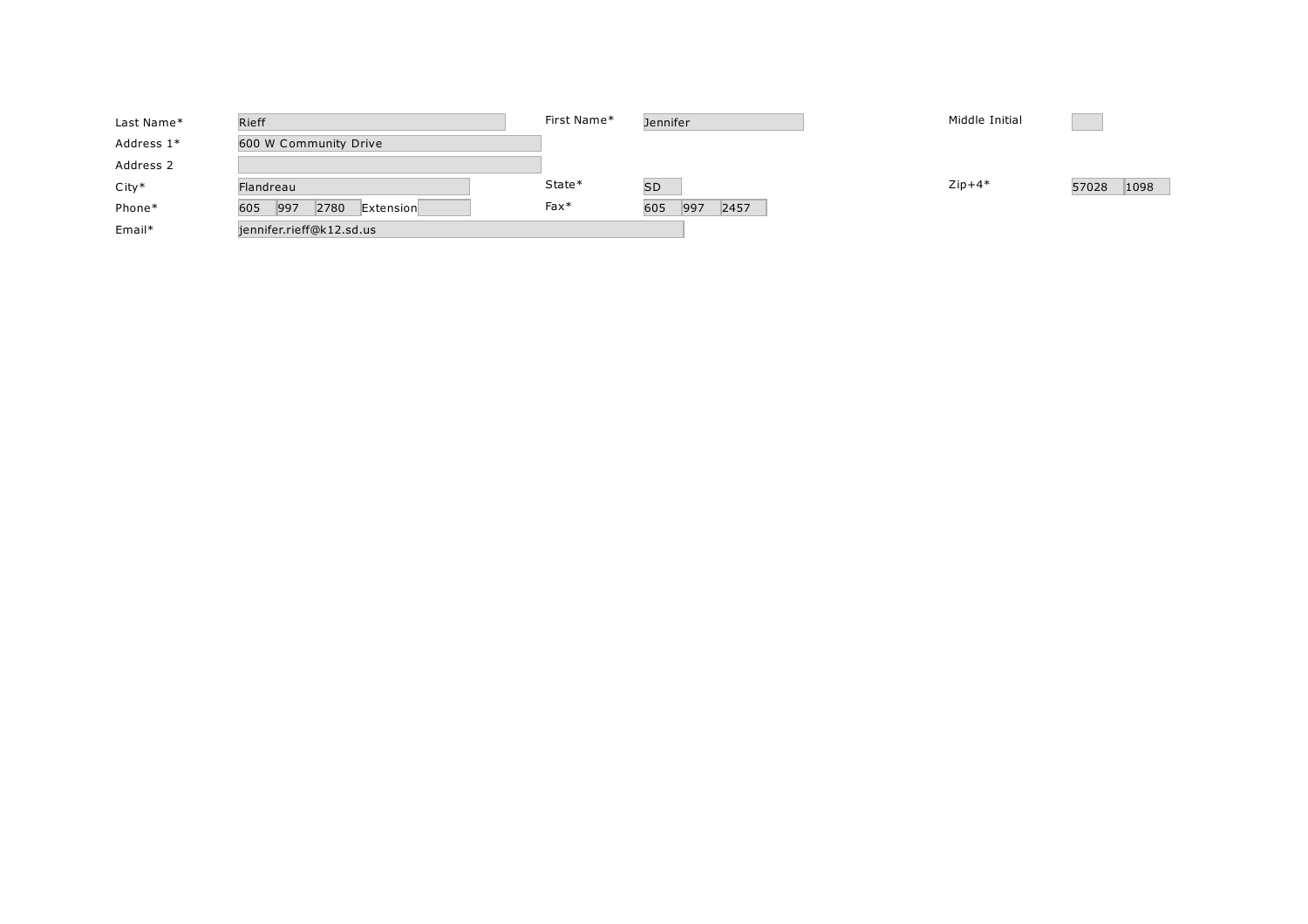**Allocations Click for [Instructions](https://sddoe.mtwgms.org/SDDOEGMSWeb/PageRefDocs/Transferability.pdf)** 

The application has been approved. No more updates will be saved for the application.

|                                  | <b>TitleI</b> | <b>TitleIIA</b> | <b>TitleIV</b> | <b>REAP-</b><br><b>IIA</b> | TitleID-Delinquent | <b>RLIS</b> |
|----------------------------------|---------------|-----------------|----------------|----------------------------|--------------------|-------------|
| <b>Current Year Funds</b>        |               |                 |                |                            |                    |             |
| <b>Allocation</b>                | \$130,667     | \$38,233        | \$17,459       | \$0                        | \$0                | \$0         |
| $ReAllocated (+)$                | \$0           | \$0             | \$0            | \$0                        | \$0                | \$0         |
| Released (-)                     | \$0           | \$0             | \$0            | \$0                        | \$0                | \$0         |
| <b>Total Current Year Funds</b>  | \$130,667     | \$38,233        | \$17,459       | \$0                        | \$0                | \$0         |
| <b>Prior Year(s) Funds</b>       |               |                 |                |                            |                    |             |
| Carryover (+)                    | \$0           | \$0             | \$0            | \$0                        | \$0                | \$0         |
| ReAllocated $(+)$                | \$0           | \$0             | \$0            | \$0                        | \$0                | \$0         |
| <b>Total Prior Year(s) Funds</b> | \$0           | \$0             | \$0            | \$0                        | \$0                | \$0         |
| <b>Sub Total</b>                 | \$130,667     | \$38,233        | \$17,459       | \$0                        | \$0                | \$0         |
| <b>Adjusted Sub Total</b>        | \$130,667     | \$38,233        | \$17,459       | \$0                        | \$0                | \$0         |

Complete the section below to notify the SEA that the applicant is transferring or flexing funds per the provisions of the State and Local Transferablity Act.

| <b>Funds Available for</b><br>Transfer/Flex | <b>TitleI</b> | <b>TitleIIA</b> | <b>TitleIV</b> | <b>REAP-</b><br><b>IIA</b> | TitleID-Delinguent        | <b>RLIS</b> |
|---------------------------------------------|---------------|-----------------|----------------|----------------------------|---------------------------|-------------|
| <b>Applicable Percentage</b>                | 0%            | 100%            | 100%           | $0\%$                      | 0%                        | 0%          |
| <b>Current Year</b>                         | \$0           | \$38,233        | \$17,459       | \$0                        | \$0                       | \$0         |
| <b>Cap for Rollover</b>                     |               |                 |                |                            |                           |             |
| <b>Total Available for Transfer/Flex</b>    | \$0           | \$0             | \$0            | \$0                        | \$0                       | \$0         |
| From TitleIIA $(+)$                         | 38233         |                 |                |                            |                           |             |
| From TitleIV $(+)$                          | 17459         |                 |                |                            |                           |             |
| <b>Total Transfer/Flex</b>                  | \$55,692      | ( \$38, 233)    | ( \$17,459)    | \$0                        | \$0                       | \$0         |
|                                             |               |                 |                |                            |                           |             |
| <b>Net Adjustment</b>                       | \$55,692      | $(*38,233)$     | ( \$17,459)    | \$0                        | \$0                       | \$0         |
| <b>Total Available for Budgeting</b>        | \$186,359     | \$0             | \$0            | \$0                        | \$0                       | \$0         |
|                                             | <b>TitleI</b> | <b>TitleIIA</b> | <b>TitleIV</b> | <b>REAP-</b><br><b>IIA</b> | <b>TitleID-Delinguent</b> | <b>RLIS</b> |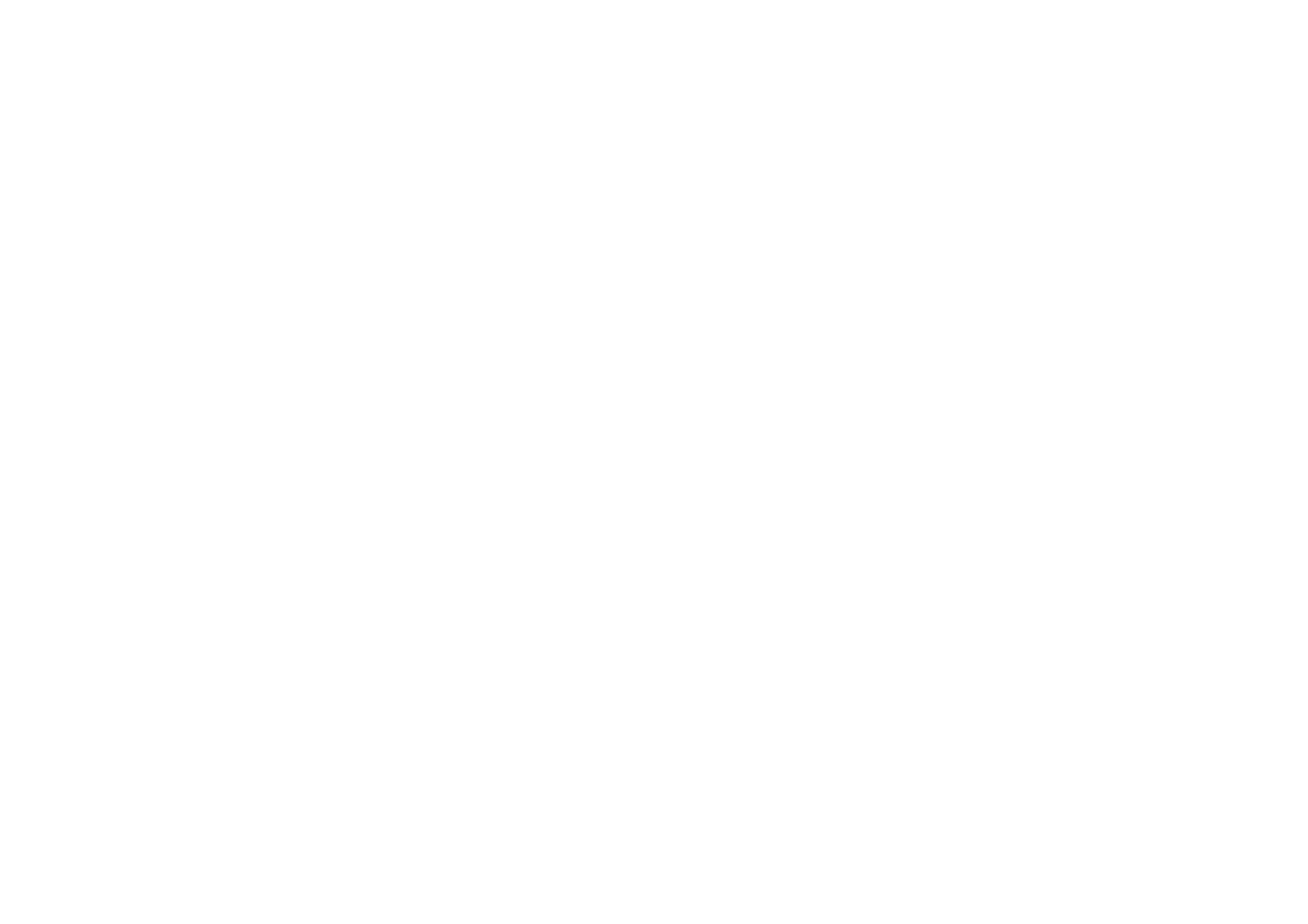This application has been approved. No more updates will be saved.

| In District |                        |                                                                      |                  |                                                                |                 |                                                                      |
|-------------|------------------------|----------------------------------------------------------------------|------------------|----------------------------------------------------------------|-----------------|----------------------------------------------------------------------|
| <b>Name</b> | District Code Title IA | <b>Title IA</b><br><b>Offered but</b><br><b>Not</b><br>Participating | <b>Title IIA</b> | <b>Title IIA</b><br>Offered but<br><b>Not</b><br>Participating | <b>Title IV</b> | <b>Title IV</b><br><b>Offered but</b><br><b>Not</b><br>Participating |

Note: You must complete the Private School Consultation tab and upload the private school consultation forms for all private schools located in the district and any checked out-of-district private schools.

Does the district have any resident students attending a private school in another district for which the resident district is responsible for providing equitable Title I services?

 $O$  Yes  $\odot$  No

Does the district have any resident students attending a private school in another district outside of South Dakota for which the resident district is responsible for providing equitable Title I services?

 $O$  Yes  $\odot$  No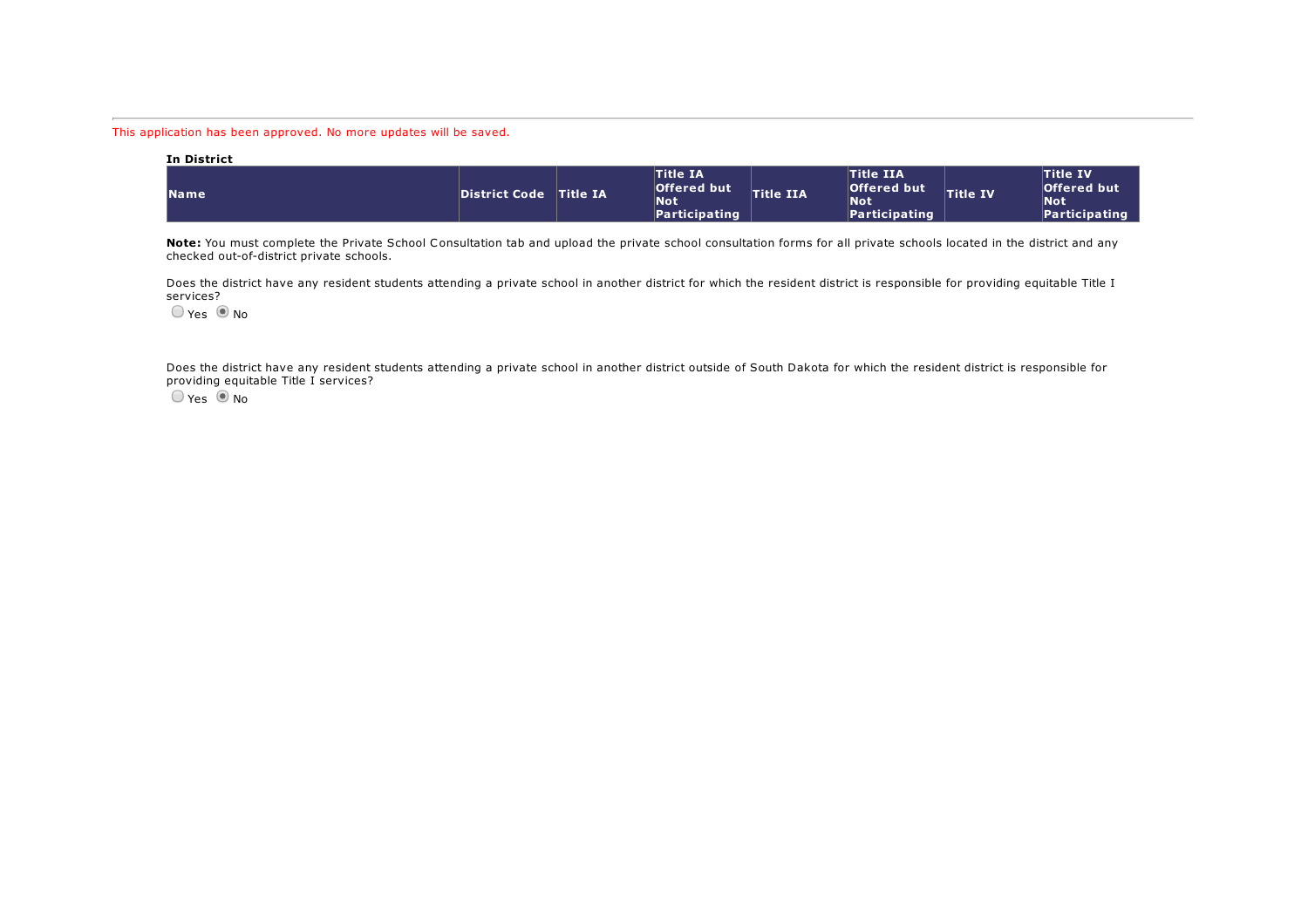Check to confirm that the district assures it has provided timely and meaningful consultation with the appropriate private school officials regarding the provision of services for private school students and their teachers AND has submitted the signed Affirmation of Consultation and Verification Private School Participation for EACH private school to DOE. [Section 1120(b) of ESEA and Section 200.63 of Federal Regulations][Section 1120(b) of ESEA and Section 200.63 of Federal Regulations]

Describe the process for consulting with private school officials.

([count] of 2000 maximum characters used)

|     | <b>School Name</b> | <b>Consultation</b><br>Completed                                  |
|-----|--------------------|-------------------------------------------------------------------|
|     |                    | Check if<br>agreement<br>has been<br>uploaded for<br>this school. |
| 1.  |                    |                                                                   |
| 2.  |                    | ┌                                                                 |
| 3.  |                    |                                                                   |
| 4.  |                    |                                                                   |
| 5.  |                    | ┌                                                                 |
| 6.  |                    | ┌                                                                 |
| 7.  |                    | r i                                                               |
| 8.  |                    |                                                                   |
| 9.  |                    | ┌                                                                 |
| 10. |                    | ┌                                                                 |
|     |                    |                                                                   |

#### Warning Regarding the File Upload Process

Upload consultation forms. File names MUST not include special characters (i.e. #, \$, %, ., etc.). A copy of the form can be found by clicking this link: Private Schools Consultation Form

Choose File No file chosen

Previously Uploaded Files Listed Below: No files are currently uploaded for this page.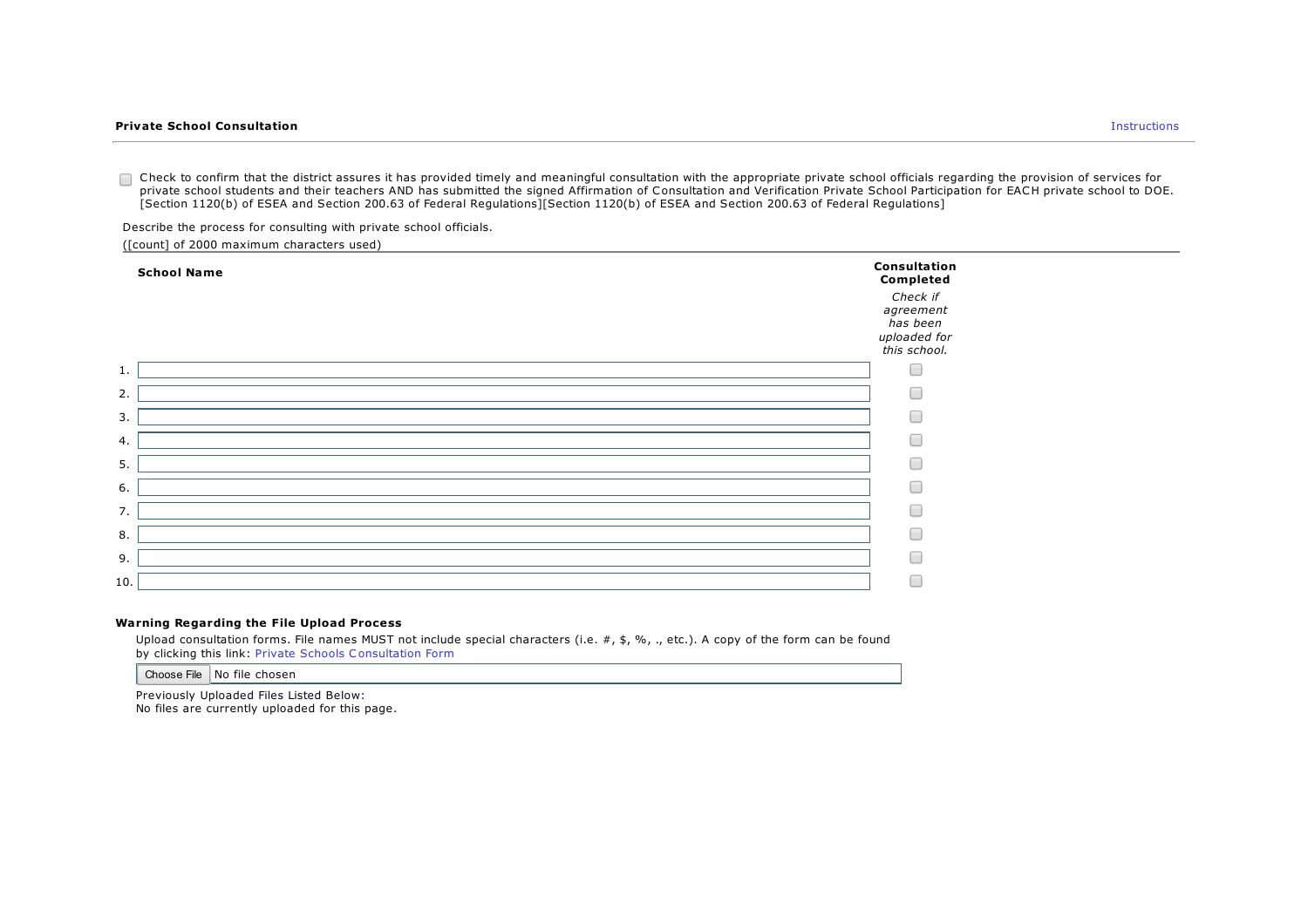#### **Tribal School Consultation** Instructions

Affected local education agencies (LEAs) applying for financial assistance under the Every Student Succeeds Act (ESSA), are required to consult with Indian tribes, or those tribal organizations approved by the tribes located in the area served by the LEA prior to submitting a plan or application .

An affected LEA under section 8538 is one that either:

- 1. Has 50 percent or more of its student enrollment made up of American Indian (AI)/Alaskan Native (AN) students; or
- 2. Received an Indian Education Formula grant, from the US Department of Education, under Title VII in the previous fiscal year that exceeded \$40,000; and
- 3. Include a tribe located in the area served by the LEA.

The location of the tribe and the area that the LEA serves will determine who the LEA must consult with, not the representation of the students.

\* If there is an Indian reservation located in the jurisdiction or bordering the jurisdiction of the affected LEA, the LEA must consult with that tribe, or with a tribal organization approved by the tribe.

For more information, the SD Dept. of Education quidance and consultation forms are available on the Title page under Resources found at: http://doe.sd.gov/title/ To reference the location of LEA and reservation boundaries please go here.

NOTE: A local education agency is definied as a public school district under the ESSA program the term includes elementary schools and secondary schools funded by the Bureau of Indian Education.

 $\bigcirc$  Yes  $\bigcirc$  No Based on the information above, are you an affected LEA?

Please upload the Tribal Consultation Form

Choose File No file chosen

Tribal Consultation [2020-06302020140734-20200630021433-57.pdf](https://sddoe.mtwgms.org/SDDOEGMSWeb/UploadFiles/2021/765/00/ConsolidatedApp//ConAppTribalConsultation/Tribal Consultation 2020-06302020140734-20200630021433-57.pdf)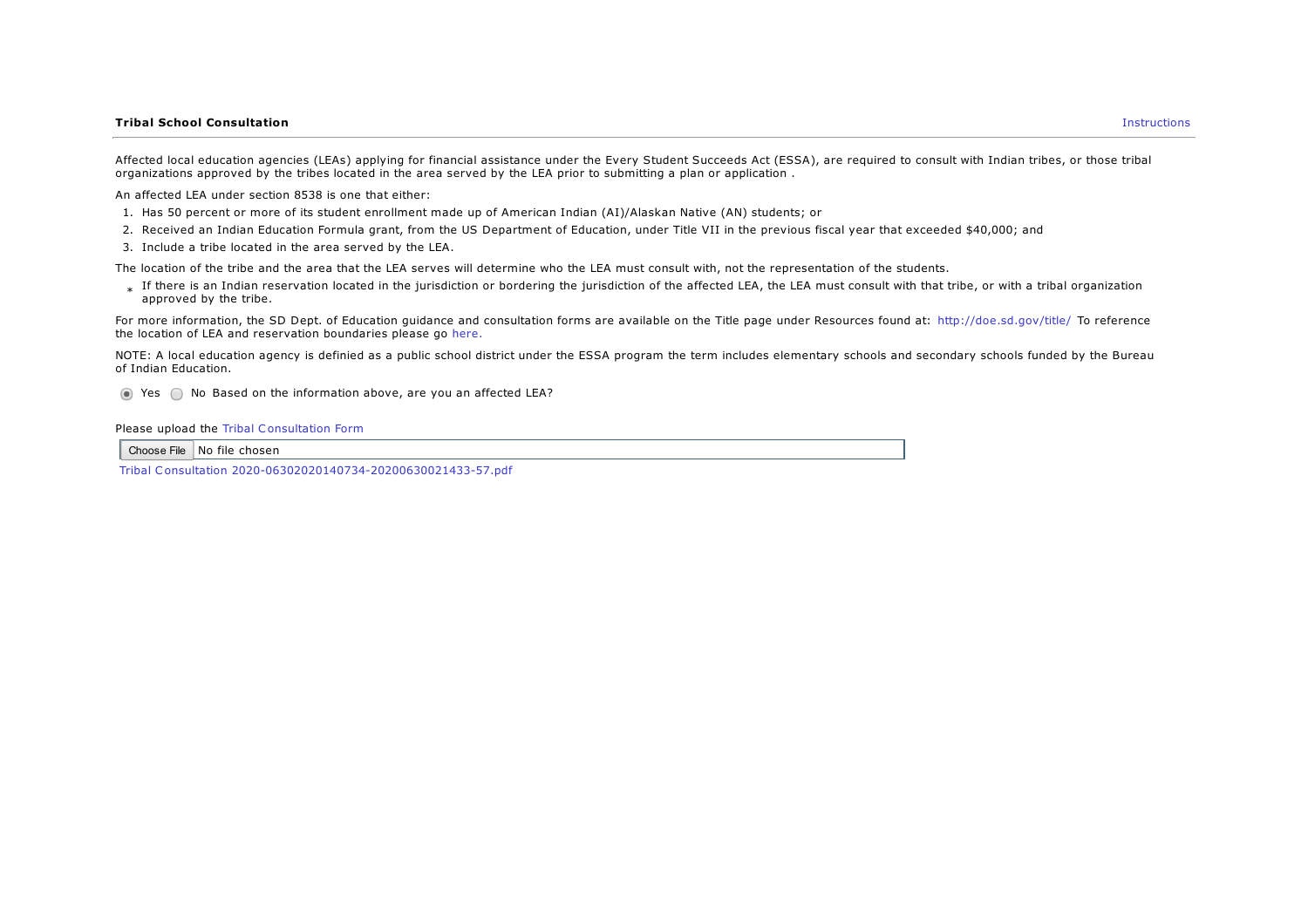#### **GEPA Information** Instructions **Instructions**

1. **Department of Education's General Education Provisions Act (GEPA)** What steps are in place to ensure equitable access to, and participation in, federally assisted programs for students, teachers, and other program beneficiaries with special

Prior Year Response:

The Flandreau School District recognizes the importance of equitable access to, and participation in, federally assisted programs for students, teachers, and their beneficiaries with special needs. The Flandreau School District has a non-discrimination policy which states that the district does not discriminate based on disability, race, color, national origin, sex, or age. A notice of nondiscrimination will be posted in the buildings and will be included in all handbooks and printed materials associated with the Title programs. The district is in full compliance with the provisions of ADA, Section 504 and Special Education laws and regulations as determined by the local designated representative in each area. The school district ensures that students with special needs are afforded an individual education program that addresses modifications and adaptations a student may need in order to access programs. In addition, if a staff member attends a staff development activity in which he/she needs reasonable accommodations they will be made. In the case of a child with a disability, the program will identify how it meets the objectives of the individual education program of the child. All areas where services are delivered will be in compliance with all disability access regulations. The programs will be accessible to all children and will be free from all physical barriers. Notices will be posted in all school buildings that identify the school district's intent to ensure equitable access to all school children, teachers, staff and other program beneficiaries. If there are any barriers to program accessibility identified throughout the course of these program, the barriers will be addressed. The program will be accessible to all students, teachers, staff, and other program beneficiaries with special needs. Officials' names will be posted at all sites as contacts for anyone who has complaints regarding accessibility.

Your answer must include the following: A statement about how your district is ensuring that the federally identified six barriers (gender, race, national origin, color, disability, or age) and any other barriers are addressed. List the six barriers in your answer; The statement must address students, teachers, and other program beneficiaries with special needs.

#### Describe how this process is completed. (1958 of 2000 maximum characters used)

The Flandreau School District recognizes the importance of equitable access to, and participation in, federally assisted programs for students, teachers, and their beneficiaries with special needs. The Flandreau School District has a non-discrimination policy which states that the district does not discriminate based on disability, race, color, national origin, sex, or age. A notice of nondiscrimination will be posted in the buildings and will be included in all handbooks and printed materials associated with the Title programs. The district is in full compliance with the provisions of ADA, Section 504 and Special Education laws and regulations as determined by the local designated representative in each area. The school district ensures that students with special needs are afforded an individual education program that addresses modifications and adaptations a student may need in order to access programs. In addition, if a staff member attends a staff development activity in which he/she needs reasonable accommodations they will be made. In the case of a child with a disability, the program will identify how it meets the objectives of the individual education program of the child. All areas where services are delivered will be in compliance with all disability access regulations. The programs will be accessible to all children and will be free from all physical barriers. Notices will be posted in all school buildings that identify the school district's intent to ensure equitable access to all school children, teachers, staff and other program beneficiaries. If there are any barriers to program accessibility identified throughout the course of these program, the barriers will be addressed. The program will be accessible to all students, teachers, staff, and other program beneficiaries with special needs. Officials' names will be posted at all sites as contacts for anyone who has complaints regarding accessibility.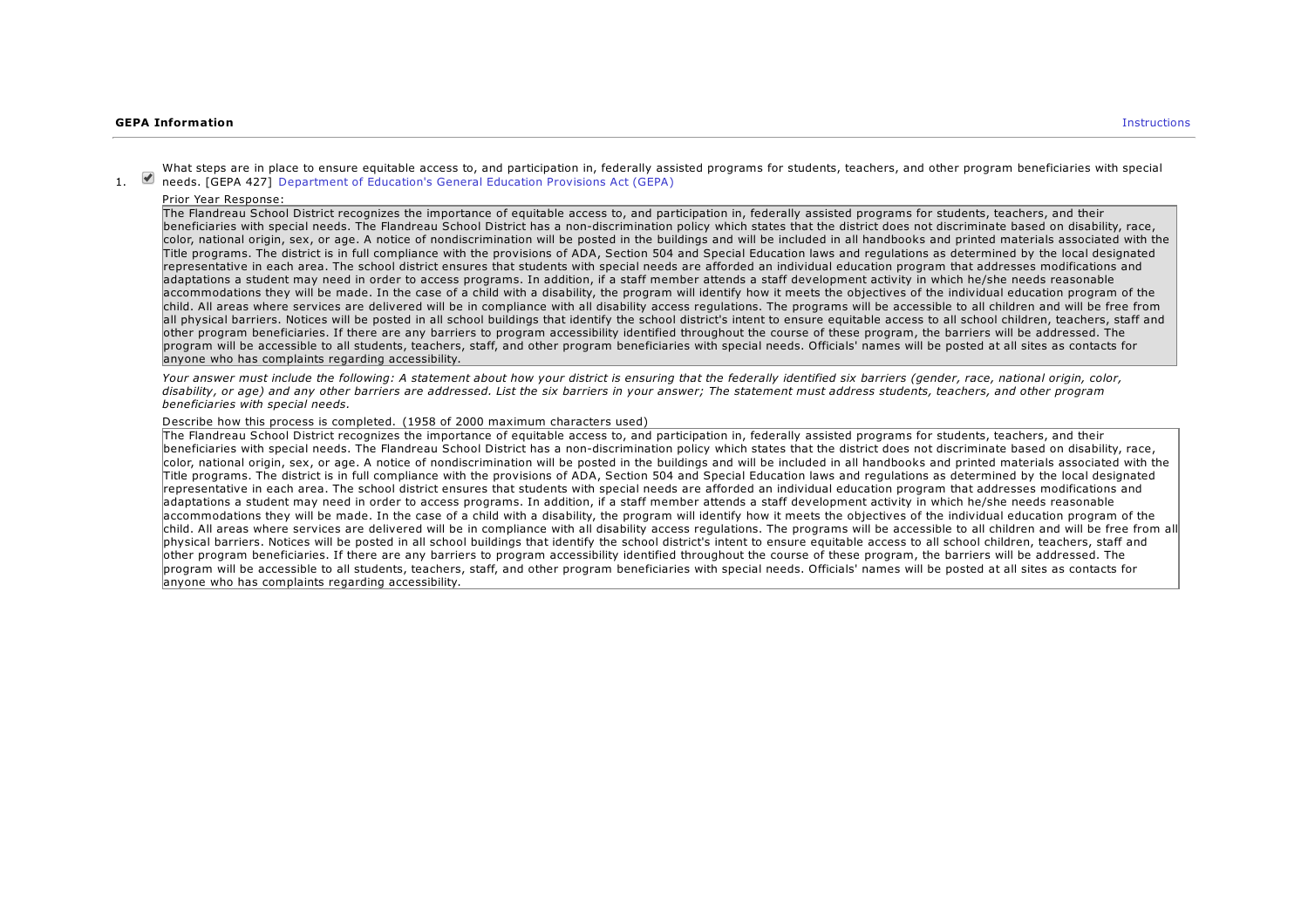#### Consolidated Application Assurances Instructions

By checking this box and saving the page, the authorized representative hereby certifies that he or she has read, understood and will comply with the assurances listed below, as applicable to the program(s) for which funding is requested. These assurances are binding for Districts/Fiscal Agents that are accepting funding under this program(s).

#### Title I - The LEA assures:

That the plan was developed with timely and meaningful consultation with teachers, principals, other school leaders, paraprofessionals, specialized instructional support personnel, administrators (including administrators of programs described in other parts of this title), other appropriate school personnel, and with parents of children in schools served under

- this part and as appropriate, was coordinated with other programs under this Act, the Individuals with Disabilities Education Act (20 U.S.C. 1400 et seq.), the Rehabilitation Act of the Night Act of the Night Act of the N 1973 (20 U.S.C. 701 et seq.), the Carl D. Perkins Career and Technical Education Act of 2006 (20 U.S.C. 2301 et seq.), the Workforce Innovation and Opportunity Act (29 U.S.C. 3101 et seq.), the Head Start Act (42 U.S.C. 9831 et seq.), the McKinney-Vento Homeless Assistance Act (42 U.S.C. 11301 et seq.), the Adult Education and Family Literacy Act (29 U.S.C. 3271 et seq.), and other Acts as appropriate.
- 2. That the plan covers all thirteen (13) required provisions, detailed in Section 1112 (b), as appropriate to the programs implemented in the LEA.
- 3. That migratory children and formerly migratory children who are eligible to receive services under this part are selected to receive such services on the same basis as other children who are selected to receive services under this part.
- 4. That services will be provided to eligible children attending private elementary schools and secondary schools in accordance with section 1117, and timely and meaningful<br>1. executation with arivate ashed afficials regar consultation with private school officials regarding such services.
- 5. That, if selected, the LEA will participate in the National Assessment of Educational Progress in reading and mathematics in grades 4 and 8 carried out under section 303(b)(3) of<br>5. the National Assessment of Educationa the National Assessment of Educational Progress Authorization Act (20 U.S.C. 9622(b)(3)).

6. services for English learners, children with disabilities, migratory children, American Indian, Alaska Native, and Native Hawaiian children, and homeless children and youths, in That the LEA will coordinate and integrate services provided under this part with other educational services at the local educational agency or individual school level, such as order to increase program effectiveness, eliminate duplication, and reduce fragmentation of the instructional program.

7. -That the LEA will collaborate with the State or local child welfare agency to

- A. designate a point of contact if the corresponding child welfare agency notifies the local educational agency, in writing, that the agency has designated an employee to serve as a point of contact for the local educational agency; and
- B. develop and implement clear written procedures governing how transportation to maintain children in foster care in their school of origin when in their best interest will be provided, arranged, and funded for the duration of the time in foster care, which procedures shall

(i) ensure that children in foster care needing transportation to the school of origin will promptly receive transportation in a cost-effective manner and in accordance with section  $475(4)(A)$  of the Social Security Act (42 U.S.C.  $675(4)(A)$ ); and

(ii) ensure that, if there are additional costs incurred in providing transportation to maintain children in foster care in their schools of origin, the local educational agency will provide transportation to the school of origin if

- (I) the local child welfare agency agrees to reimburse the local educational agency for the cost of such transportation;
- (II) the local educational agency agrees to pay for the cost of such transportation; or
- (III) the local educational agency and the local child welfare agency agree to share the cost of such transportation.
- 8. That all teachers and paraprofessionals working in a program supported with funds under this part meet applicable State certification and licensure requirements, including any intervals and any the metal of the state of requirements for certification obtained through alternative routes to certification.
- That, in the case of a local educational agency that chooses to use funds under this part to provide early childhood education services to low-income children below the age of  $\frac{1}{2}$ . compulsory school attendance, such services comply with the performance standards established under section 641A(a) of the Head Start Act (42 U.S.C. 9836a(a)).
- 10. That the Parents Right-To-Know information was distributed to the parents of each student attending any school receiving funds under this part. Section 1112(e)(1)(A)
- 11. That parent notification of individual student achievement and student growth on State academic assessments will occur. Section 1112(e)(1)(B)(i)
- 12. That timely notification of each individual parent has occurred if a student has been assigned, or has been taught for 4 or more consecutive weeks by, a teacher who does not
- meet applicable State certification or licensure requirements at the grade level and subject area in which the teacher has been assigned. Section  $1112(e)(1)(B(ii)$

That parents of each student attending any school receiving funds under this part will be notified, at the beginning of each school year, about their rights to request information

13. regarding any State or LEA policy regarding student participation in any assessments mandated by section 1111(b)(2), which shall include a policy, procedure, or parental right to opt the child out of such assessments, where applicable.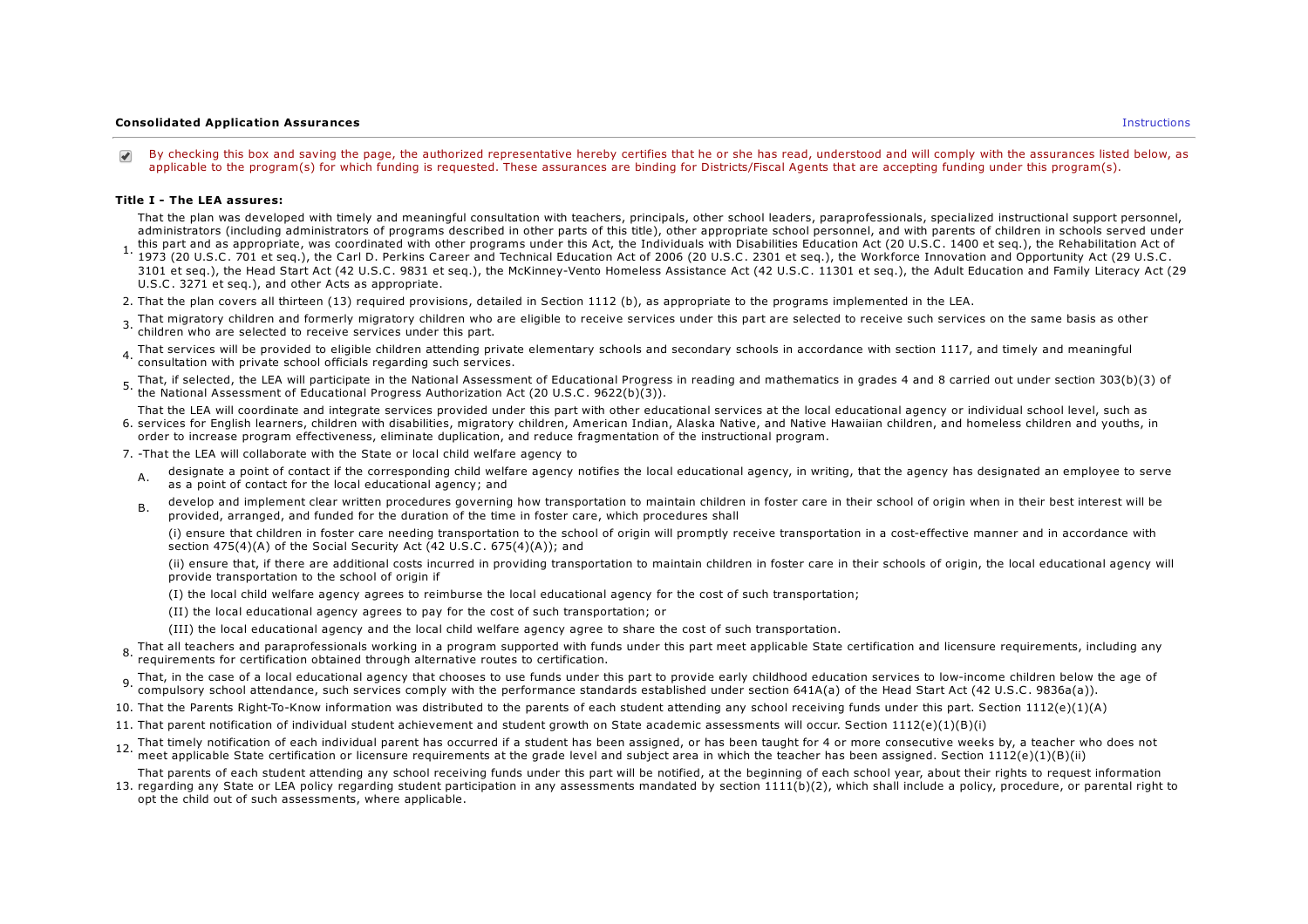- 14. That the LEA and school(s) assessment results are widely available through public means, including clear and easily accessible information on the LEAs website.
- 15. That the LEA has notified the parents of an English learner, not later than 30 days after the beginning of the school year of:
	- (i) the reasons for the identification of their child as an English learner and in need of placement in a language instruction educational program;
	- (ii) the childs level of English proficiency, how such level was assessed, and the status of the childs academic achievement;
	- (iii) the methods of instruction used in the program in which their child is, or will be, participating and the methods of instruction used in other available programs, including how such programs differ in content, instructional goals, and the use of English and a native language in instruction;
	- (iv) how the program in which their child is, or will be, participating will meet the educational strengths and needs of their child;
	- (v) how such program will specifically help their child learn English and meet age-appropriate academic achievement standards for grade promotion and graduation;
	- (vi) expected rate of graduation from high school (including four-year adjusted cohort graduation rates and extended-year adjusted cohort graduation rates for such program) if the specific exit requirements for the program, including the expected rate of transition from such program into classrooms that are not tailored for English learners, and the
	- funds under this part are used for children in high schools;
	- (vii) in the case of a child with a disability, how such program meets the objectives of the individualized education program of the child, as described in section 614(d) of the Individuals with Disabilities Education Act (20 U.S.C. 1414(d)); and
	- (viii) information pertaining to parental rights that includes written guidance

(I) detailing the right that parents have to have their child immediately removed from such program upon their request;

- (II)detailing the options that parents have to decline to enroll their child in such program or to choose another program or method of instruction, if available; and
- (III) assisting parents in selecting among various programs and methods of instruction, if more than 1 program or method is offered by the eligible entity.
- 16. local educational agency shall notify the childrens parents during the first 2 weeks of the child being placed in a language instruction educational program consistent with That for those children who have not been identified as English learners prior to the beginning of the school year but are identified as English learners during such school year, the subparagraph (A).
- 17. That the LEA has implemented an effective means of outreach to parents of English learners to inform the parents regarding how the parents can
	- (I)be involved in the education of their children; and
		- (II)be active participants in assisting their children to
		- (aa) attain English proficiency;
		- (bb) achieve at high levels within a well-rounded education; and
		- (cc) meet the challenging State academic standards expected of all students.
- 18. That the LEA has implemented an effective means of outreach to parents under clause (i) shall include holding, and sending notice of opportunities for, regular meetings for the<br>18. www.co. of fame that are almost the c purpose of formulating and responding to recommendations from parents of students assisted under this part or title III.
- 19. That a student shall not be admitted to, or excluded from, any federally assisted education program on the basis of a surname or language-minority status.
- 20. That the notice and information provided to parents under this subsection shall be in an understandable and uniform format and, to the extent practicable, provided in a language in a language that the parents can understand.

#### Title II

The local education agency hereby assures the South Dakota Department of Education that:

1. The local education agency will target funds to schools within the jurisdiction of the LEA that:

- a. Have the lowest proportion of highly qualified teachers;
- b. Have the largest average class size;
- 2. The local education agency will carry out high-quality professional development activities that reflect the principles expressed in the definition of the terms in Title IX, Part A, Part A, Section 9101 (34).
- 3. The local education agency will carry out professional development activities that reflect scientifically-based research according to TitleIX, Part A, Section 9101 (37).
- 4. The local education agency will comply with Title IX, Section 9501 of ESEA regarding participation by private school children and teachers.

### Title IV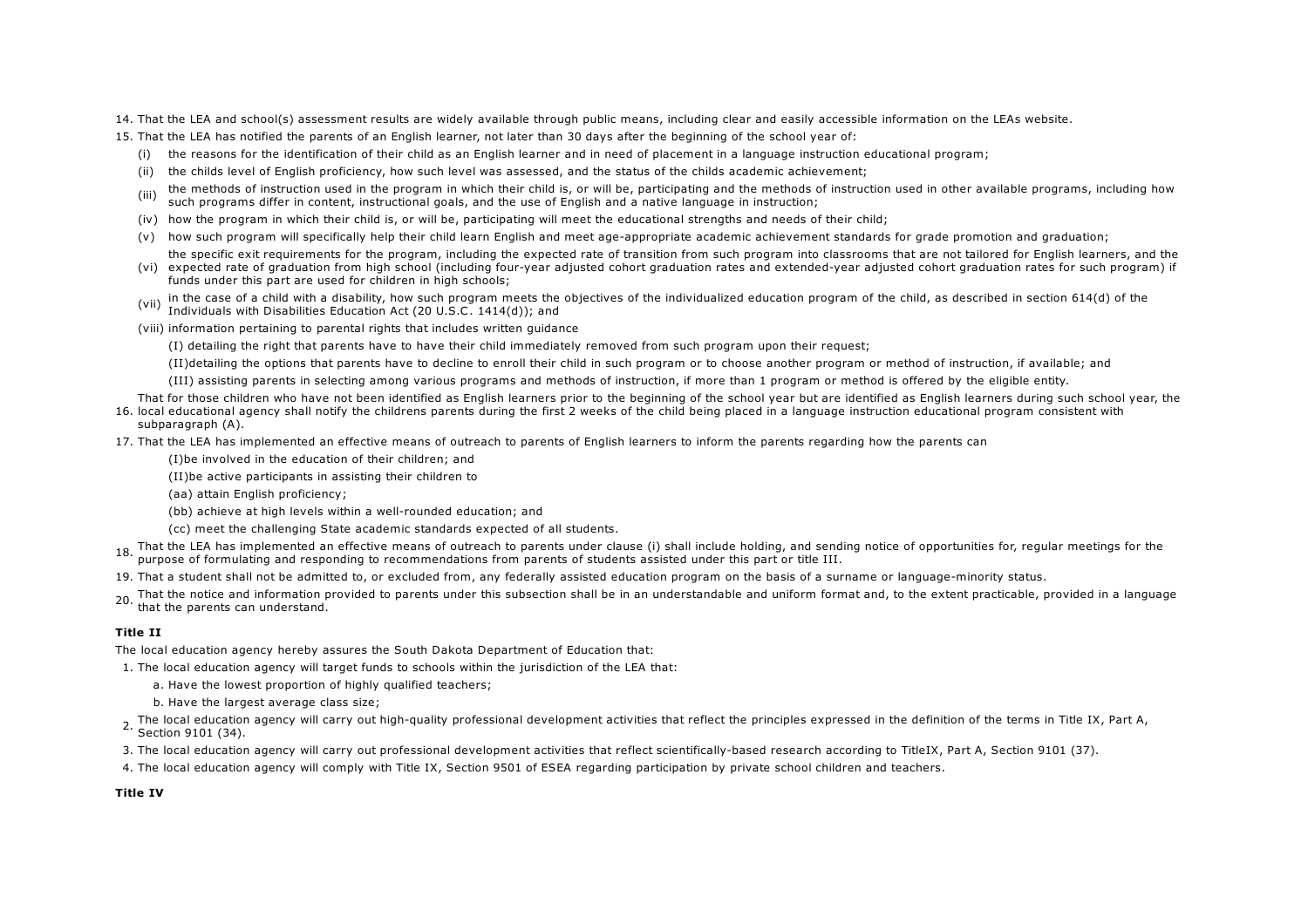The local education agency, or consortium of such agencies, will:

A. Prioritize the distribution of funds to schools served by the local educational agency, or consortium of such agencies, that

(i) are among the schools with the greatest needs, as determined by such local educational agency, or consortium;

(ii) have the highest percentages or numbers of children counted under section 1124(c);

(iii) are identified for comprehensive support and improvement under section  $1111(c)(4)(D)(i)$ ;

(iv) are implementing targeted support and improvement plans as described in section 1111(d)(2); or

(v) are identified as a persistently dangerous public elementary school or secondary school under section 8532;

B. Comply with section 8501 (regarding equitable participation by private school children and teachers);

C. Use not less than 20 percent of funds received under this subpart to support one or more of the activities authorized under section 4107;

D. Use not less than 20 percent of funds received under this subpart to support one or more activities authorized under section 4108;

E. Use a portion of funds received under this subpart to support one or more activities authorized under section 4109(a), including an assurance that the local educational agency, or<br>Expressions of lead advertised agencies consortium of local educational agencies, will comply with section 4109(b); and

F. Annually report to the State for inclusion in the report described in section 4104(a)(2) how funds are being used under this subpart to meet the requirements of subparagraphs (C) (5) through (E).

(f) SPECIAL RULE.Any local educational agency receiving an allocation under section 4105(a)(1) in an amount less than \$30,000 shall be required to provide only one of the  $(6)$  (D) and  $(5)$  and  $(6)$  and  $(7)$  and  $(8)$  assurances described in subparagraphs  $(C)$ ,  $(D)$ , and  $(E)$  of subsection  $(e)(2)$ .

#### McKinney-Vento Homeless Education

Section 722  $(g)(1)(J)$  The LEA assures the following will be carried out:

. The local educational agency will adopt policies and practices to ensure that homeless children and youths are not stigmatized or segregated on the basis of their status as<br>In hamalase homeless.

... The local educational agency will designate an appropriate staff person, able to carry out the duties described in paragraph (6)(A), who may also be a coordinator for other Federal in the state of the state of the stat programs, as a local educational agency liaison for homeless children and youths.

iii. The local educational agency will adopt policies and practices to ensure that transportation is provided, at the request of the parent or guardian (or in the case of an iii). The local educational agency will adopt po unaccompanied youth, the liaison), to and from the school of origin (as determined under paragraph (3)), in accordance with the following, as applicable:

(I) If the child or youth continues to live in the area served by the local educational agency in which the school of origin is located, the child's or youth's transportation to and from the school of origin shall be provided or arranged by the local educational agency in which the school of origin is located.

If the child's or youth's living arrangements in the area served by the local educational agency of origin terminate and the child or youth, though continuing his or her education in the school of origin, begins living in an area served by another local educational agency, the local educational agency of origin and the local educational agency in which the child or youth is living shall agree upon a method to apportion the responsibility and costs for providing the child or youth with transportation to and from the school of origin. If the local educational agencies are unable to agree upon such method, the responsibility and costs for transportation shall be shared equally.

The local educational agency will adopt policies and practices to ensure participation by liaisons described in clause (ii) in professional development and other technical assistance (ii) in experiment and other technical activities provided pursuant to paragraphs (5) and (6) of subsection (f), as determined appropriate by the Office of the Coordinator.

Sec. 722(f)(5) provide technical assistance to and conduct monitoring of local educational agencies in coordination with local educational agency liaisons designated under subsection  $(q)(1)(J)(ii)$ , to ensure that local educational agencies comply with the requirements of subsection  $(e)(3)$  and paragraphs (3) through (7) of subsection (g);

Sec. 722(f)(6) provide professional development opportunities for local educational agency personnel and the local educational agency liaison designated under subsection  $(q)(1)(j)(ii)$  to assist such personnel and liaison in identifying and meeting the needs of homeless children and youths, and provide training on the definitions of terms related to homelessness specified in sections 103, 401, and 725 to the liaison;

723(b)(3) An assurance that the local educational agency's combined fiscal effort per student, or the aggregate expenditures of that agency and the State with respect to the provision of free public education by such agency for the fiscal year preceding the fiscal year for which the determination is made, was not less than 90 percent of such combined fiscal effort or aggregate expenditures for the second fiscal year preceding the fiscal year for which the determination is made.

723(b)(4) An assurance that the applicant complies with, or will use requested funds to comply with, paragraphs (3) through (7) of section 722(g) list of LEA and LEA liaison requirements/duties.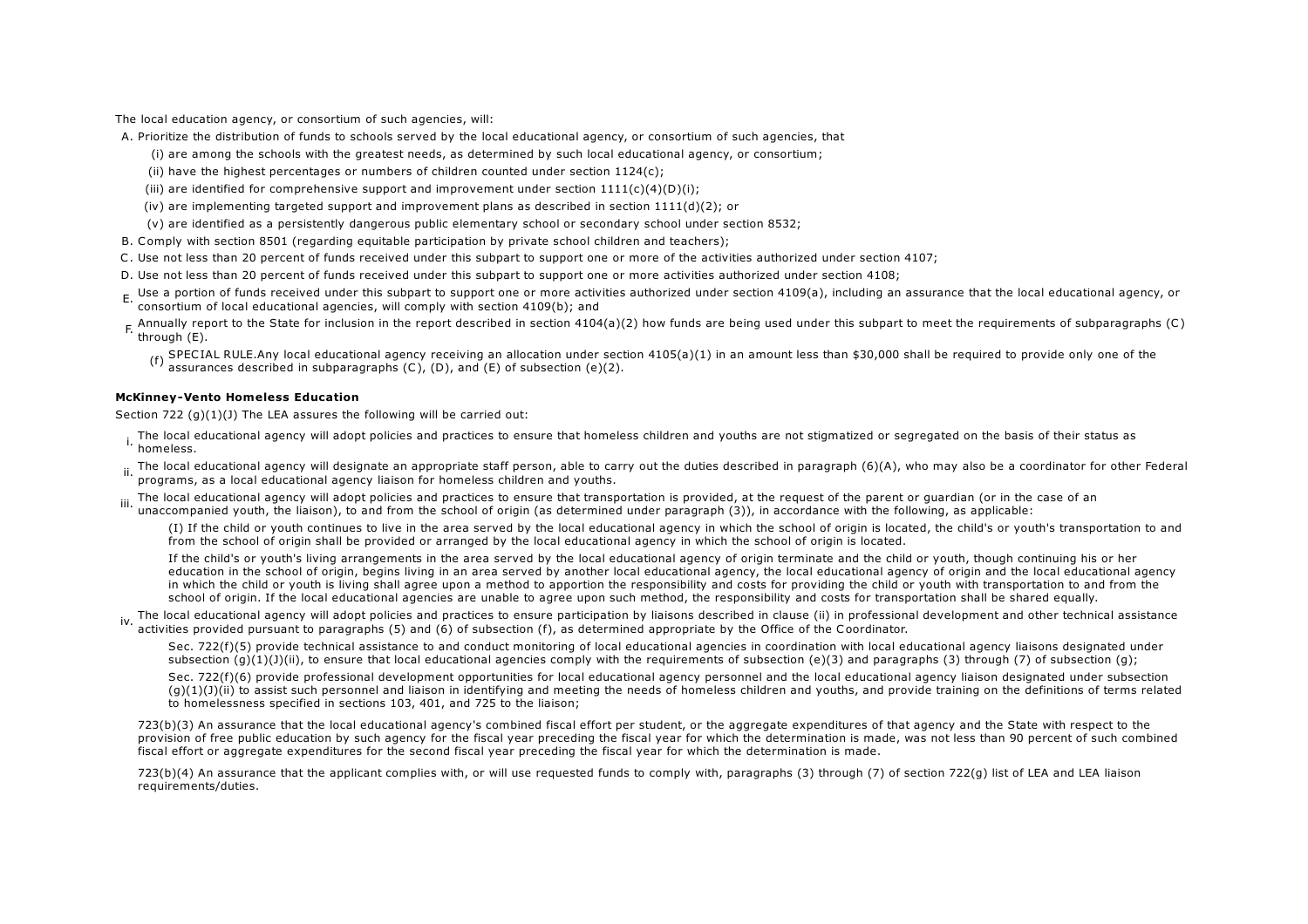723(b)(6) An assurance that the local educational agency will collect and promptly provide data requested by the State Coordinator pursuant to paragraphs (1) and (3) of section 722(f) number of qualifying students, housing at time of identification, barriers, etc.

723(b)(7) An assurance that the local educational agency will meet the requirements of section 722(g)(3) school stability, immediate enrollment, records transfer, disputes, etc.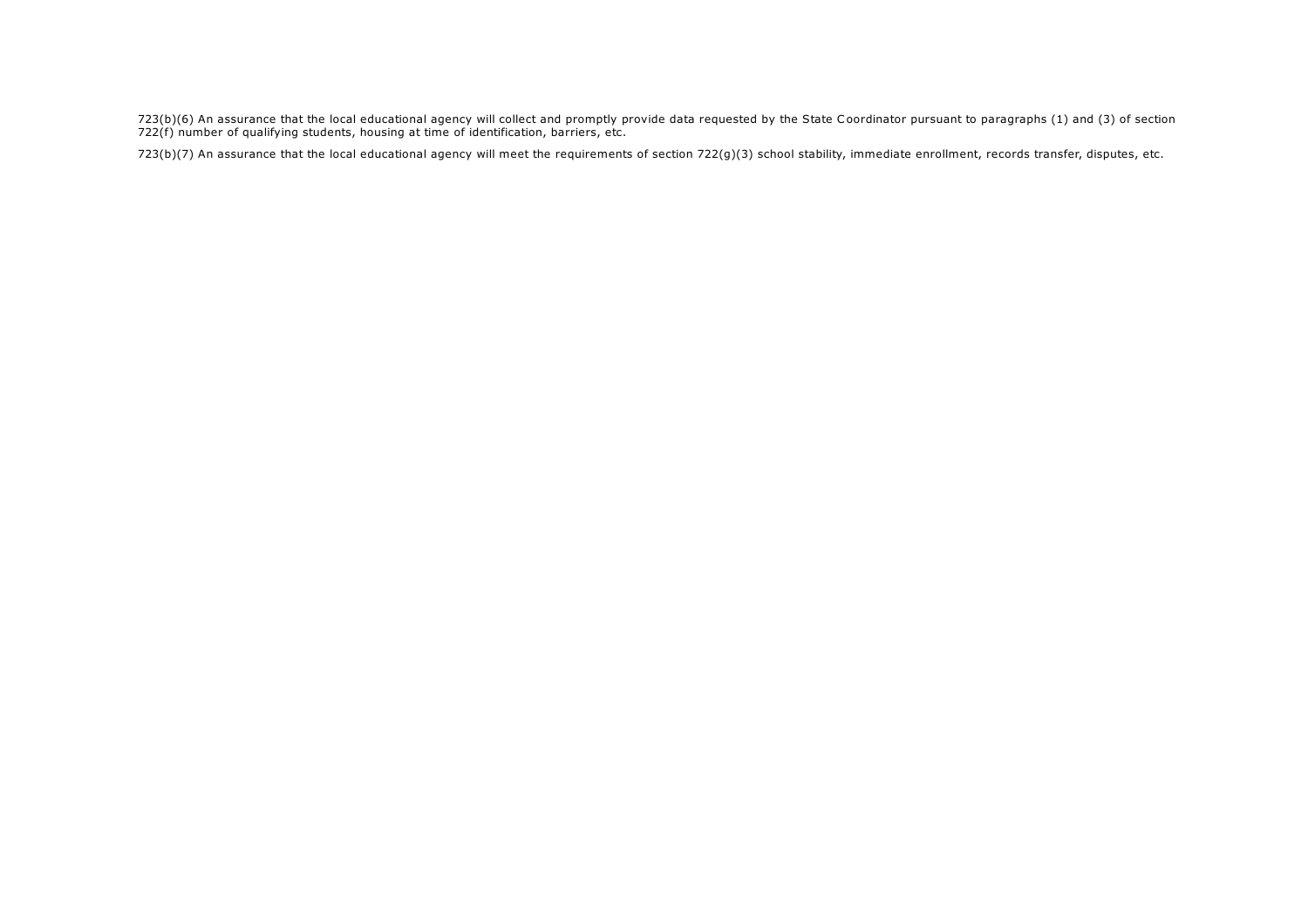### **Assurance Summary Instructions**

The authorized representative of the applicant certifies that he or she has read, understood and will comply with all of the provisions of the following assurances.

Note: These checkboxes will be automatically filled in as each of the separate certifications/assurances are read and agreed to.

- Common Assurances (found in Central Data)
- GEPA Information
- Consolidated Application Assurances

The assurances were fully agreed to on this date: 6/23/2020

These assurances have been agreed to by: Rick Weber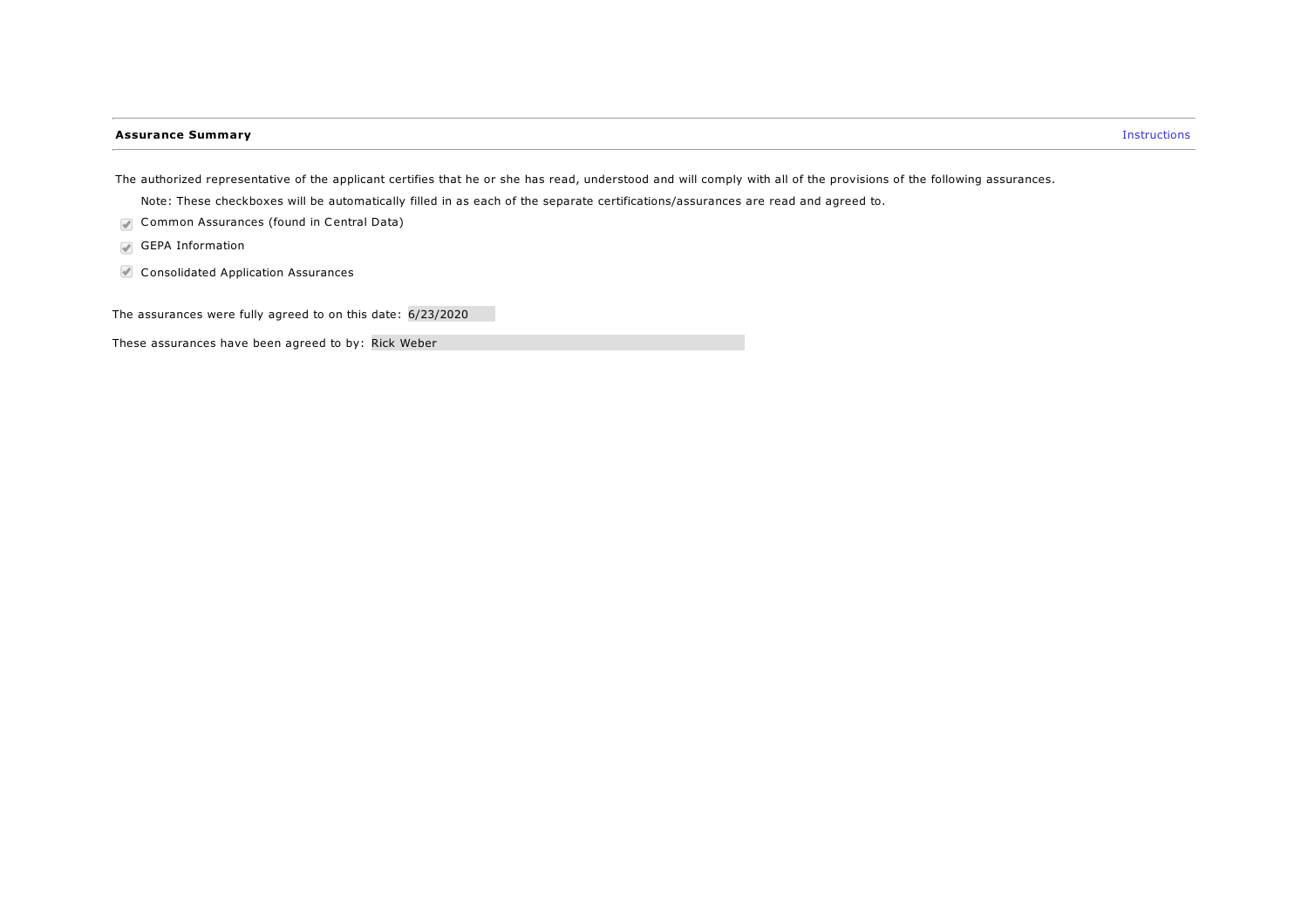## Grant Summary (Read Only)

| <b>Object Code</b>             | Title I   | <b>Title IIA</b> | <b>Title IV-A SSAE</b> | <b>REAP FLEX</b> | <b>Title I-D Delinquent</b> | <b>RLIS</b> |
|--------------------------------|-----------|------------------|------------------------|------------------|-----------------------------|-------------|
| $100 -$<br>Salaries            | \$186,359 |                  |                        |                  |                             |             |
| $200 -$                        |           |                  |                        |                  |                             |             |
| <b>Benefits</b>                |           |                  |                        |                  |                             |             |
| $300 -$                        |           |                  |                        |                  |                             |             |
| Purchased                      |           |                  |                        |                  |                             |             |
| Services                       |           |                  |                        |                  |                             |             |
| $330 -$                        |           |                  |                        |                  |                             |             |
| Travel                         |           |                  |                        |                  |                             |             |
| $400 -$                        |           |                  |                        |                  |                             |             |
| Supplies and                   |           |                  |                        |                  |                             |             |
| Materials                      |           |                  |                        |                  |                             |             |
| $470 -$                        |           |                  |                        |                  |                             |             |
| Equipment<br>- Non capitalized |           |                  |                        |                  |                             |             |
| $500 -$                        |           |                  |                        |                  |                             |             |
| Equipment                      |           |                  |                        |                  |                             |             |
| - Capitalized                  |           |                  |                        |                  |                             |             |
| TOTAL                          |           |                  |                        |                  |                             |             |
| <b>Indirect Cost</b>           |           |                  |                        |                  |                             |             |
| <b>Totals</b>                  | \$186,359 |                  |                        |                  |                             |             |

Note: This is a read-only page. Amounts are automatically filled in as budgeting takes place.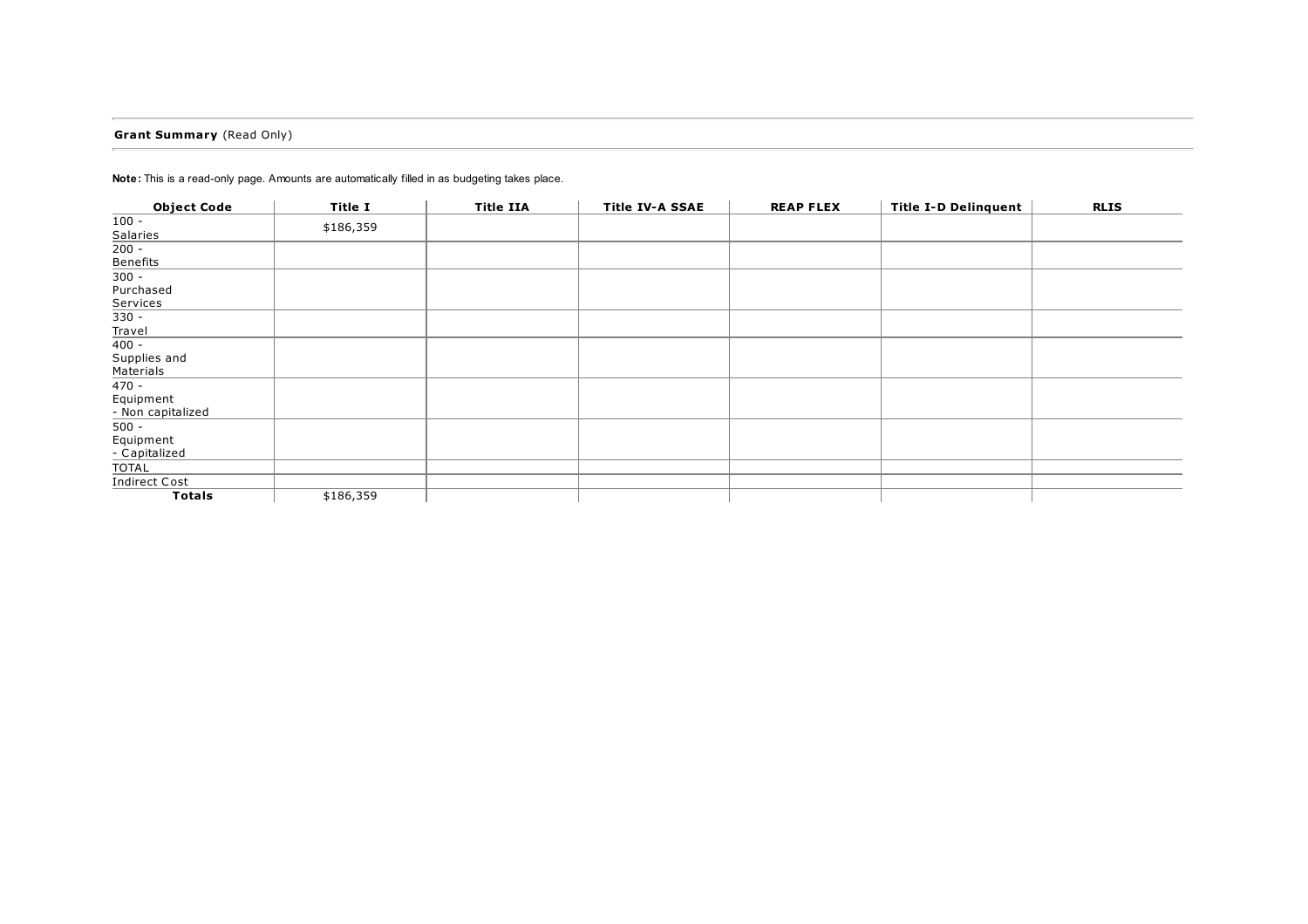# The application has been approved.

Consistency Check Lock Application Unlock Application

| Assurances                                               | 6/23/2020 |
|----------------------------------------------------------|-----------|
| Consistency Check was run on:                            | 6/30/2020 |
| LEA Data Entry                                           |           |
| LEA Administrator submitted the application to SDDOE on: | 6/30/2020 |
| <b>Business Manager</b>                                  |           |
| Program Review completed on:                             | 7/28/2020 |
| Fed Program Review completed on:                         | 8/27/2020 |
| Program Manager Review completed on:                     | 9/2/2020  |
| Final Review completed on:                               | 9/2/2020  |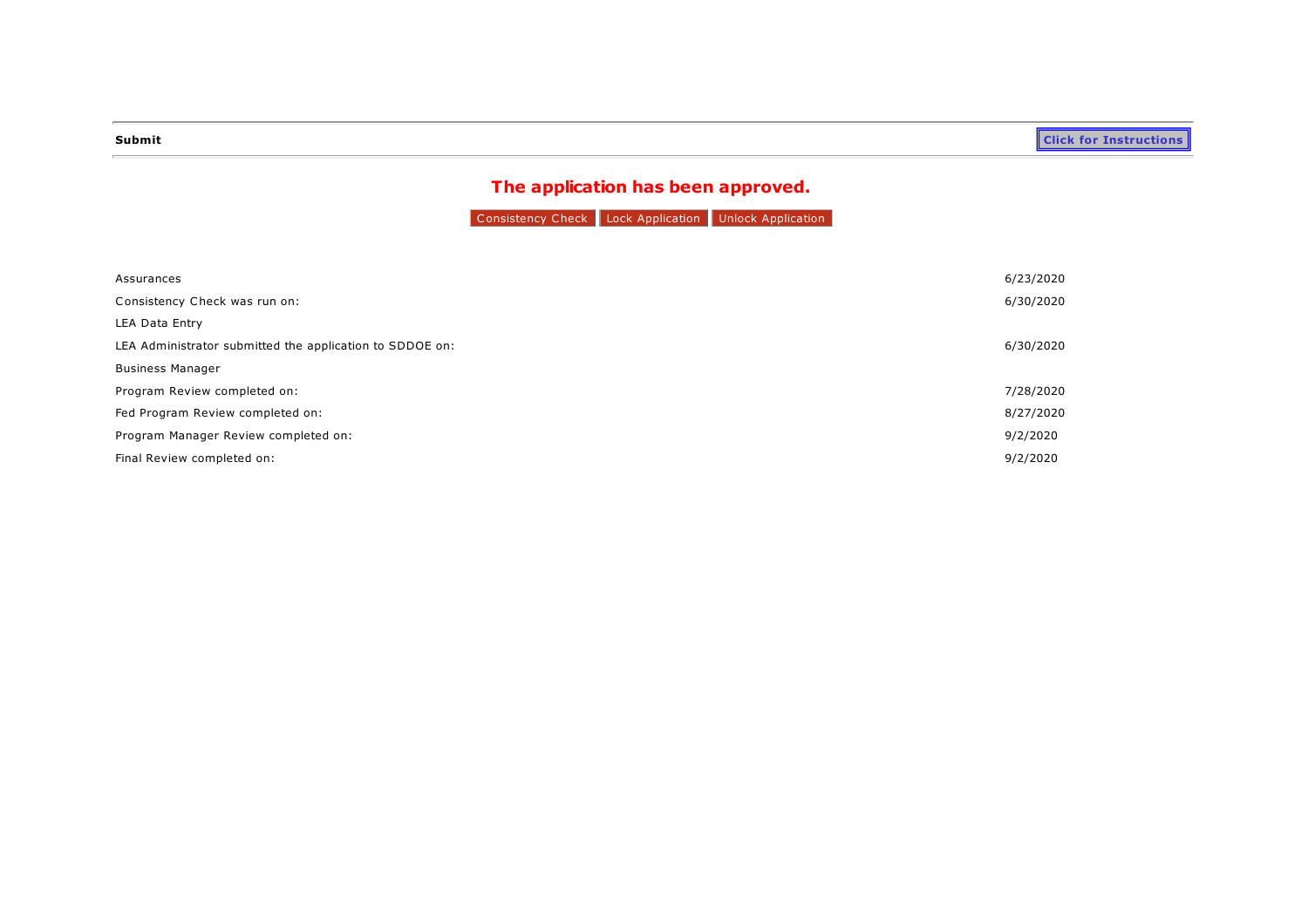Uploaded Plan Documents (Read Only) and Click for Instructions and Click for Instructions of Click for Instructions

#### Comprehensive Plan - LEAPlan 20-21 Flandreau LEA [Plan-20200623091819-57.docx](https://sddoe.mtwgms.org/SDDOEGMSWeb/UploadFiles/2021/765/ComprehensivePlan/LEAPlan/20-21 Flandreau LEA Plan-20200623091819-57.docx)

---

Schoolwide Plan - A0 PlanAndAssure

20-21 Flandreau Elem SW Plan [DOE-20200623090028-57.docx](https://sddoe.mtwgms.org/SDDOEGMSWeb/UploadFiles/2021/765/SchoolwidePgm/A0/PlanAndAssure/20-21 Flandreau Elem SW Plan DOE-20200623090028-57.docx)

--- Schoolwide Plan - A1 PlanAndAssure

20-21 Flandreau MS SW Plan [DOE-20200623091128-57.docx](https://sddoe.mtwgms.org/SDDOEGMSWeb/UploadFiles/2021/765/SchoolwidePgm/A1/PlanAndAssure/20-21 Flandreau MS SW Plan DOE-20200623091128-57.docx)

---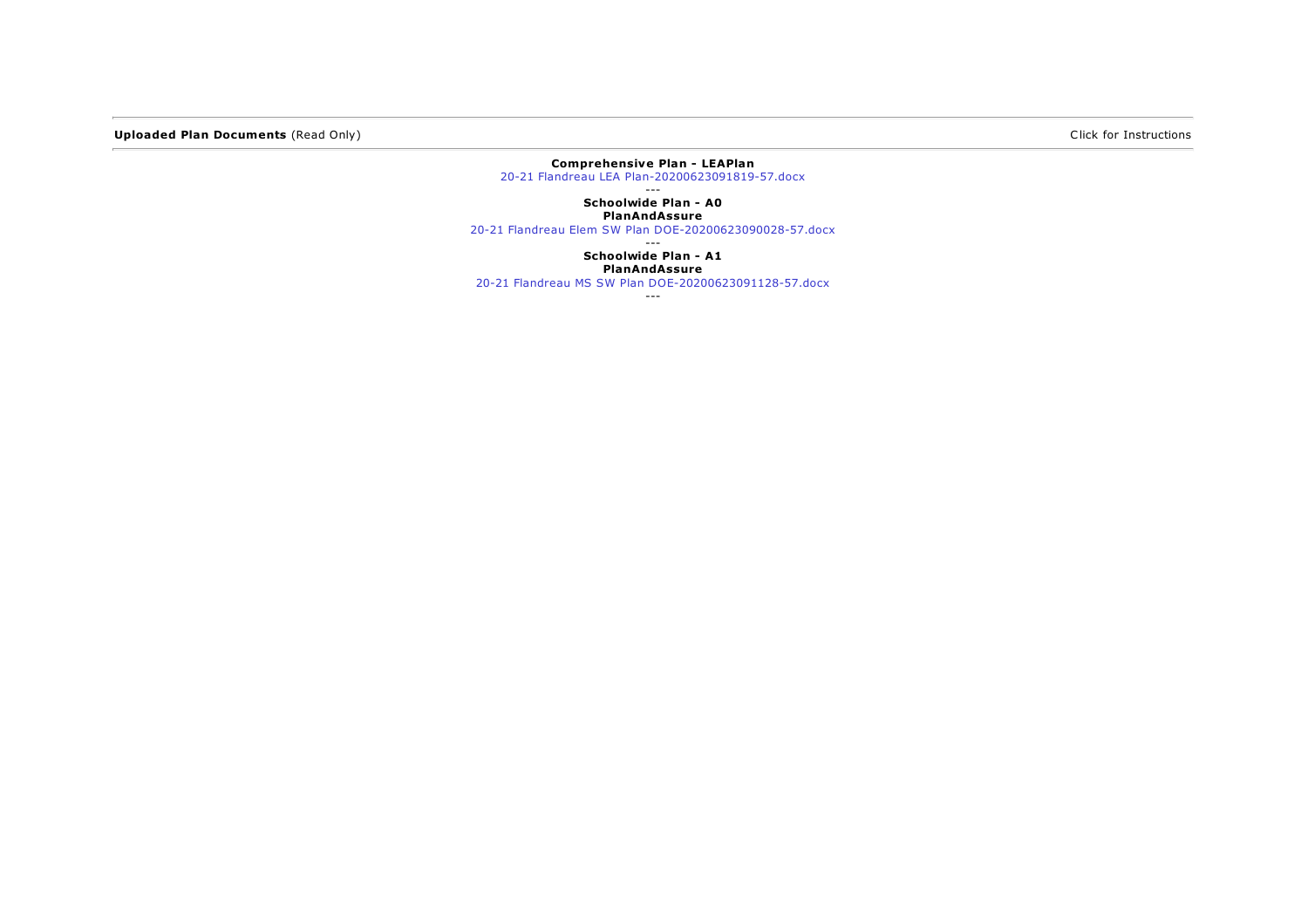| <b>Page Review Status Click for Instructions</b> |  |  |
|--------------------------------------------------|--|--|
|                                                  |  |  |
| Expand All                                       |  |  |

| <b>Consolidated Application</b> | Page Status $\ $ | Open Page<br>  for editing |
|---------------------------------|------------------|----------------------------|
| <b>Consolidated Application</b> |                  |                            |
| Title 1                         |                  |                            |

[Title](#page-0-0) I I A [Title](#page-0-0) IV-A SSAE [R](#page-0-0)EAP FLEX [Title](#page-0-0) I-D Delinquent

[R](#page-0-0) L I S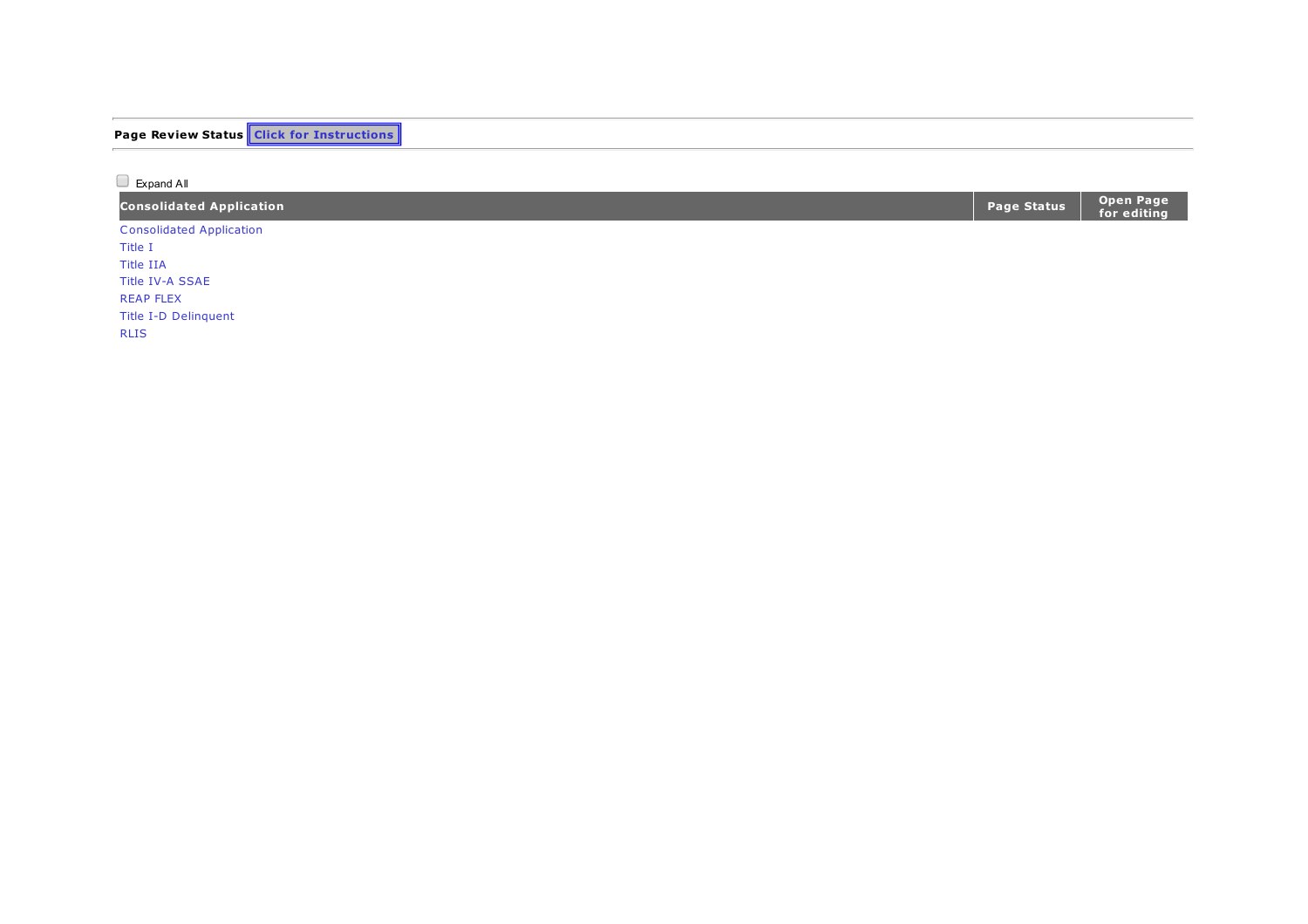## Title I, Part A Overview

| Program:                            | Title I, Part A - Improving the Academic Achievement of the Disadvantaged                                                                                                                                                                                          |
|-------------------------------------|--------------------------------------------------------------------------------------------------------------------------------------------------------------------------------------------------------------------------------------------------------------------|
| <b>Purpose:</b>                     | Title I, Part A (Title I) provides financial assistance to local educational agencies (LEAs) and schools with high numbers or high percentages of children from<br>low-income families to help ensure that all children meet challenging state academic standards. |
| <b>Legislation and</b><br>Guidance: | Public Law 114-95: Title I, Part A                                                                                                                                                                                                                                 |
|                                     | <b>Title I Targeting</b>                                                                                                                                                                                                                                           |
|                                     | <b>Serving Private Schools</b>                                                                                                                                                                                                                                     |
|                                     | <b>Serving Preschool Children</b>                                                                                                                                                                                                                                  |
|                                     | <b>Parental Involvement</b>                                                                                                                                                                                                                                        |
|                                     | <b>Title I Paraprofessionals</b>                                                                                                                                                                                                                                   |
|                                     | <b>Homeless Guidance</b>                                                                                                                                                                                                                                           |
|                                     | <b>ESSA Fiscal Changes &amp; Equitable Services Guidance</b>                                                                                                                                                                                                       |
|                                     | <b>ESSA Supplement, Not Supplant Guidance</b>                                                                                                                                                                                                                      |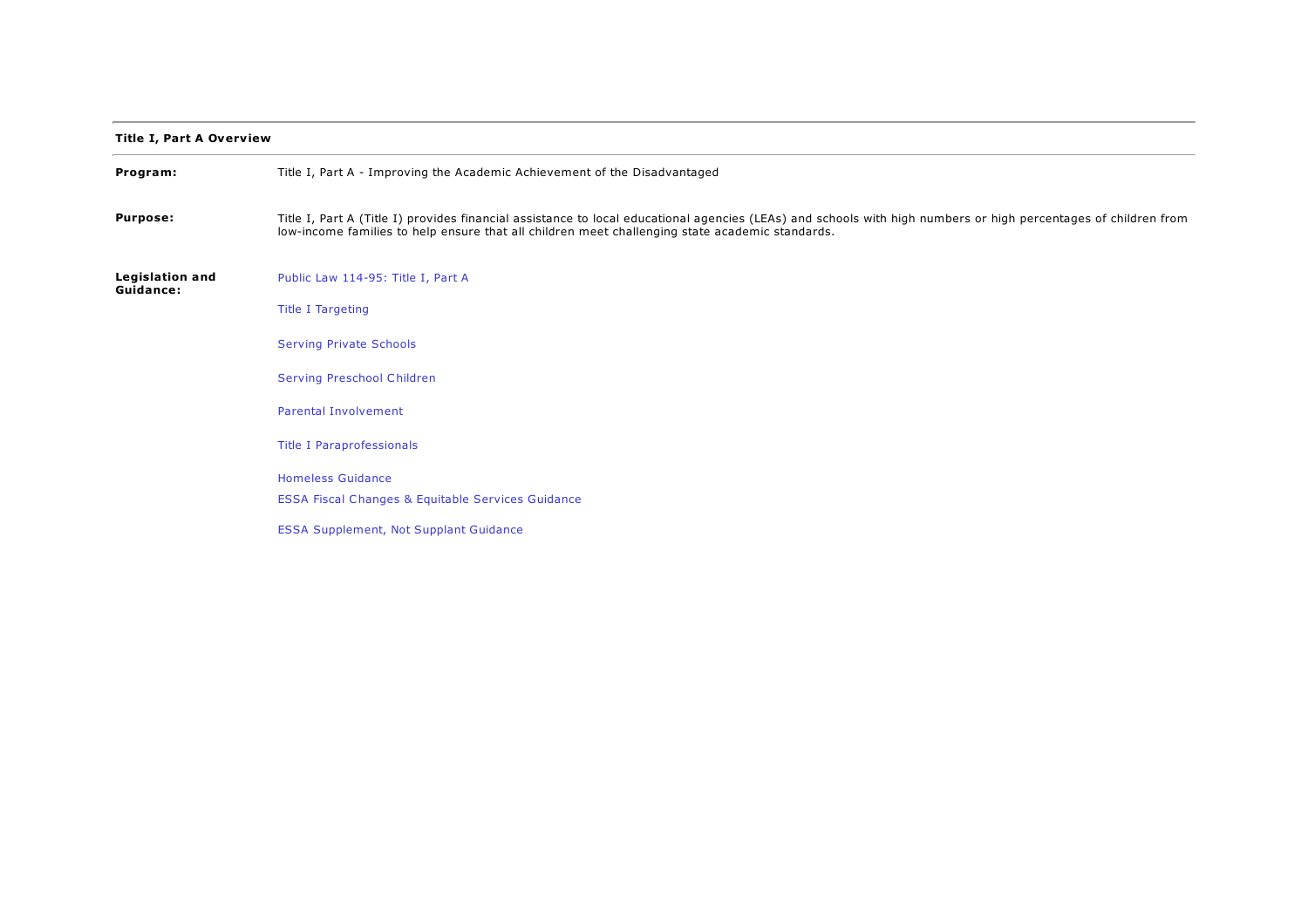#### The application has been approved. No more updates will be saved for the application.

#### Step 1:

Enter the details for all attendance centers then click a save page button. (Unduplicated Count) Check the appropriate source box for the method you are using for the public low income student count and enter the numbers in the far right column.

- 1. Free/Reduced Lunch (Community Eligibility Provision Schools will use Direct
- Certification with Multiplier)

06/03/2020 Enter Date of Student Count (ex: MM/DD/YYYY)

- 2. Direct Certification with Multiplier for All Schools
- 3. Direct Certification without Multiplier for All Schools

| <b>Attendance Center</b>                 | <b>Select</b><br>Category | Grade<br><b>Span</b> | Feeder<br>Pattern<br><b>Used</b> | <b>CEP</b> | Grandfather<br>Other | <b>Public</b><br><b>Enroll</b> | Non-Public<br>Enroll | <b>Public</b><br># Low<br><b>Income</b><br>with<br><b>Multiplier</b> | $\overline{\mathsf{Non-Public}}$<br># Low<br>Income | <b>Initial</b><br><b>Public</b><br># Low<br>Income |
|------------------------------------------|---------------------------|----------------------|----------------------------------|------------|----------------------|--------------------------------|----------------------|----------------------------------------------------------------------|-----------------------------------------------------|----------------------------------------------------|
| 0001 - Flandreau High School             | High School               | $09 - 12$            |                                  |            |                      | 176                            |                      | 78                                                                   |                                                     | 78                                                 |
| 0003 - Flandreau Middle School           | Middle/JH                 | $05 - 08$            |                                  |            |                      | 218                            |                      | 111                                                                  |                                                     | 111                                                |
| 0004 - Flandreau Elementary              | Elementary                | $KG-04$              |                                  |            |                      | 258                            |                      | 154                                                                  |                                                     | 154                                                |
| 0006 - Pleasant Valley Colony Elementary | Elementary                | $KG-08$              |                                  |            |                      | 32                             |                      |                                                                      |                                                     |                                                    |
| <b>Totals</b>                            |                           |                      |                                  |            |                      | 684                            |                      | 343                                                                  |                                                     | 343                                                |

#### Community Eligibility Provision (CEP) Schools

Enter the number of directly certified students in the "Direct Cert Public # Low Income" column. The "Public # Low Income" column will then automatically calculate a comparable poverty number that would be obtained in a non-CEP school using free and reduced price lunch numbers.

Non Public Schools - Enter the number of free and reduced price lunch numbers or an equivalent in the "Non-Public # Low Income" column.

| Enter the direct certification number and the schools free/reduced price lunch equivalent student count will be calculated using the CEP multiplier |                           |                      |                                         |            |                      |                         |                             |                                                                 |                               |                                          |
|-----------------------------------------------------------------------------------------------------------------------------------------------------|---------------------------|----------------------|-----------------------------------------|------------|----------------------|-------------------------|-----------------------------|-----------------------------------------------------------------|-------------------------------|------------------------------------------|
| Attendance Center                                                                                                                                   | <b>Select</b><br>Category | Grade<br><b>Span</b> | Feeder<br><b>Pattern</b><br><b>Used</b> | <b>CEP</b> | Grandfather<br>Other | <b>Public</b><br>Enroll | Non-Public<br><b>Enroll</b> | <b>Public</b><br># Low<br>'Income.<br>with<br><b>Multiplier</b> | Non-Public<br># Low<br>Income | Direct Cert<br>Public #<br>Low<br>Income |
| <b>Totals</b>                                                                                                                                       |                           |                      |                                         |            |                      |                         |                             |                                                                 |                               |                                          |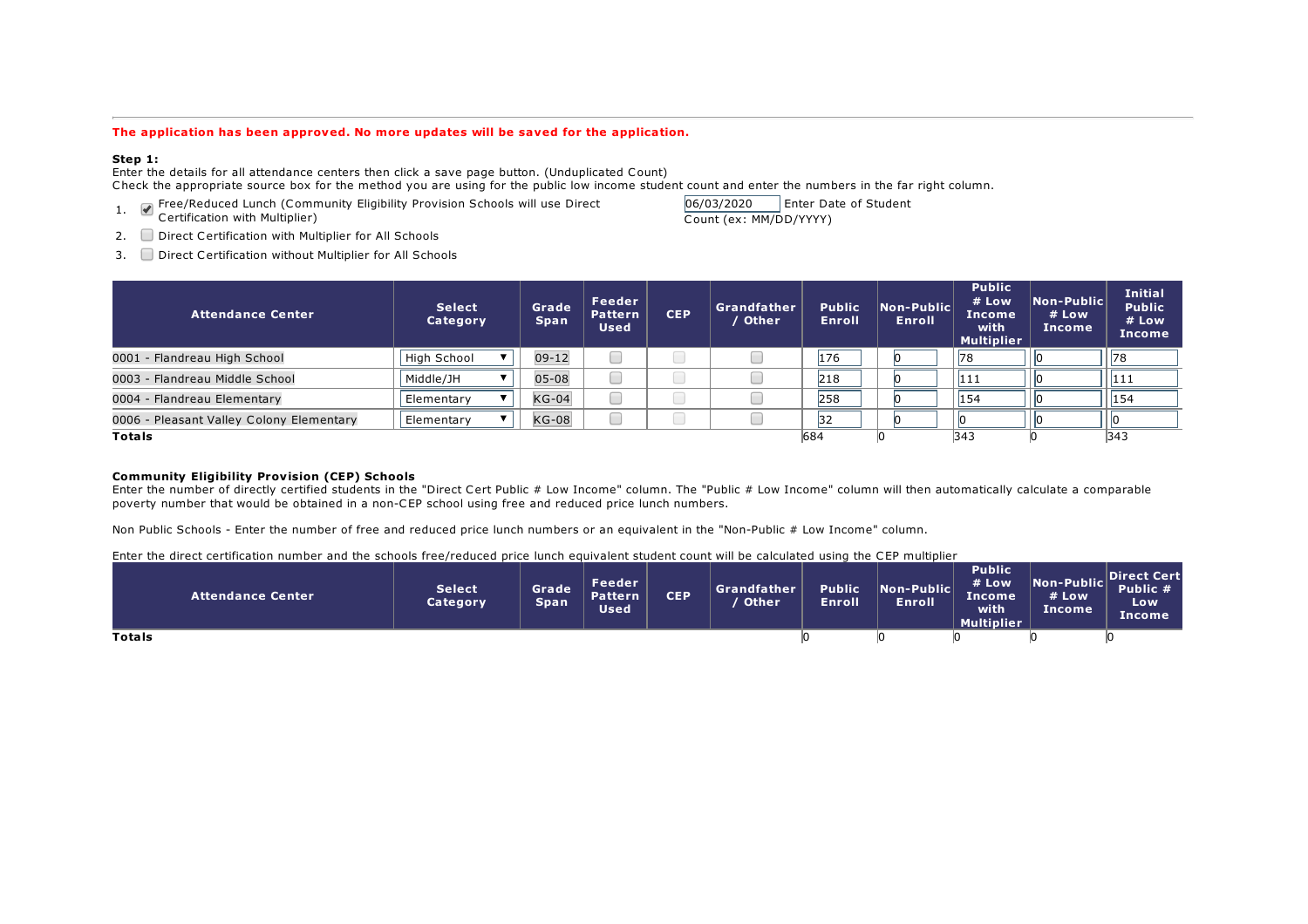### **Title I School Selection** Click for [Instructions](https://sddoe.mtwgms.org/SDDOEGMSWeb/PageRefDocs/Title I School Selection Step 2.pdf) (Click for Instructions of the I School Selection of the I School Selection of the I School Selection of the I School Selection of the I School Selection of the I School Se

#### The application has been approved. No more updates will be saved for the application.

#### Step 2:

If the totals are correct, select your choice below for ranking and click the 'Proceed to Ranking' button. Otherwise, click a tab to go to another step. The LEA has the option to promote High Schools with 50% or more poverty to the must serve list.

| <b>Attendance Center</b>                 | Feeder | <b>Public Total</b><br><b>Enrollment</b> | Income | <b>Public Total # Low Percent Low Income</b><br>(Public Only) | <b>Promote to Must</b><br><b>Serve</b> |
|------------------------------------------|--------|------------------------------------------|--------|---------------------------------------------------------------|----------------------------------------|
| 0001 - Flandreau High School             | Ν      | 176                                      | 78     | 44.32%                                                        |                                        |
| 0003 - Flandreau Middle School           | Ν      | 218                                      | 111    | 50.92%                                                        |                                        |
| 0004 - Flandreau Elementary              | Ν      | 258                                      | 154    | 59.69%                                                        |                                        |
| 0006 - Pleasant Valley Colony Elementary | N      | 32                                       |        | $0.00\%$                                                      |                                        |
| <b>Elementary Total</b>                  |        | 290                                      | 154    | 53.10%                                                        |                                        |
| Middle/Junior High School Total          |        | 218                                      | 111    | 50.92%                                                        |                                        |
| <b>High School Total</b>                 |        | 176                                      | 78     | 44.32%                                                        |                                        |
| <b>District Total</b>                    |        | 684                                      | 343    | 50.15%                                                        |                                        |

\*The calculation of district low income percent does not include attendance centers with 'feeder' generated low income numbers.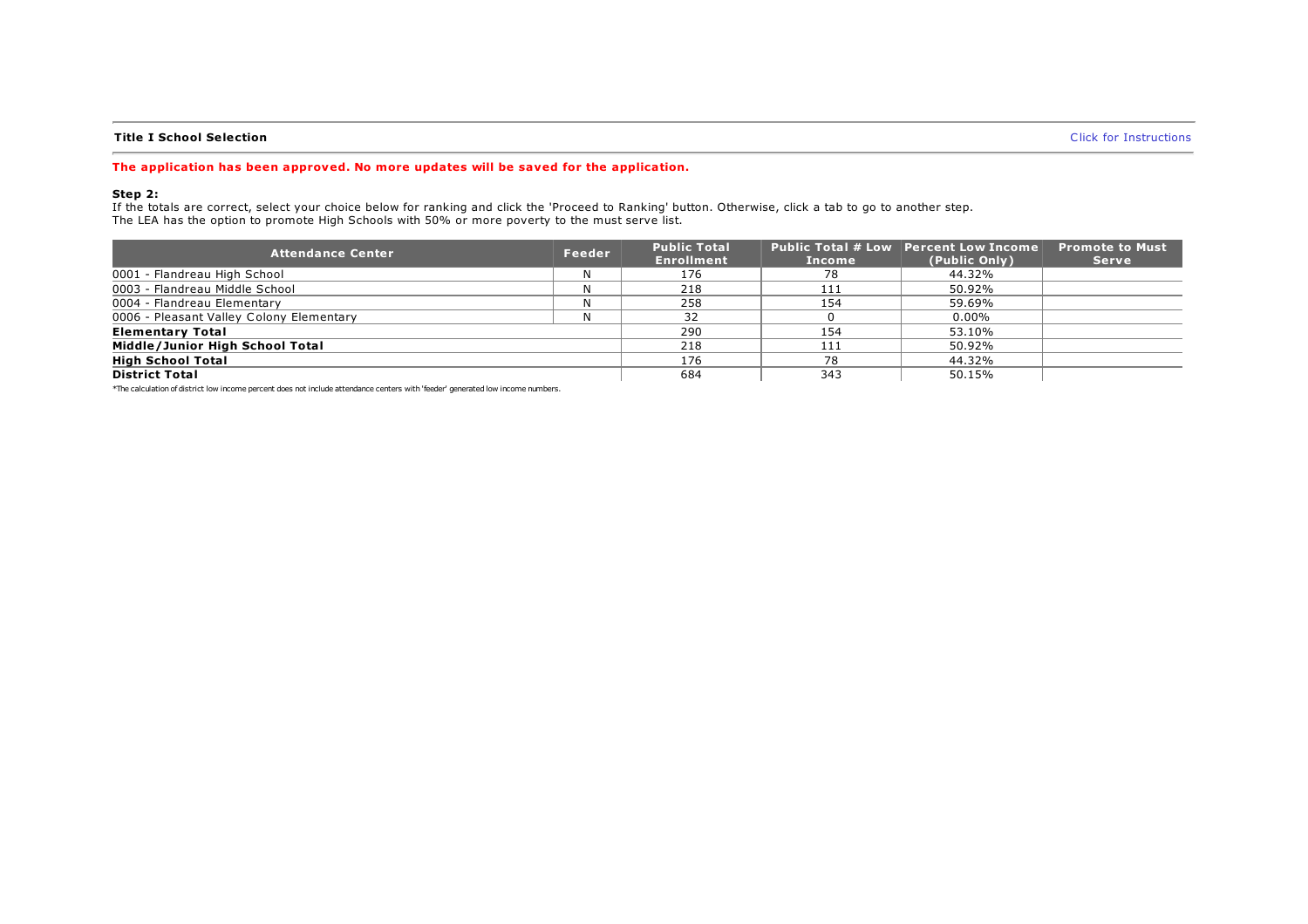### Title I School Selection **Click for [Instructions](https://sddoe.mtwgms.org/SDDOEGMSWeb/PageRefDocs/Title I School Selection Step 3.pdf)** Click for Instructions **Click** for Instructions

#### The application has been approved. No more updates will be saved for the application.

#### Step 3:

 $\overline{C}$ 

Select the desired ranking method for attendance centers below 75% low income and then click the 'Rank' button.

- 1. Exempt: District enrollment is less than 1,000.  $\lceil$  (0)
- 2. Exempt: One school per grade span (e.g. K-5, 6-8, 9-12).  $\overline{C}$
- 3. Areas with low income greater than or equal to the total percentage of same or similar grade spans.  $\Box$
- 4. Areas with low income greater than or equal to the district total percentage: Ranking within entire district. TО
	- Ranking by same or similar grade spans.
- $\Box$ 5. Areas with low income greater than or equal to 35%:
- Ranking within entire district. TО
	- Ranking by same or similar grade spans.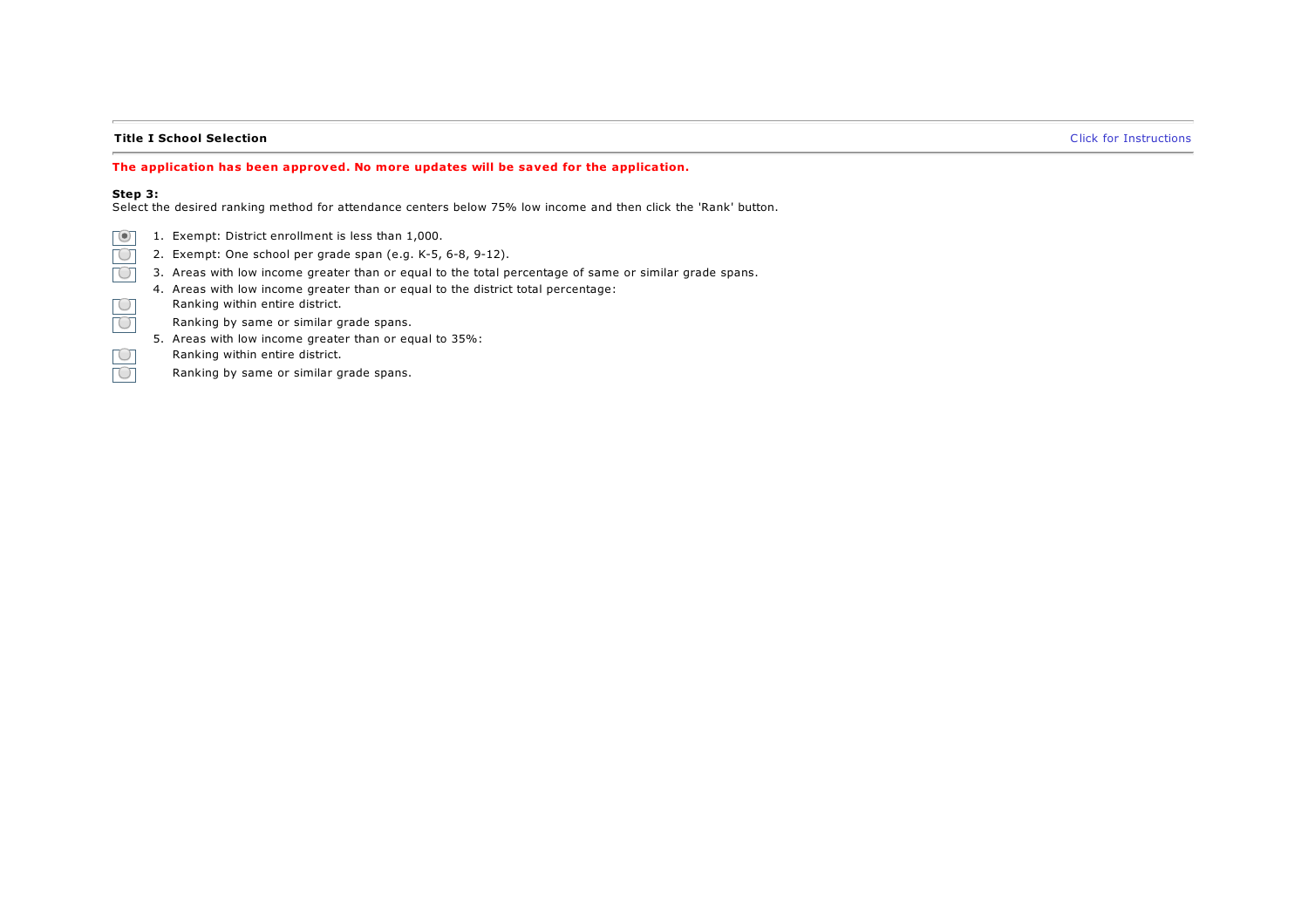Title I School Selection **Click for [Instructions](https://sddoe.mtwgms.org/SDDOEGMSWeb/PageRefDocs/Title I School Selection Step 4.pdf)** and the I School Selection contracts of the Instructions of the Instructions of  $\overline{\phantom{a}}$ 

## The application has been approved. No more updates will be saved for the application.

#### Step 4

| <b>Attendance Center</b>                 | <b>SW</b> | TA | <b>Not</b><br>Served | <b>Public</b><br><b>Enrollment</b> | <b>Public Low</b><br>Income | <b>NonPublic</b><br><b>Low Income</b> | <b>Public Low</b><br>Income<br>Percent |
|------------------------------------------|-----------|----|----------------------|------------------------------------|-----------------------------|---------------------------------------|----------------------------------------|
| 0004 - Flandreau Elementary              |           |    |                      | 258                                | 154                         |                                       | 59.69%                                 |
| 0003 - Flandreau Middle School           |           |    |                      | 218                                | 111                         |                                       | 50.92%                                 |
| 0001 - Flandreau High School             |           |    |                      | 176                                | 78                          |                                       | 44.32%                                 |
| 0006 - Pleasant Valley Colony Elementary |           |    |                      | 32                                 |                             |                                       | $0.00\%$                               |
| <b>Total for Served Schools</b>          |           |    |                      |                                    | 265                         |                                       |                                        |

Proportional Percentage 0.00%

The schools listed below were determined to be ineligible based on the Ranking Method chosen in Step 3:/span>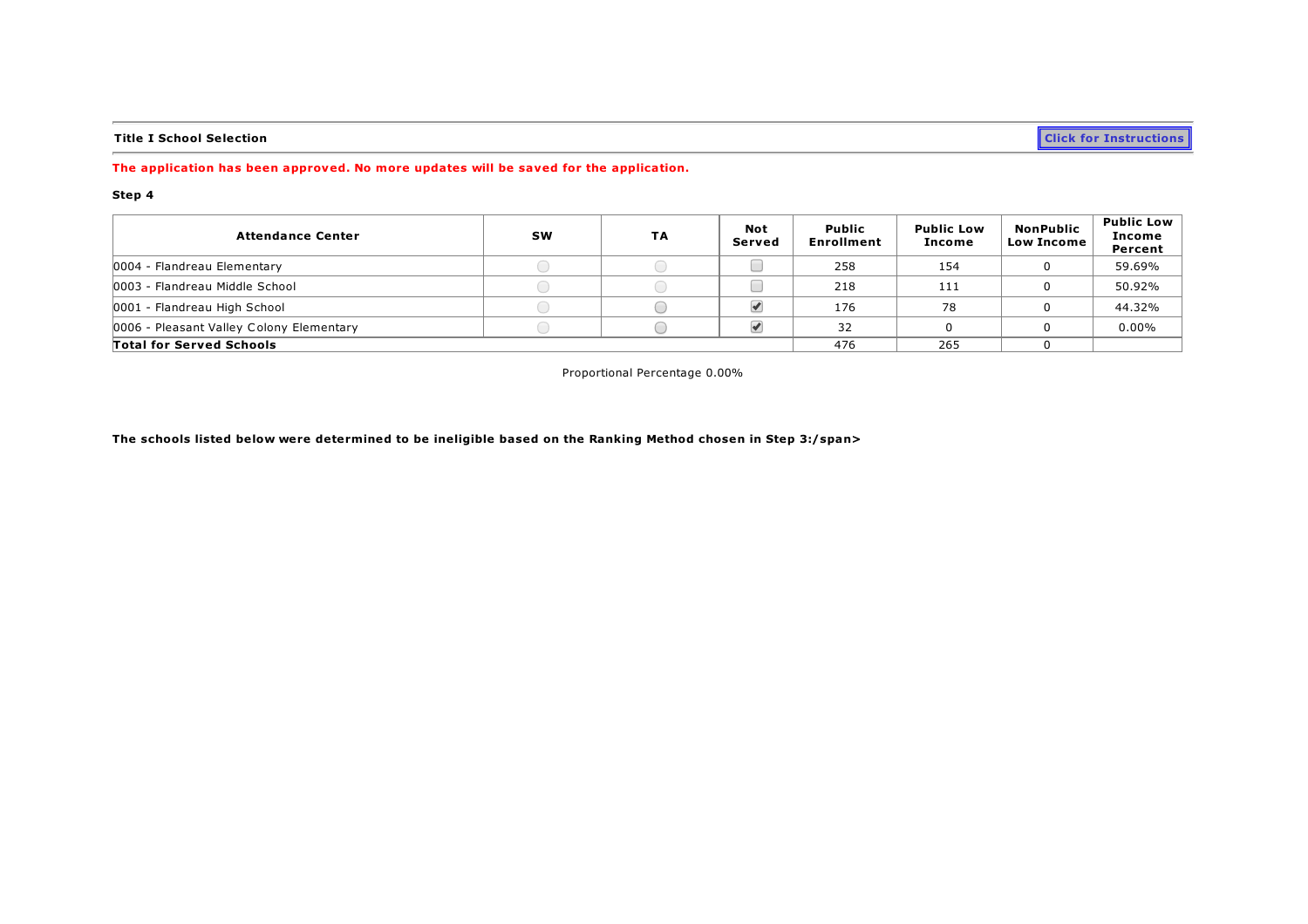#### **Title I School Selection** Click for [Instructions](https://sddoe.mtwgms.org/SDDOEGMSWeb/PageRefDocs/Title I School Selection Set Asides.pdf) (Click for Instructions of the Instructions of the I School Selection

#### The application has been approved. No more updates will be saved for the application.

#### District Set Asides

1. Input all necessary set asides for your district and private school.

2.Proportional Share amounts for Public and Non-Public are based on Student Information entered on School Selection Step 1.

3.Parent and Family Engagement set a side is pre-populated at the minimum 1% requirement for LEAs that receive an allocation of \$500,000 or more. Ninety Percent of which must be distributed to schools. Adjust the amounts as needed.

4.Indirect Costs are pre-populated at the maximum indirect costs a district can charge. Adjust the amount as needed.

5.After entering all district level set asides click on Calculate. If calculations are correct click save and proceed to the Public School Allocations Tab.

6.For additional information and examples click on the Click for Instructions link in the top right corner of the page.

| <b>Title I Allocation</b> | + Transfers In | $\equiv$ Total Title I Available for LEA |
|---------------------------|----------------|------------------------------------------|
| \$130,667                 | \$55,692       | \$186,359                                |

| <b>Attendance Areas</b> | Number of Low Income Students in Participating                                       | Public<br>265<br>l0 | NonPublic         | Proportional Percentage 0.00% |
|-------------------------|--------------------------------------------------------------------------------------|---------------------|-------------------|-------------------------------|
|                         |                                                                                      |                     |                   |                               |
|                         | <b>Equitable Share</b>                                                               | <b>Public</b>       | <b>Non-Public</b> | <b>Total</b>                  |
|                         | Number of Low Income Students in<br>Participating Title I School Attendance<br>Areas | 265                 | 0                 | 265                           |
|                         | Percentage                                                                           | 100.00%             | $0.00\%$          | 100.00%                       |
|                         | Proportional Amounts                                                                 | 186,359             |                   | 186,359                       |
|                         | Parent and Family Engagement (District-<br>level)                                    | lo.                 | $\overline{0}$    | $\overline{0}$                |
|                         | Parent and Family Engagement (School-<br>level)                                      | Ю                   |                   | $\overline{0}$                |
|                         | Administration                                                                       | n                   |                   | n                             |
|                         | <b>Indirect Costs</b>                                                                | $\Omega$            |                   | In                            |
|                         | Non-Instructional for Non-public Schools                                             |                     |                   |                               |
|                         | Salary Differential                                                                  | n                   |                   |                               |
|                         | <b>Homeless</b>                                                                      |                     |                   |                               |
|                         | Neglected/Delinquent Children                                                        |                     |                   |                               |
|                         | Transport Foster Care Children                                                       |                     |                   |                               |
|                         | Preschool (District Wide)                                                            |                     |                   |                               |
|                         | Professional Development (District wide)                                             |                     |                   |                               |
|                         | Summer School (District wide)                                                        |                     |                   | n                             |
|                         | Instructional Programs (District Wide)                                               |                     |                   | $\Omega$                      |
|                         | Incentives and Rewards                                                               |                     |                   | n                             |
|                         | Targeted and Comprehensive Support                                                   | In.                 |                   | $\sqrt{ }$                    |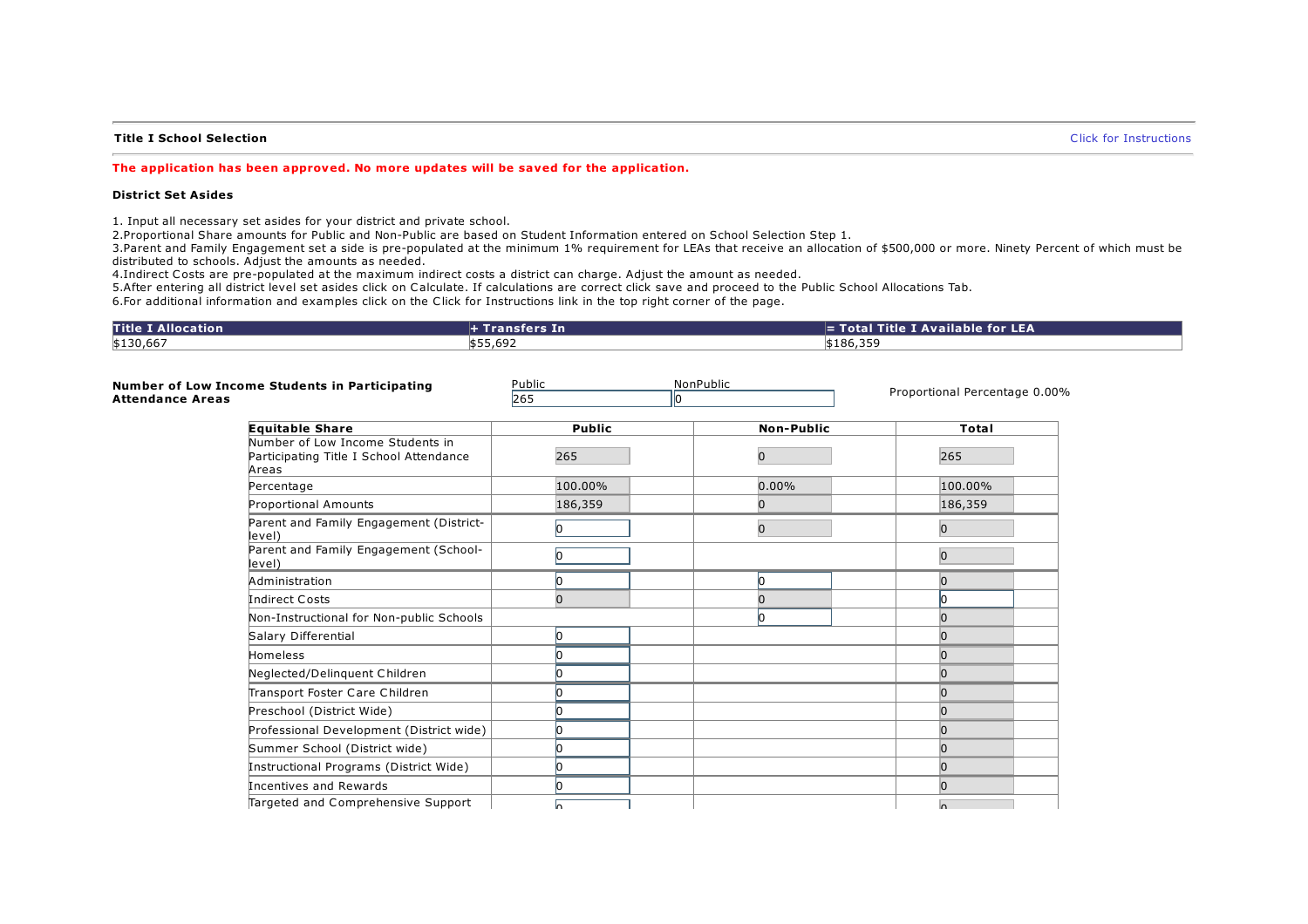| <b>Schools</b>                                                             |         |  |
|----------------------------------------------------------------------------|---------|--|
| District Technical Advisor                                                 |         |  |
| <b>Other</b>                                                               |         |  |
| Total District Wide Reservations                                           |         |  |
| Funds Available for Non Public Instruction<br>and Professional Development |         |  |
| Non Public Low Income Student Amount                                       |         |  |
| Funds Available for Allocation to Public<br><b>Schools</b>                 | 186,359 |  |

**Comments**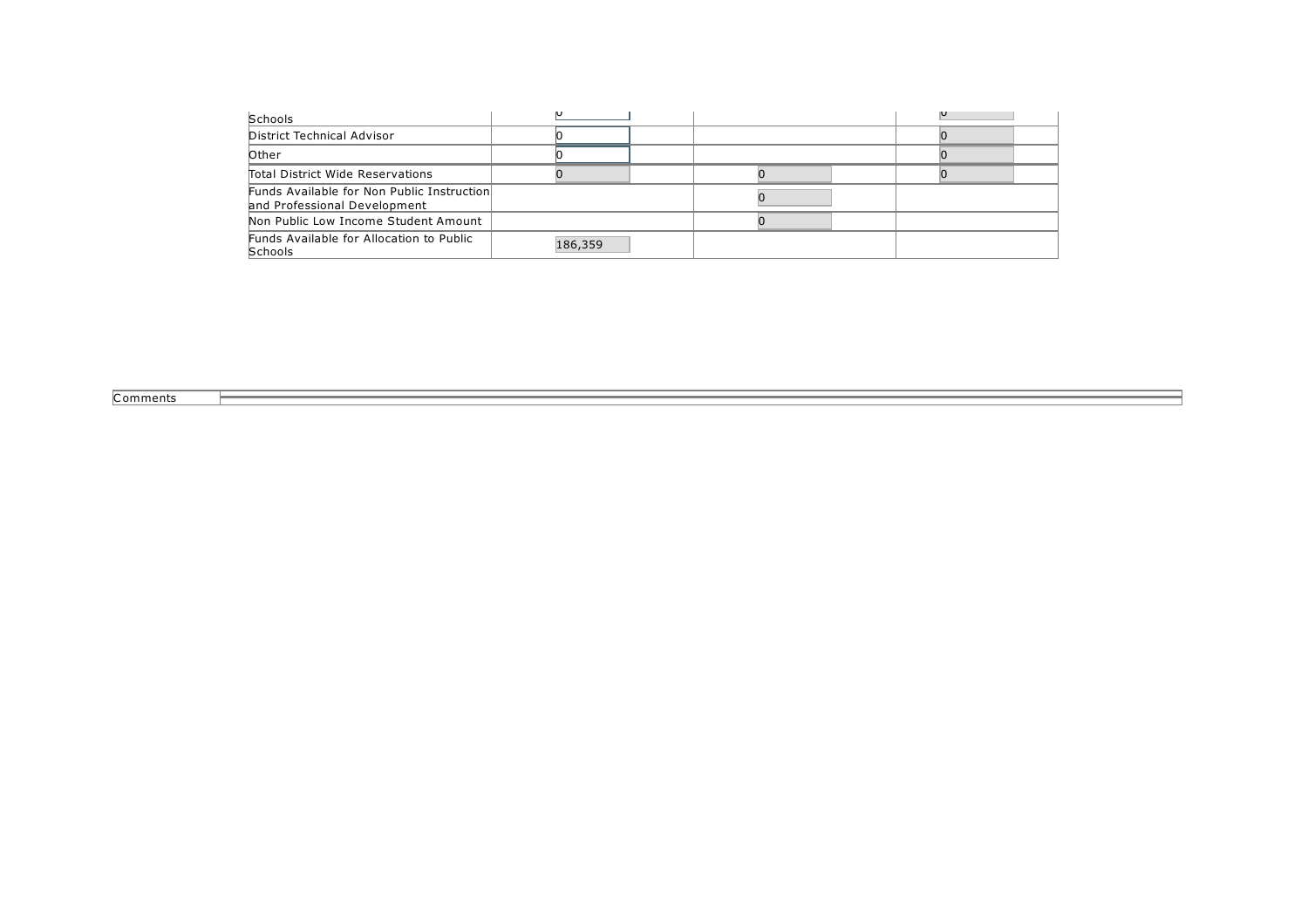1.  $\bigcirc$   $\bigcirc$   $\bigcirc$   $\bigcirc$   $\bigcirc$   $\bigcirc$   $\bigcirc$  Are district level set-asides used?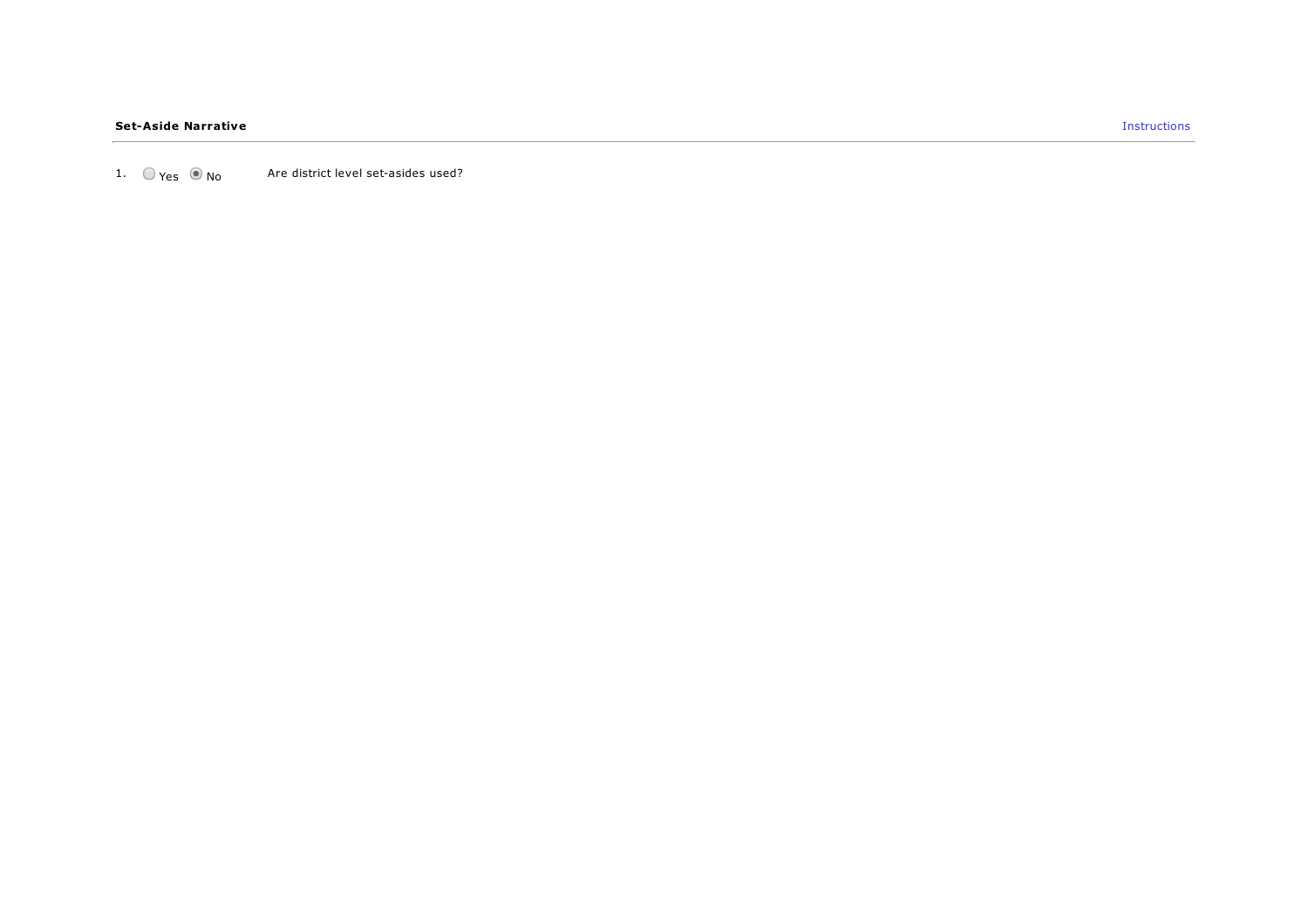### Title I School Selection **Selection** Click for [Instructions](https://sddoe.mtwgms.org/SDDOEGMSWeb/PageRefDocs/Public School Allocations Tab Instructions.pdf) and the Instructions of the Instructions of the Instructions of the Instructions of the Instructions of the Instructions of the Instructions of the Instructions o

#### The application has been approved. No more updates will be saved for the application.

#### Public School Allocations

1.Click on Distribute Amount Evenly if you are allocating the amount of funds equally to all participating schools.

2.Enter or adjust allocations in the Attendance Center Allocation boxes.

3.After entering allocations click on Check Distribution. If the distribution amounts are correct click Save Distribution button to accept the distribution.

4.If the chosen ranking method did not achieve the desired results, click the Step3 tab and select an alternate ranking method.

5.For additional information and examples click on the Click for Instructions link in the top right corner of the page.

| <b>Title I Allocation</b> | $H$ Transfers In | $\equiv$ Total Title I Available for LEA |
|---------------------------|------------------|------------------------------------------|
| \$130,667                 | \$55,692         | \$186,359                                |

#### Total Distribution amount Available \$186,359 Distribute Amount Evenly

Minimum Per Pupil Amount(equal to 125% if applicable) 0

| <b>Attendance Center</b>                                                                                                                   | <b>SWP</b> | <b>TAS</b> | <b>Public</b><br><b>Enrollment</b> | <b>Public Low</b><br><b>Income</b> | <b>Public Low</b> | Attendance<br><b>Income Percent Center Allocation</b> | <b>Per Pupil</b><br>Amount | Grade<br><b>Span</b> |
|--------------------------------------------------------------------------------------------------------------------------------------------|------------|------------|------------------------------------|------------------------------------|-------------------|-------------------------------------------------------|----------------------------|----------------------|
| 0004 - Flandreau Elementary                                                                                                                | $\circ$    |            | 258                                | 154                                | 59.69%            | 100,245                                               | \$651                      | $KG-04$              |
| 0003 - Flandreau Middle School                                                                                                             | $\odot$    |            | 218                                | 111                                | 50.92%            | 86,114                                                | \$776                      | $05 - 08$            |
| Total                                                                                                                                      |            |            | 476                                | 265                                |                   | \$186,359                                             |                            |                      |
| <b>Difference</b>                                                                                                                          |            |            |                                    |                                    |                   | \$0                                                   |                            |                      |
| Total Title I allocations from ESSA Consolidated Private School Consultation pages                                                         |            |            |                                    |                                    |                   |                                                       |                            |                      |
| Note: Amounts used for calculating PPA and Public Allocation amounts are the lesser of the Public Low Income or Public Enrollment Amounts. |            |            |                                    |                                    |                   |                                                       |                            |                      |

#### The schools listed below were eligible based on the ranking selection, but were selected as not being served on the Targeting Served Schools page.

| Attendance(Center)                          | <b>Public Low Income</b> | <b>Public Low Income Percent</b> | Grade<br>Span |          |
|---------------------------------------------|--------------------------|----------------------------------|---------------|----------|
| 0001<br>Flandreau High School               |                          |                                  | 44.32%        | $ 09-12$ |
| 0006<br>- Pleasant Valley Colony Elementary |                          |                                  | $0.00\%$      | $KG-08$  |

#### The schools listed below were determined to be ineligible based on the Ranking Method chosen in Step 3: /span>

Comments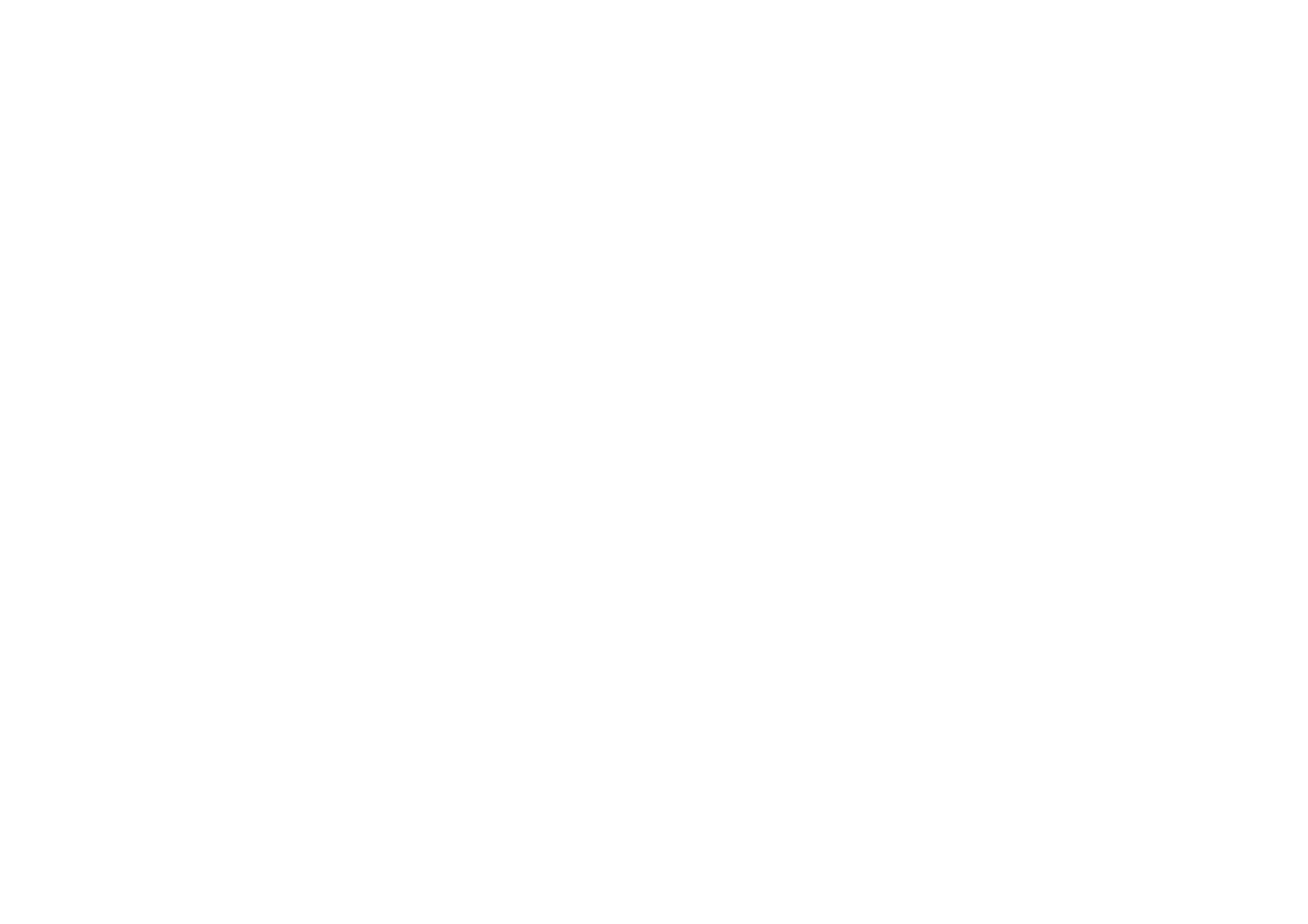#### Title I Part A Specific - Supplement, Not Supplant, Provision (ESEA Section 1118(b)) and the state of the state of the state of the state of the state of the state of the state of the state of the state of the state of the

A local educational agency (LEA) shall use Title I Part A Funds only to supplement, and not supplant, the level of funds that would, in the absence of Title I Part A funds, be made available from State and local sources for the education of students participating in programs assisted under Title I Part A. The LEA is not required to identify that an individual cost or service supported is supplemental; or provide services through a particular instructional method or in a particular instructional setting. However, an LEA must use Title I funds only for allowable costs.

◯ Yes ( No Does the LEA have only one school per grade span; or if more than one school in a grade span, all schools in that grade span are Title I schools?

- The LEA hereby assures the South Dakota Department of Education that:
	- (1) The LEA distributes its State and local funds to provide a basic education program in all its schools.
	- (2) The LEA can demonstrate that the methodology used to allocate State and local funds to each school receiving assistance under Title I Part A, ensures that such school receives all the State and local funds the school would otherwise receive if it were not receiving Title I Part A assistance. (ESEA Section 1118(b)(2))

Choose the methodology the best describes the one the LEA has adopted and implemented to allocate State and local funds/resources to schools.

- Distribution based on per pupil amounts or weighted per pupil amounts.
- Distribution based on staffing and supplies.
- Distribution on a combination of per pupil amounts and staffing and supplies.
- O Other Please describe

(3) The LEA will maintain the documentation necessary and will provide it upon request to show compliance during audits and program monitoring.

Click on the Instructions Link for examples of Methodologies.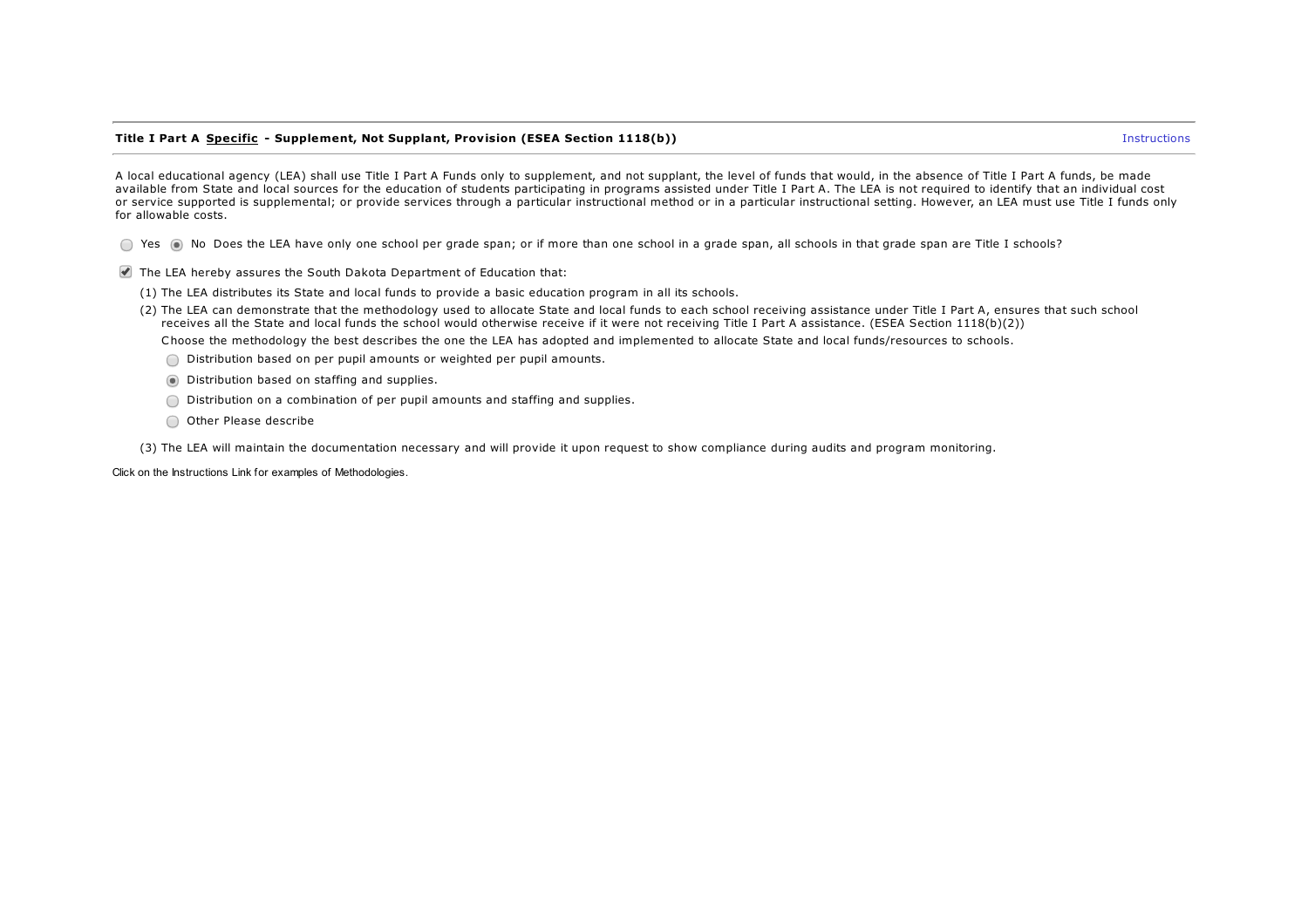Private\_Schools District Level Instructions

On the Private/NonPublic Schools page in the Consolidated Application, no private schools were selected, therefore this page is not required.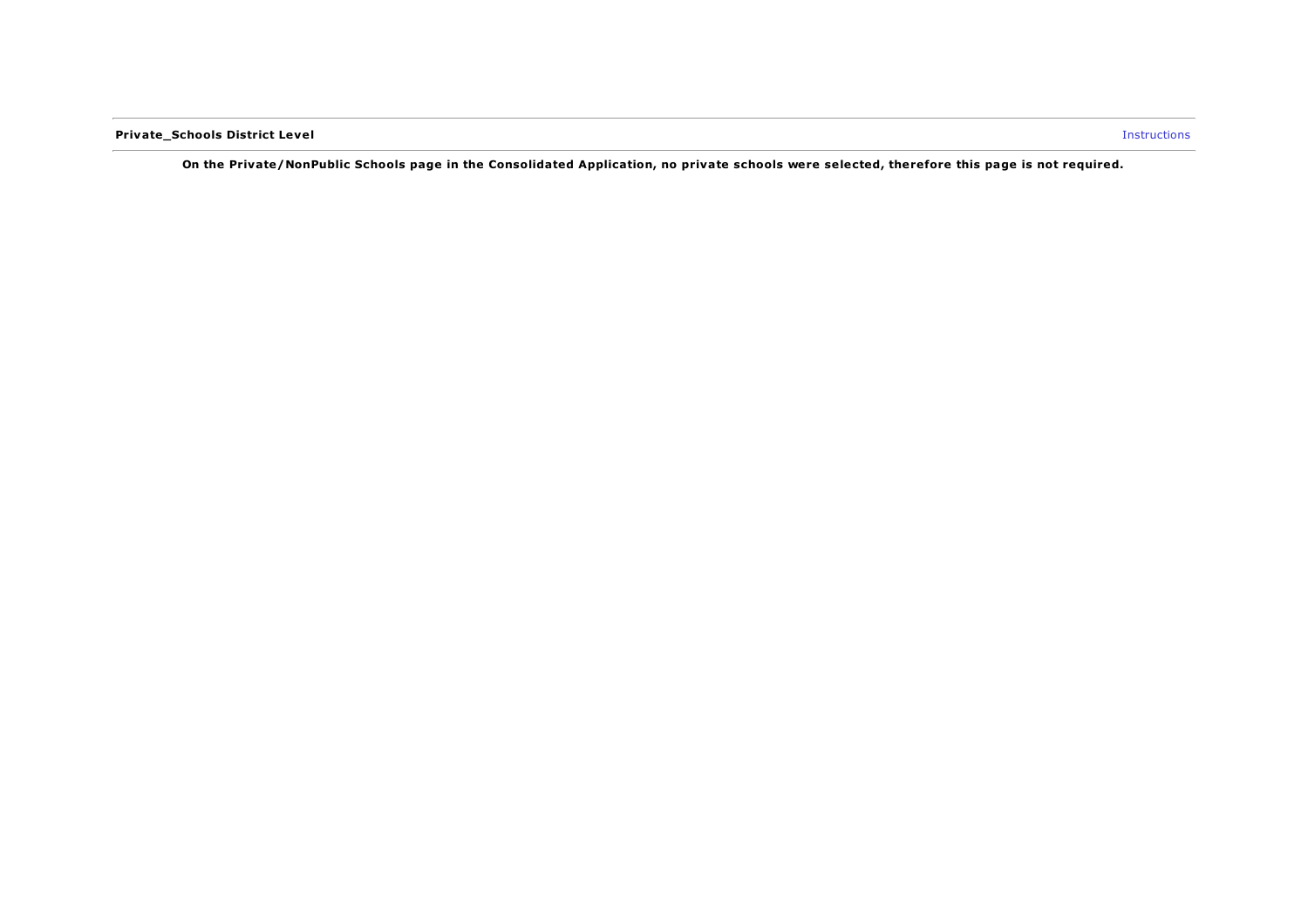**Private School Narrative Instructions** 

On the Private/NonPublic Schools page in the Consolidated Application, no private schools were selected, therefore this page is not required.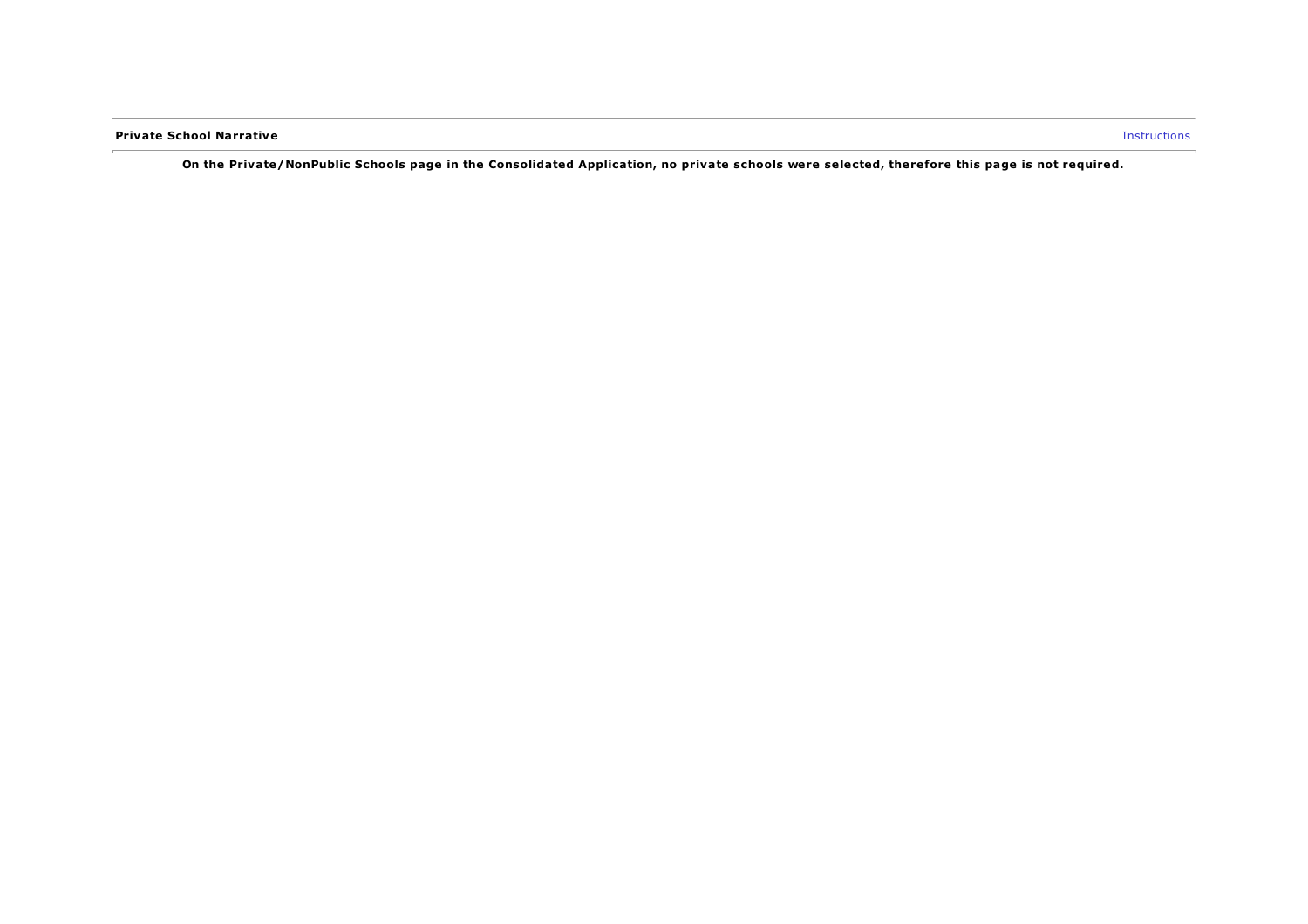#### PreSchool Narrative

Y e s N o Do you offer a District-Level Title I PreSchool?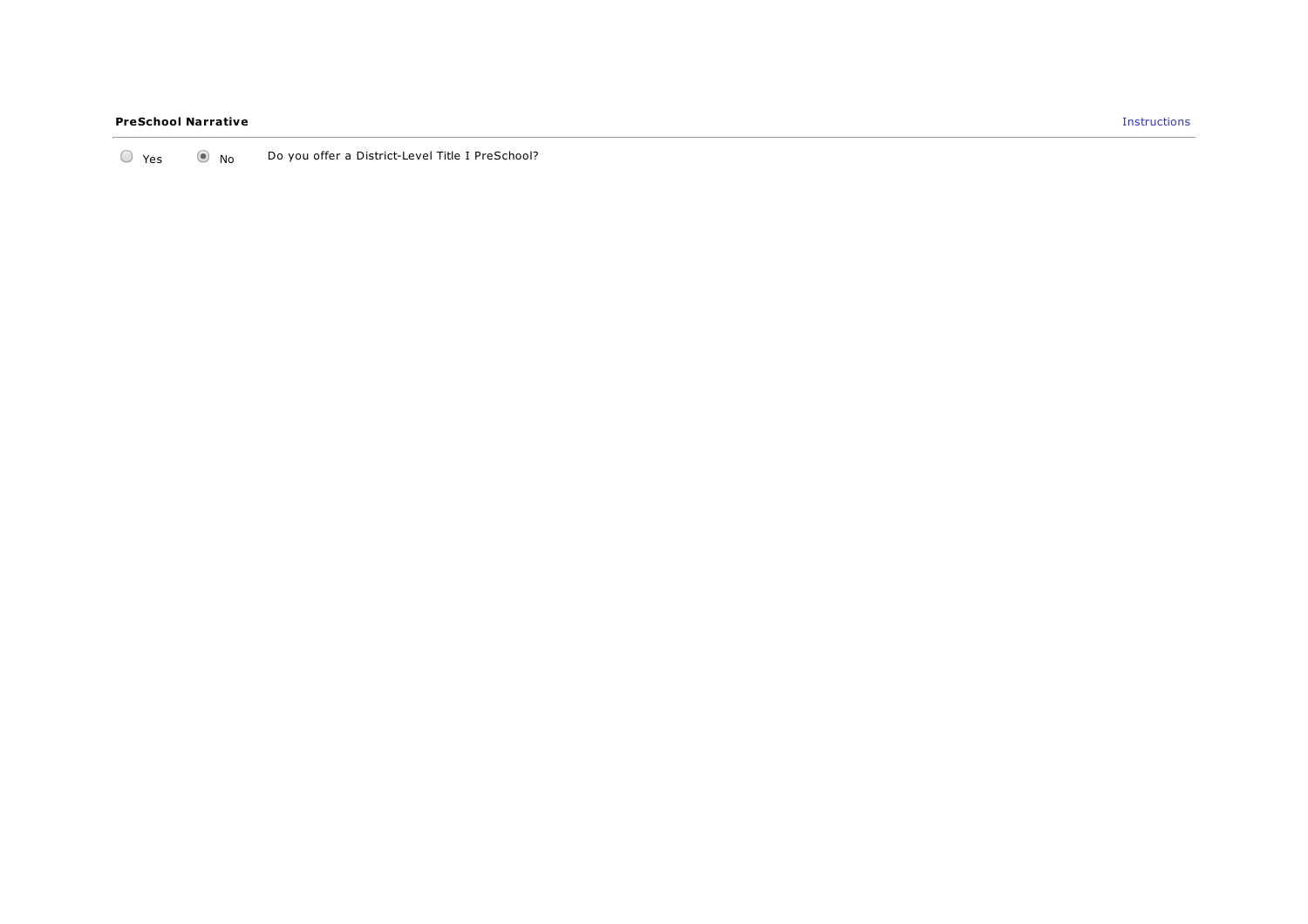#### **McKinney-Vento Homeless Children** Instructions and the control of the control of the control of the control of the control of the control of the control of the control of the control of the control of the control of the c

|  | <b>McKinney Vento Homeless</b> |  |
|--|--------------------------------|--|

| Homeless<br>Liaison:    | Justin. | Kelm |
|-------------------------|---------|------|
| Title I<br>Coordinator: | Justin  | Kelm |

\* Note - If the information above is not current, please update the contacts in the Central Data Collection.

District homeless liaison and district Title I coordinators are required to communicate and collaborate on an ongoing basis even if there are currently no students who are experiencing homelessness in the district.

Describe the communication process/procedure/timeline. (303 of 2000 maximum characters used)

Justin Kelm, Elementary Principal, is the district's homeless liaison. He communicates and collaborates on a regular basis concerning homeless students with Title I and teaching staff. At various Title I staff meetings, homeless children will be placed on the agenda for discussion and identification.

 $\theta$  List the number of identified homeless students in Title I Part A schools for the past school year.

1 List the number of identified homeless students in **non-Title I Part A** schools for the past school year.

Explain what efforts the district makes to identify homeless children. (917 of 2000 maximum characters used)

Our first point of contact is when students are enrolled in the school. Addresses are collected and the enrolling staff member would recognize shelters or false addresses. School staff is another source of information when it comes to identifying homeless children. The principals, one of which is the district homeless liaison, communicate with local agencies such as the Police Department, Moody County Public Health Department, Administerial Association, and Community Counseling. The Homeless Liaison is also available to help homeless children with the school enrollment process, transportation issues, and other student services. The Homeless Liaison will contact the above listed agencies at the beginning of the school year to identify any homeless children in the area. The district will check with the above agencies periodically throughout the school year to see if any homeless children are found.

 $\odot$   $\gamma_{PS}$   $\odot$  No Has the district adopted a policy that assures the rights of homeless students? (This is not the compliant/dispute resolution policy.)

#### Required Homeless Set aside Amount

An LEA must reserve such funds as are necessary to provide services comparable to those provided to children participating in Title I, Part A programs and to provide services not ordinarily provided to other students. Section 1113 (c)(3)(A)

Indicate how the LEA determined the amount that is needed to provide comparable services and then also enter this amount on the Set Aside table row for ''Homeless Children'' found on the Title I School Selection Step 4 Tab. Was a needs assessment conducted? Provide the date of the needs assessment.

(234 of 2000 maximum characters used)

| The district determined the amount using the per pupil amount calculated through Title I public school allocation formula (\$704/pupil) and is using district funds to provide the |  |  |
|------------------------------------------------------------------------------------------------------------------------------------------------------------------------------------|--|--|
| comparable services. No needs assessment was conducted.                                                                                                                            |  |  |

Set-aside for comparable services for homeless students

0 Set-aside for transportation of homeless students

0 Total (Can be more than, but must be at least as much as the amount on the Set Aside table row for ''Homeless Children''.)

Provide a description of the comparable services that will be provided to homeless children. If applicable, include how educationally related support services are provided to these children in shelters or other locations where homeless children may live.

(324 of 2000 maximum characters used)

The district will ensure that students experiencing homelessness in non-Title I schools will receive the same educational services as their peers such as attending classes, receiving free meals, and transportation. These services may be provided to students in shelters and other locations where homeless children may live.

Optional Homeless Set Asides may be added to the required "Homeless Children" Set Aside amount determined above.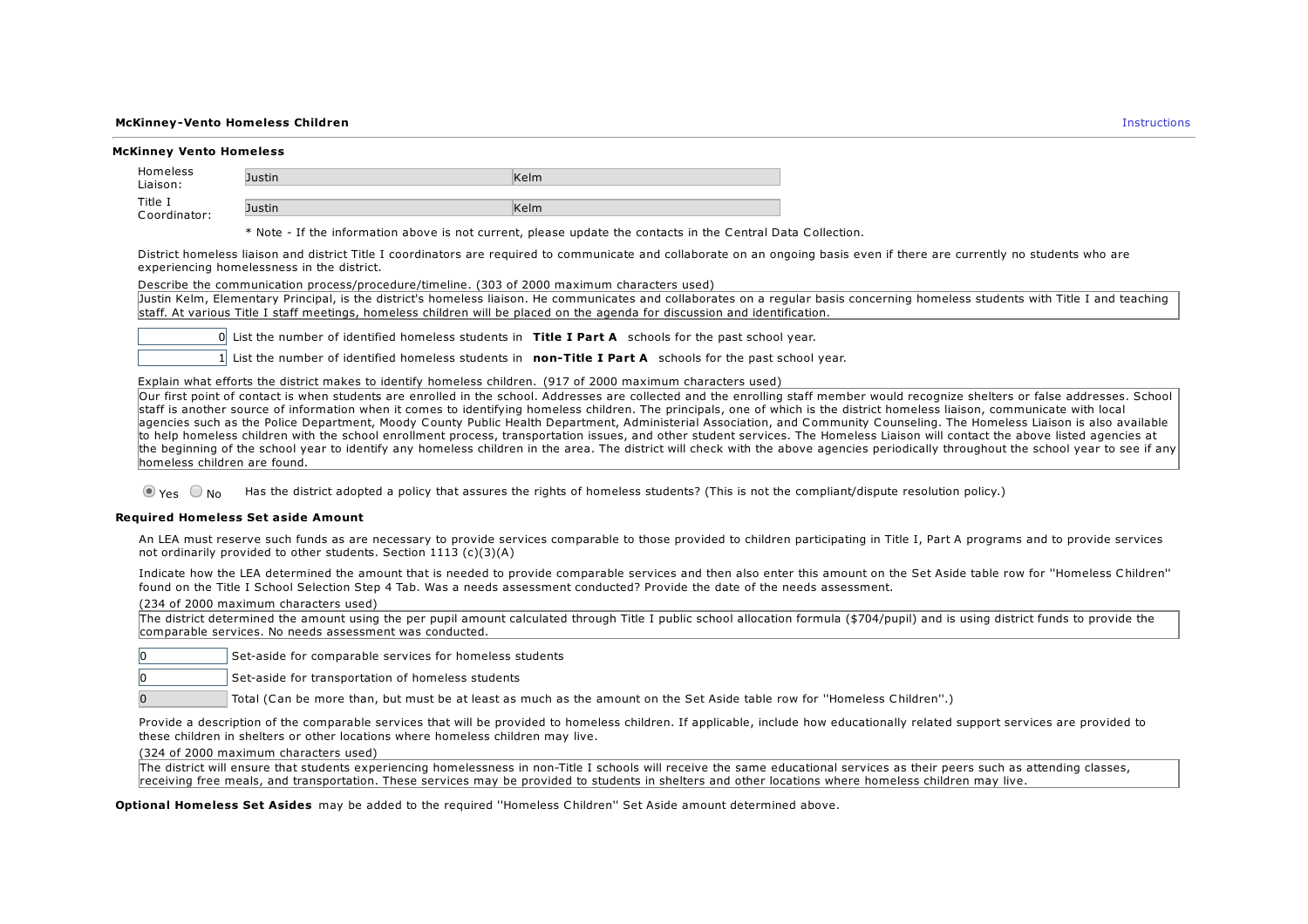Homeless Liaison- An LEA may reserve Title I funds to support the LEA's homeless liaison. Provide a justification and the amount of the Title I funds reserved to support the homeless liaison.

(2 of 2000 maximum characters used) **NA** 

Transportation- An LEA may use Title I funds to pay the incremental costs to transport a homeless child or youth to his or her school of origin above what the LEA would have otherwise provided to transport the student to his or her assigned school. Provide the amount with a description of how it was determined.

(2 of 2000 maximum characters used) N<sub>A</sub>

Please note: Using Title I funds to support a homeless liaison and to transport homeless children and youth to their school of origin does not satisfy the LEAs "comparable services" obligation.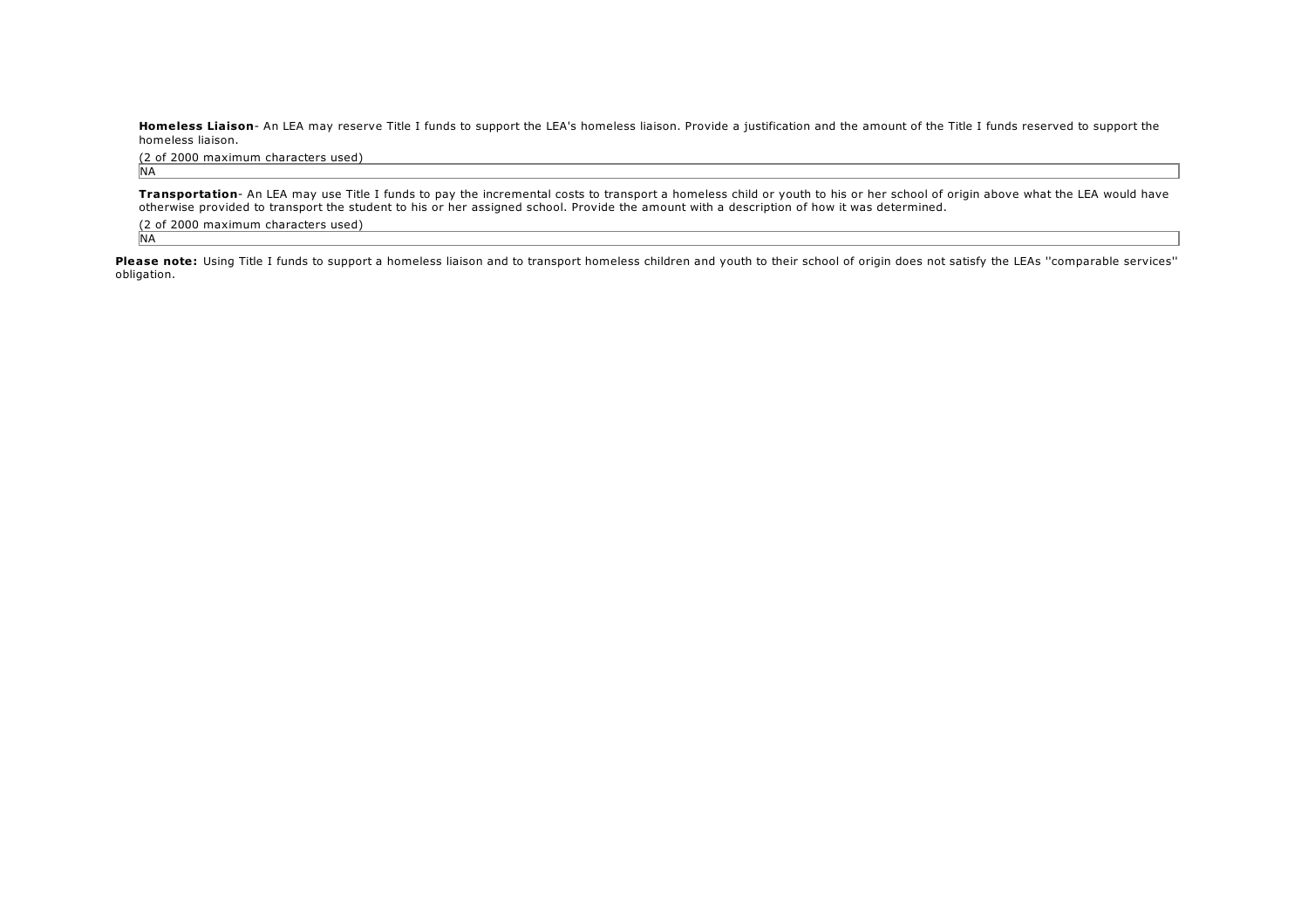Agency Contact Information

Number of agencies that will be served (Maximum of 5):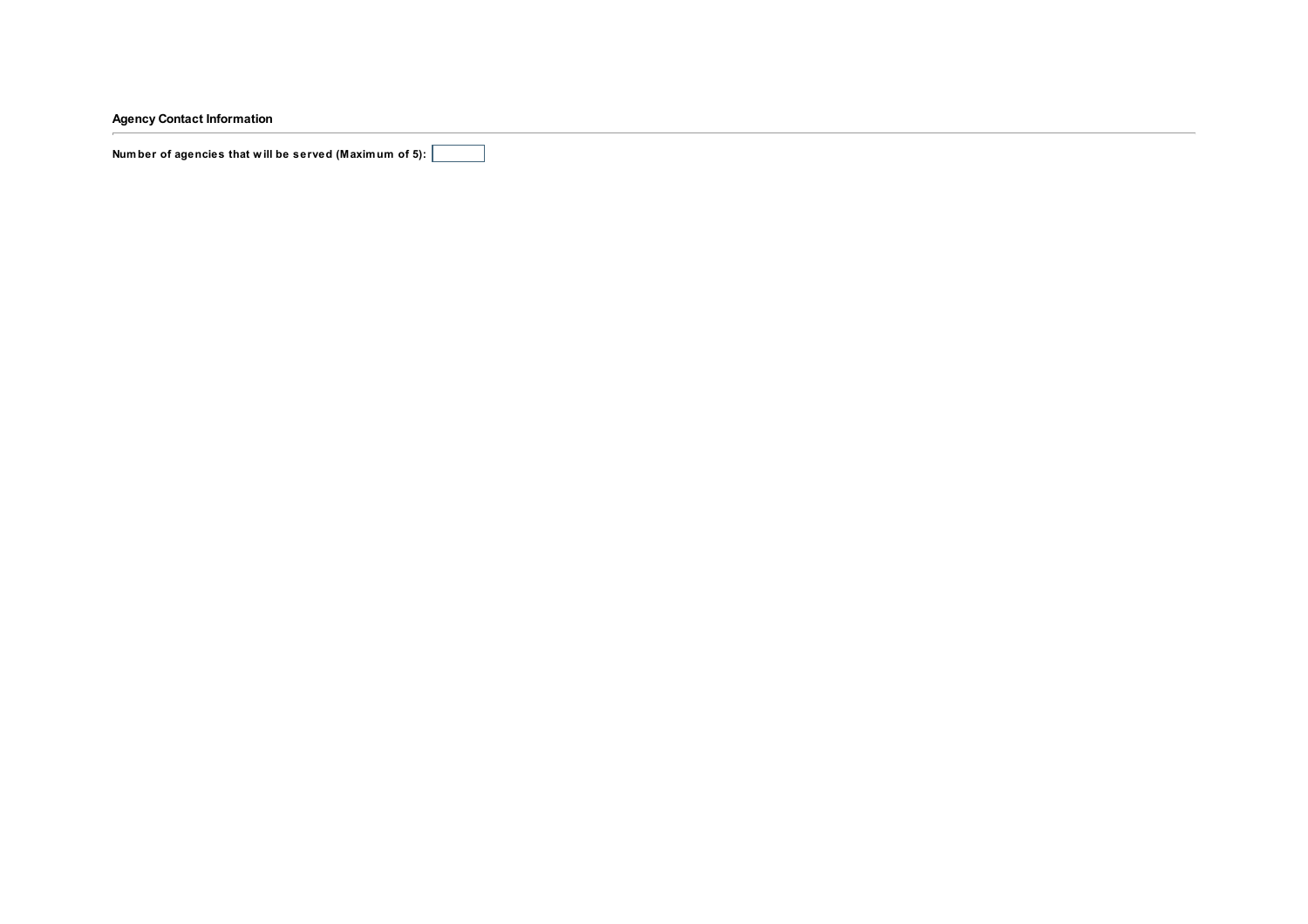## Agency Information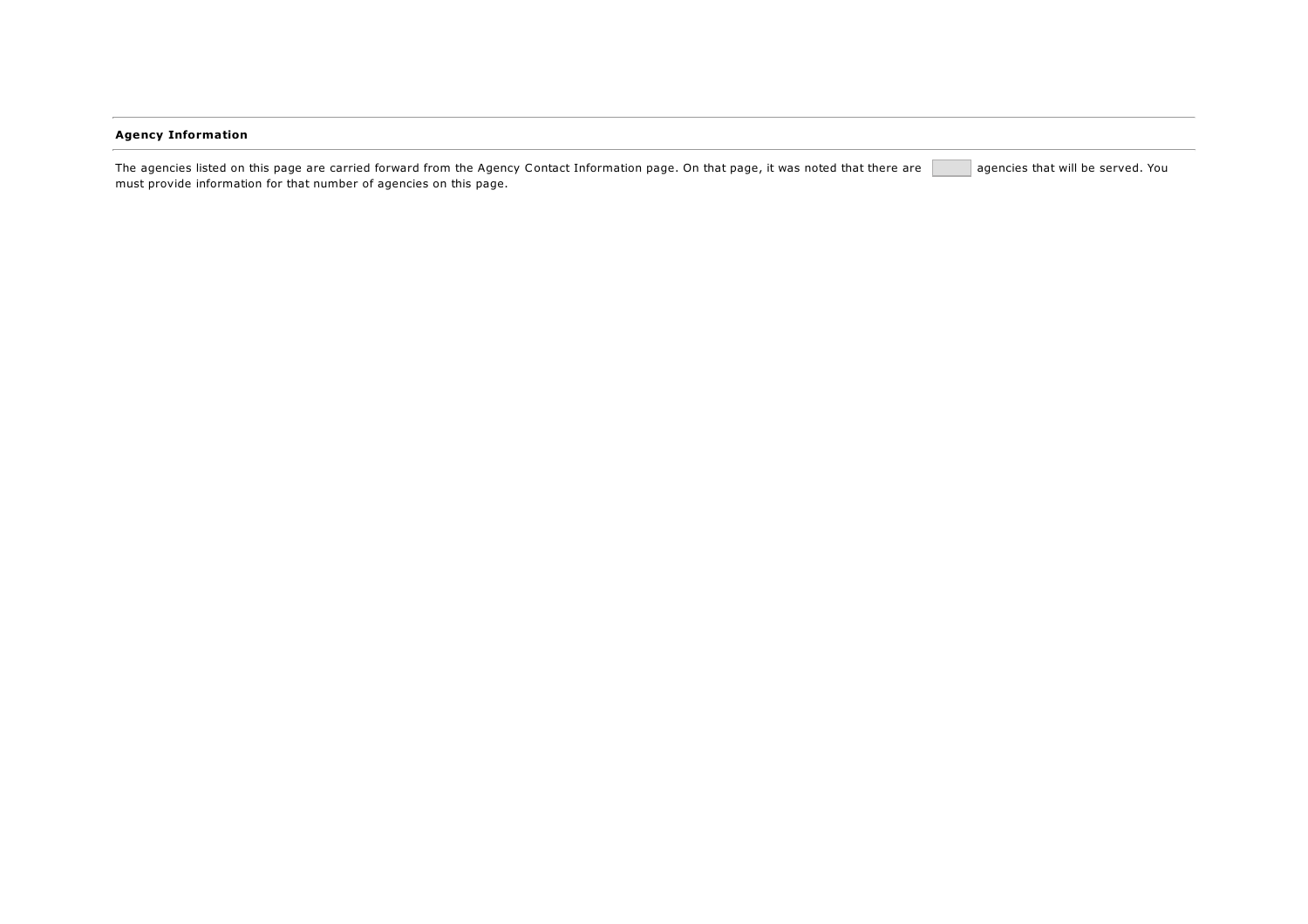## Agency Goals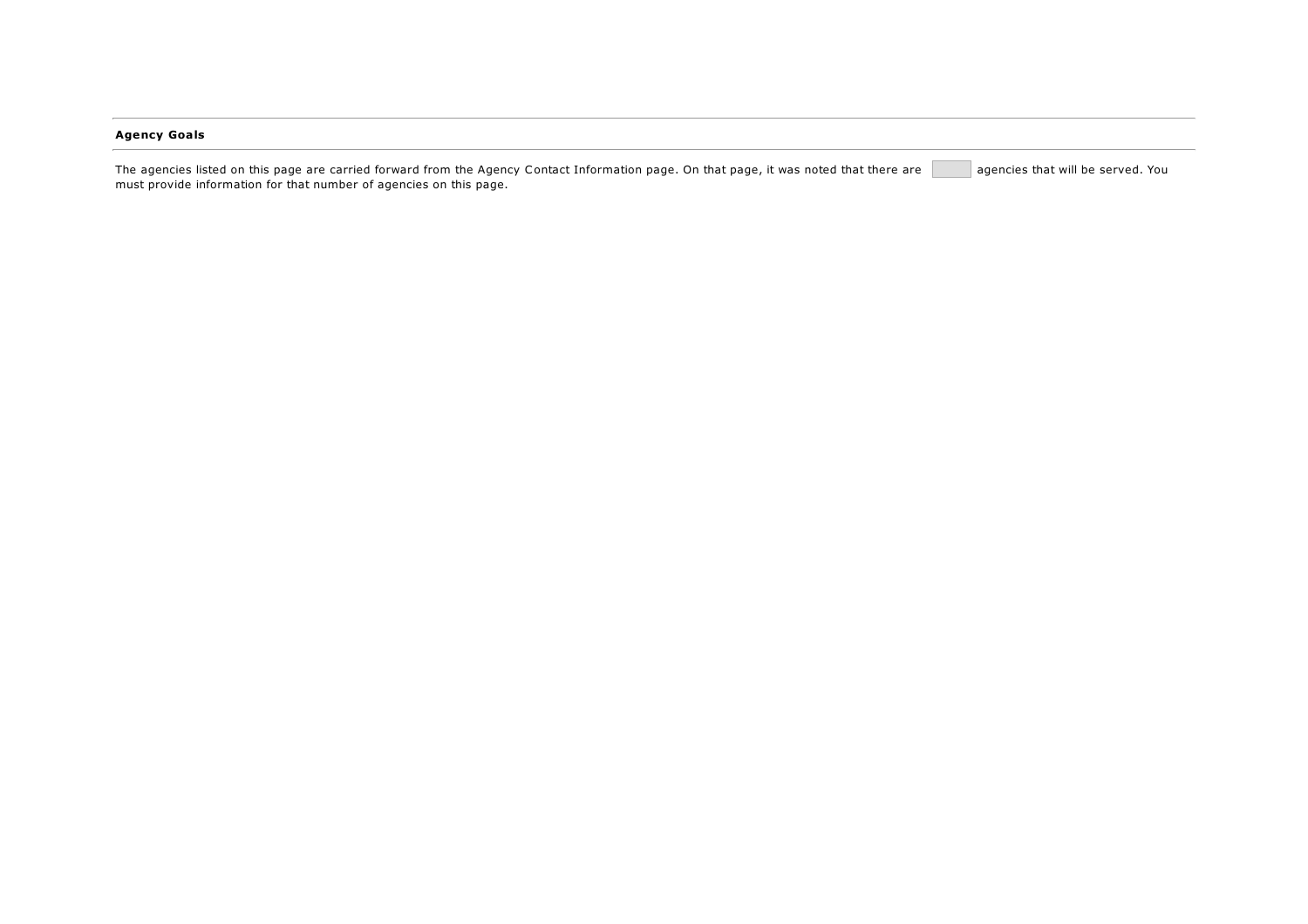## Agency Coordination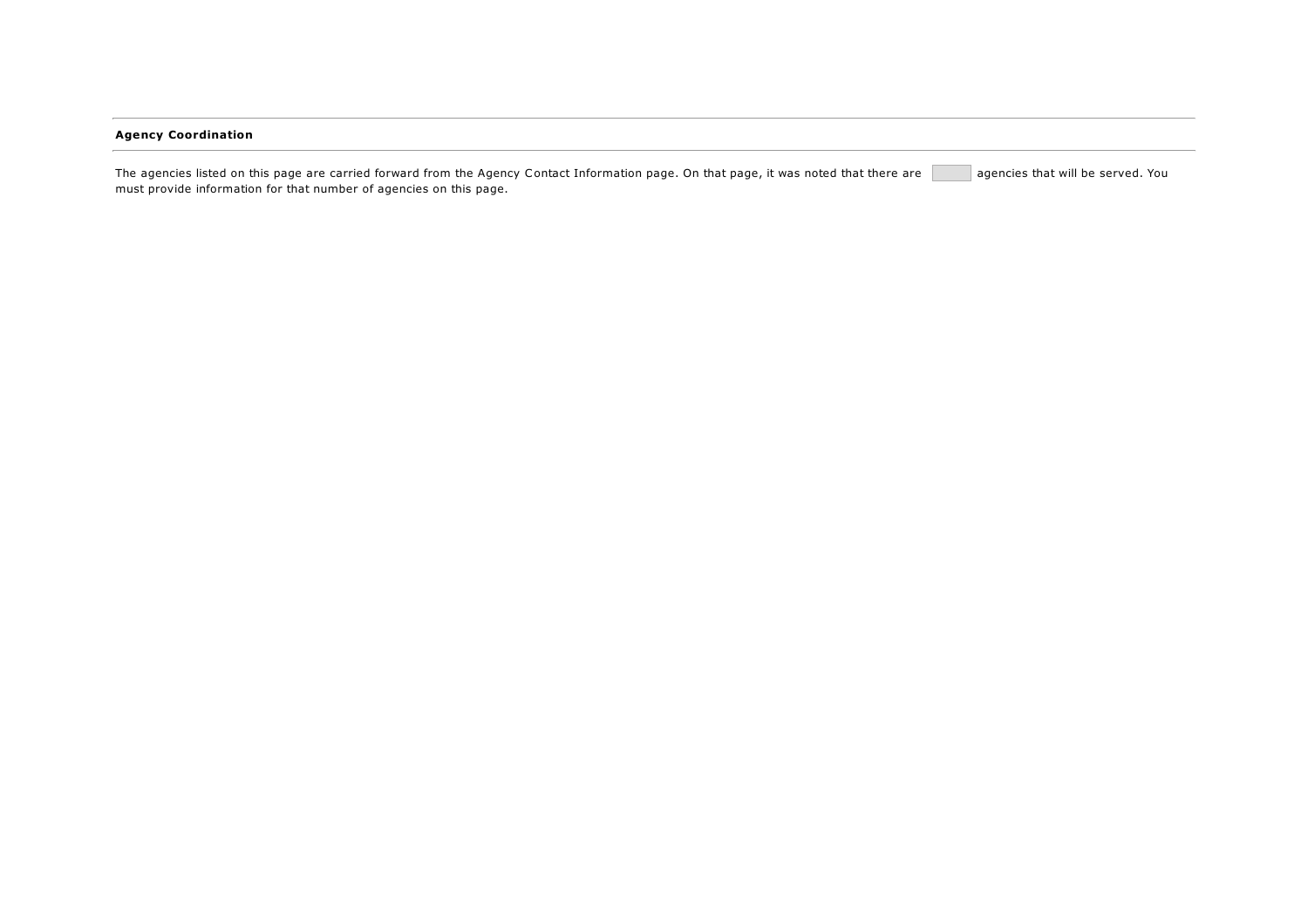## Agency Funds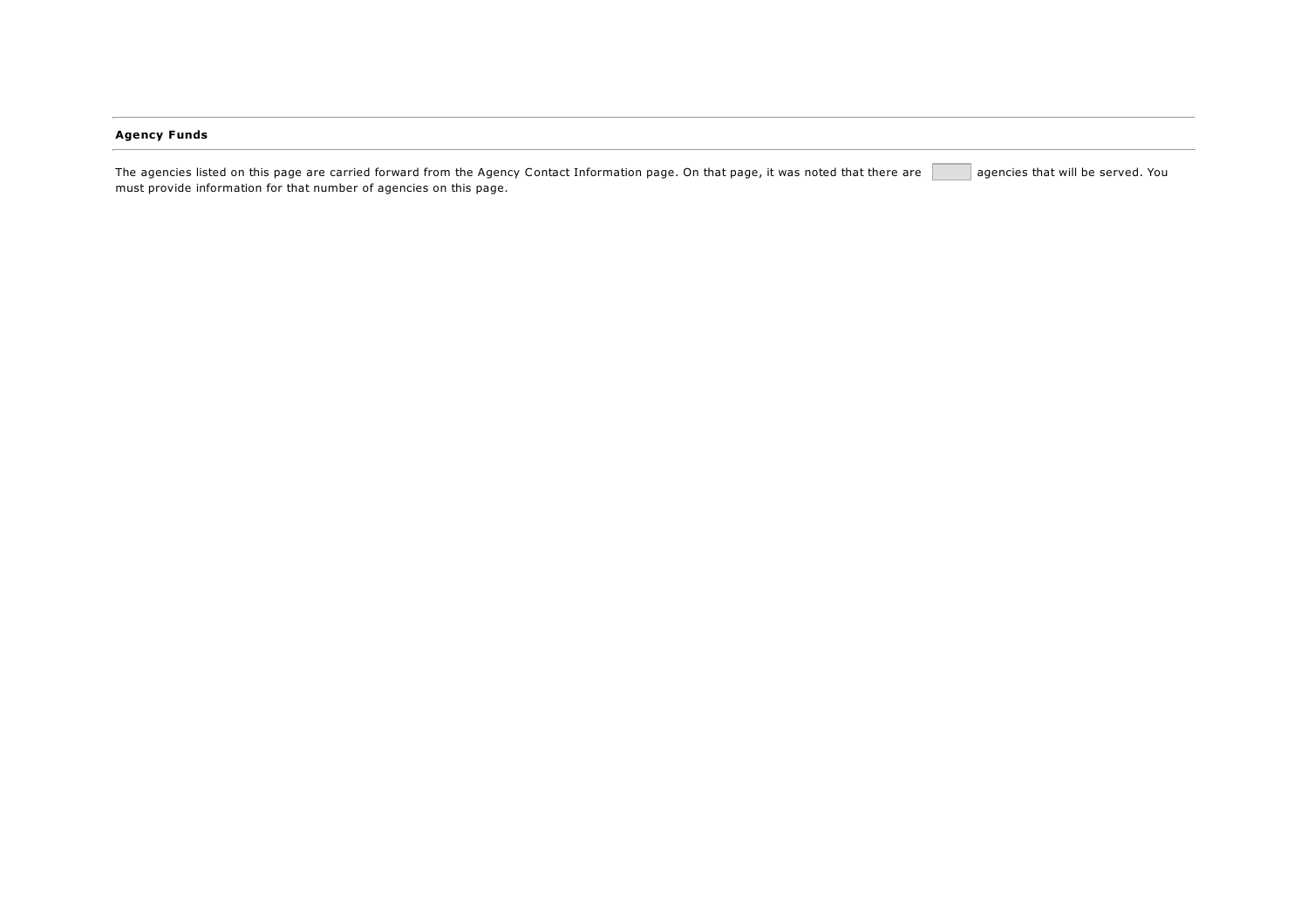## Anticipated Staff Information for Title I Programs

(These numbers need to match the budget and the school level information. IF NOT USING THE OTHER CATEGORY, PLEASE LEAVE THOSE BOXES BLANK.)

|                                                | Number of<br><b>Staff Paid</b><br>with Title I<br>funds | <b>Total FTE</b><br>of Staff |
|------------------------------------------------|---------------------------------------------------------|------------------------------|
| Administrators (non-clerical)                  |                                                         |                              |
| <b>Instructional Support Paraprofessionals</b> |                                                         |                              |
| Non-Instructional Support Paraprofessionals    |                                                         |                              |
| Teachers                                       |                                                         | 4.50                         |
| Support Staff (clerical and non-clerical)      |                                                         |                              |
| Other (specify)                                |                                                         |                              |
|                                                |                                                         |                              |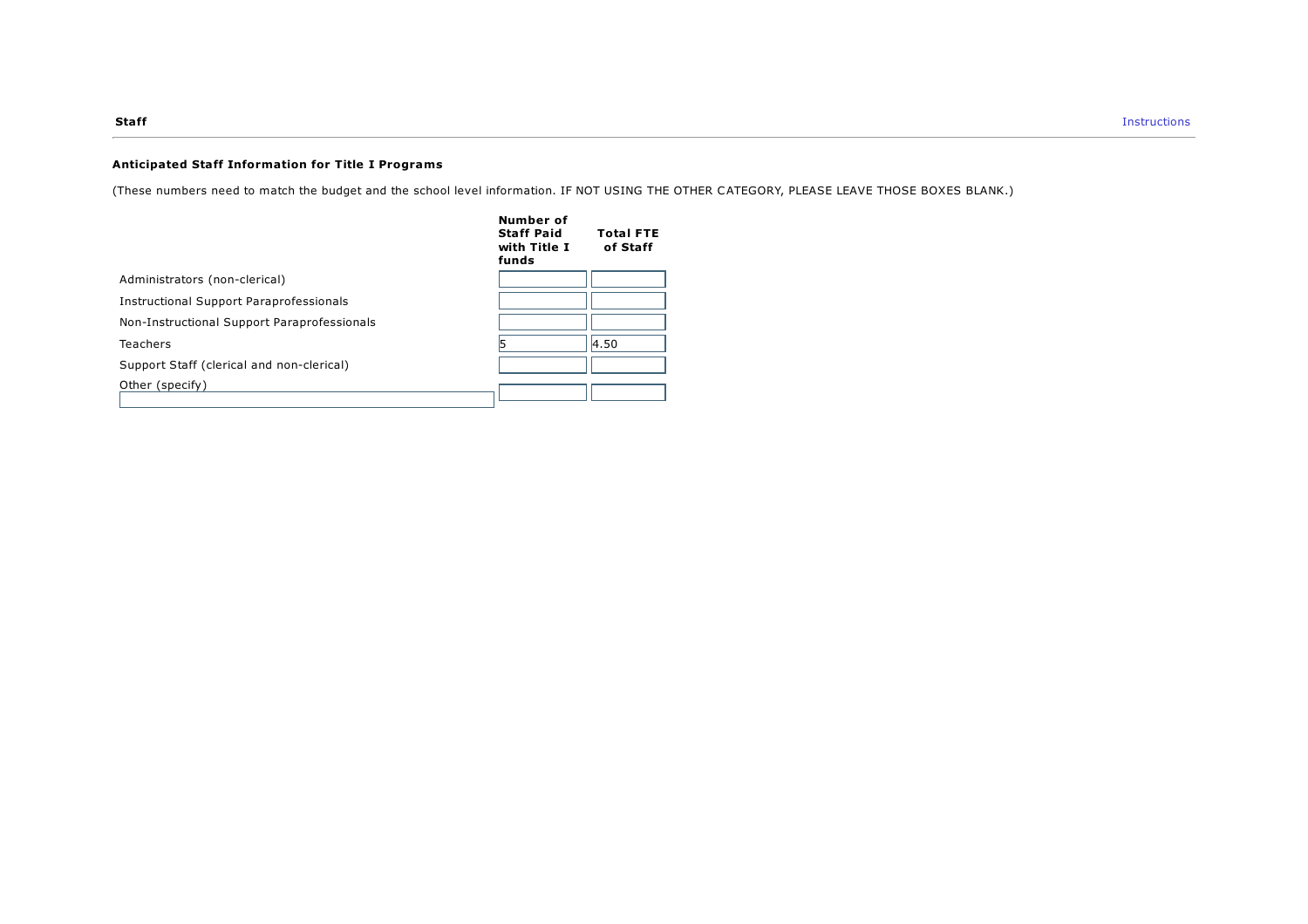**Budget Detail By Site Click for [Instructions](https://sddoe.mtwgms.org/SDDOEGMSWeb/PageRefDocs/TitleIBudgetExample.pdf)** 

This application has been approved. No more updates will be saved.

Itemize and explain each expenditure amount that appears on the Budget Summary.

Click here for [Description](https://sddoe.mtwgms.org/sddoegmsweb/PageRefDocs/ProgramCategoryDescriptions.pdf) of Program Category Values

Note: This Budget Summary displays to aid in creating and editing the Request and will not display once the Request is submitted to the SEA.

| <b>Paid to Date Amounts</b>                                  | 100-Salaries | 200-Benefits | 300-Purchased<br><b>Services</b> | 330-Travel | 400-Supplies 470-Equipment 500-Equipment<br>and Materials Non capitalized | <b>Capitalized</b> | Indirect Cost |
|--------------------------------------------------------------|--------------|--------------|----------------------------------|------------|---------------------------------------------------------------------------|--------------------|---------------|
|                                                              | \$0          |              |                                  |            |                                                                           |                    |               |
| <b>Current Budgeted Amounts by</b><br><b>Budget Category</b> | \$186,359    |              |                                  |            |                                                                           | \$C                |               |

Notes: The District must budget funds by school site based on each schools sub allocation. Select the appropriate school site from the Site drop down list. District level set asides need to be budgeted at the District Level identified by "000"

|  | <b>Site:</b> $000 - \text{Flandreau}$ |  |
|--|---------------------------------------|--|
|--|---------------------------------------|--|

Total Allocation Available for Budgeting \$186,359

To obtain additional detail lines, fill in all blank lines, and click Save Page. 5 more blank lines will then be added at the bottom. Budgeted items must be consistent with the activities described on the Program Information Tab.

| <b>Activity Code</b> | <b>Object Code</b> | <b>Expenditure Description and Itemization</b> | <b>TitleI Funds</b> | $\vert$ Delete $\vert$<br>Row |
|----------------------|--------------------|------------------------------------------------|---------------------|-------------------------------|
|                      |                    |                                                |                     |                               |
|                      |                    |                                                |                     |                               |
|                      |                    |                                                |                     |                               |
|                      |                    |                                                |                     |                               |
|                      |                    |                                                |                     |                               |

Total Displayed:  $\begin{bmatrix} 1 & 0 & 0 \\ 0 & 0 & 0 \\ 0 & 0 & 0 \end{bmatrix}$ 

The maximum amount of Indirect Costs that may be budgeted, if all available funds are budgeted and if no Equipment Capitalized is budgeted will be \$4,403

Determining Maximum Indirect Cost allowed

| (A) Total Allocation Available for Budgeting | \$186,359 | (F) Total budgeted         | \$186,359 |
|----------------------------------------------|-----------|----------------------------|-----------|
| (B) Equipment Capitalized                    |           | (G) Budgeted Indirect Cost |           |
| (C) Allowable Direct Costs (A-B)             | \$186,359 | $(H)$ Total Budget (F+G)   | \$186,359 |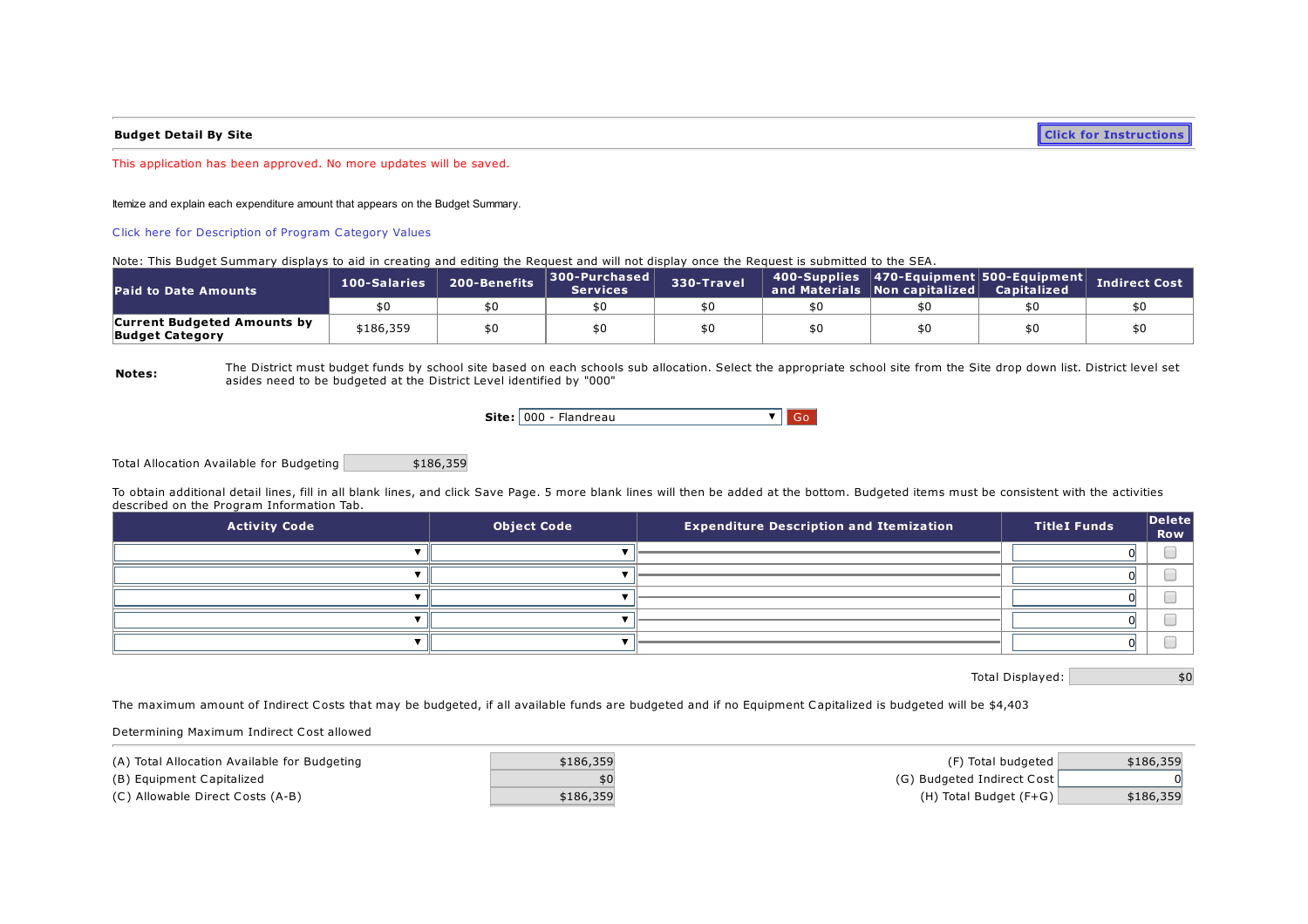| (D) Indirect Cost Rate %              | 2.4200  |                 |  |
|---------------------------------------|---------|-----------------|--|
| (E) Maximum Indirect Cost (C*(D/1+D)) | \$4,403 | Remaining (A-H) |  |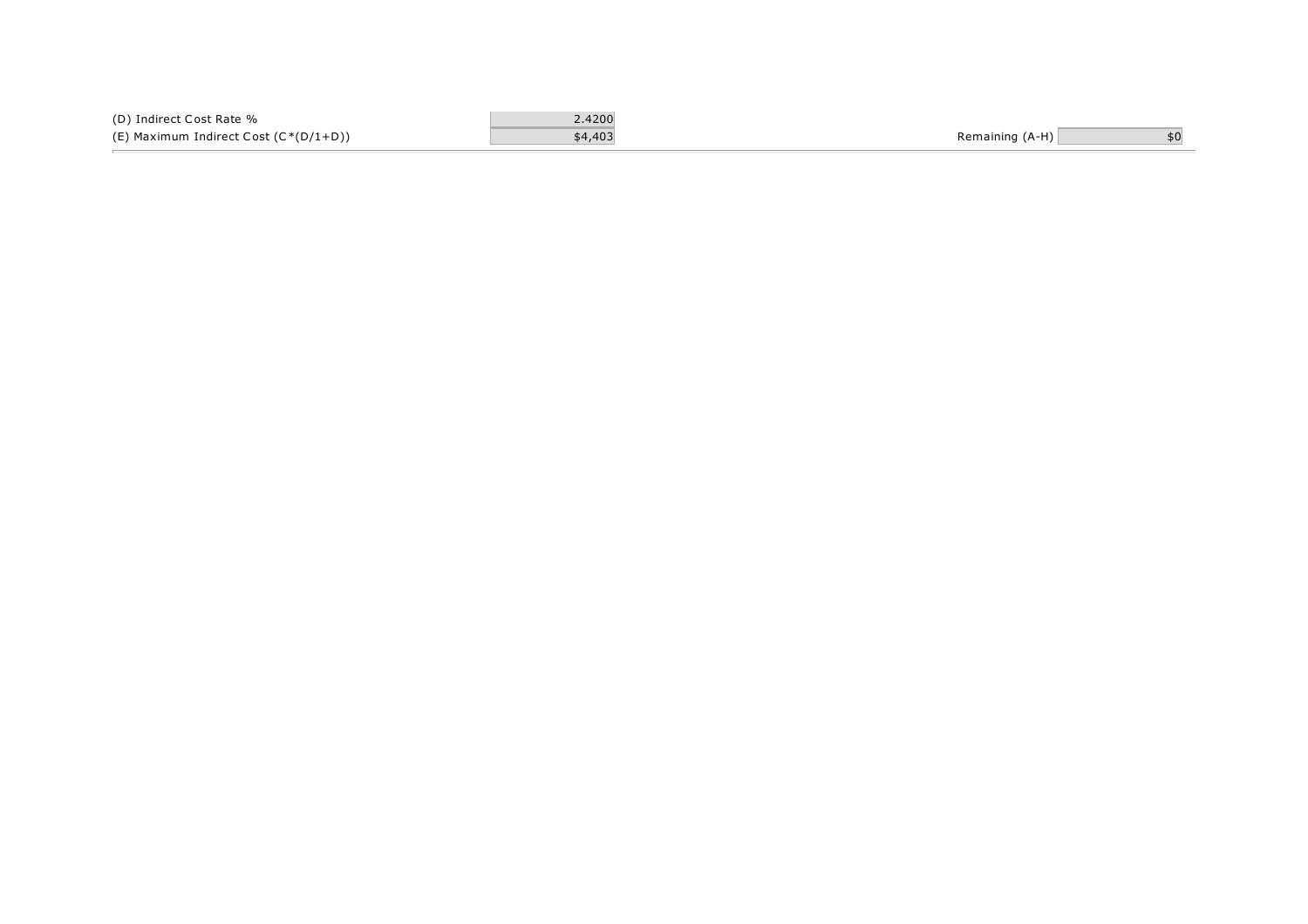Budget Detail By Site **Click for [Instructions](https://sddoe.mtwgms.org/SDDOEGMSWeb/PageRefDocs/TitleIBudgetExample.pdf)** 

This application has been approved. No more updates will be saved.

Itemize and explain each expenditure amount that appears on the Budget Summary.

Click here for [Description](https://sddoe.mtwgms.org/sddoegmsweb/PageRefDocs/ProgramCategoryDescriptions.pdf) of Program Category Values

Note: This Budget Summary displays to aid in creating and editing the Request and will not display once the Request is submitted to the SEA.

| <b>Paid to Date Amounts</b>                                  | 100-Salaries | 200-Benefits | 300-Purchased<br><b>Services</b> | 330-Travel | 400-Supplies   470-Equipment   500-Equipment  <br>and Materials Non capitalized | . Capitalized | <b>Indirect Cost</b> |
|--------------------------------------------------------------|--------------|--------------|----------------------------------|------------|---------------------------------------------------------------------------------|---------------|----------------------|
|                                                              |              |              |                                  |            |                                                                                 |               |                      |
| <b>Current Budgeted Amounts by</b><br><b>Budget Category</b> | \$186,359    |              |                                  |            |                                                                                 |               |                      |

Notes: The District must budget funds by school site based on each schools sub allocation. Select the appropriate school site from the Site drop down list. District level set asides need to be budgeted at the District Level identified by "000"

Site: 001 - Flandreau High School VGo

Total Allocation Available for Budgeting | \$186,359

To obtain additional detail lines, fill in all blank lines, and click Save Page. 5 more blank lines will then be added at the bottom. Budgeted items must be consistent with the activities described on the Program Information Tab.

| <b>Activity Code</b> | <b>Object Code</b> | <b>Expenditure Description and Itemization</b> | <b>TitleI Funds</b> | Delete <br><b>Row</b> |
|----------------------|--------------------|------------------------------------------------|---------------------|-----------------------|
|                      |                    |                                                |                     |                       |
|                      |                    |                                                |                     |                       |
|                      |                    |                                                |                     |                       |
|                      |                    |                                                |                     |                       |
|                      |                    |                                                |                     |                       |

Total Displayed:  $$0$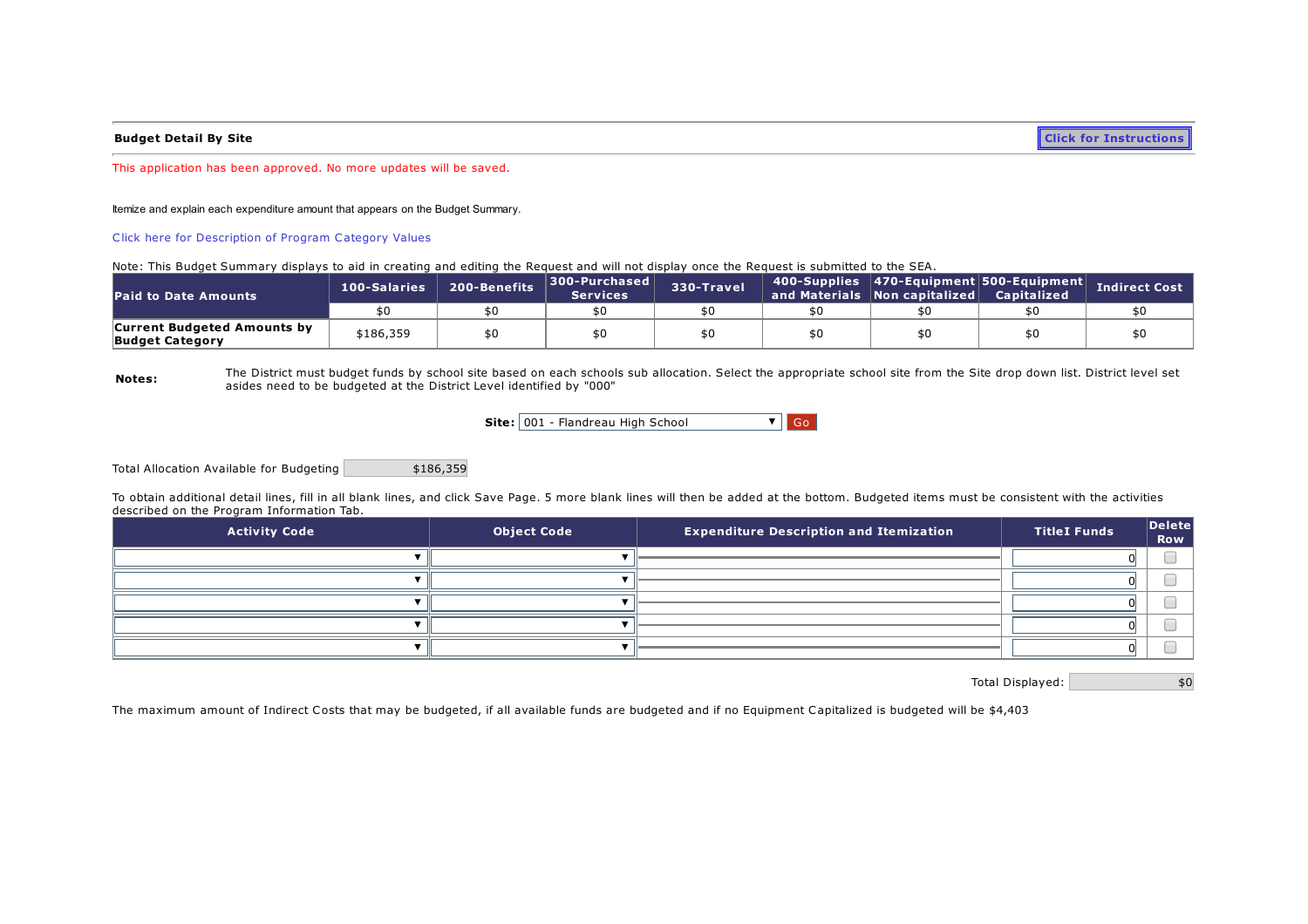**Budget Detail By Site Click for [Instructions](https://sddoe.mtwgms.org/SDDOEGMSWeb/PageRefDocs/TitleIBudgetExample.pdf)** 

This application has been approved. No more updates will be saved.

Itemize and explain each expenditure amount that appears on the Budget Summary.

Click here for [Description](https://sddoe.mtwgms.org/sddoegmsweb/PageRefDocs/ProgramCategoryDescriptions.pdf) of Program Category Values

Note: This Budget Summary displays to aid in creating and editing the Request and will not display once the Request is submitted to the SEA.

| <b>Paid to Date Amounts</b>                                  | 100-Salaries | 200-Benefits | 300-Purchased<br><b>Services</b> | 330-Travel | 400-Supplies   470-Equipment   500-Equipment  <br>and Materials Non capitalized | <b>Capitalized</b> | <b>Indirect Cost</b> |
|--------------------------------------------------------------|--------------|--------------|----------------------------------|------------|---------------------------------------------------------------------------------|--------------------|----------------------|
|                                                              |              |              |                                  |            |                                                                                 |                    |                      |
| <b>Current Budgeted Amounts by</b><br><b>Budget Category</b> | \$186,359    |              |                                  |            |                                                                                 |                    |                      |

Notes: The District must budget funds by school site based on each schools sub allocation. Select the appropriate school site from the Site drop down list. District level set asides need to be budgeted at the District Level identified by "000"

Site: 003 - Flandreau Middle School VGo

The Allocation for this building on the Public Schools Allocations Tab. Total Allocation Available for Budgeting \$186,359 \$86,114

To obtain additional detail lines, fill in all blank lines, and click Save Page. 5 more blank lines will then be added at the bottom. Budgeted items must be consistent with the activities described on the Program Information Tab.

| <b>Activity Code</b>                | <b>Expenditure Description and Itemization</b><br><b>Object Code</b> |                              | <b>TitleI Funds</b> | $\vert$ Delete $\vert$<br><b>Row</b> |
|-------------------------------------|----------------------------------------------------------------------|------------------------------|---------------------|--------------------------------------|
| 1273-Title I Instructional Services | 100-Salaries                                                         | 1 Teacher at 1 FTE - Hoffman | 42412               |                                      |
| 1273-Title I Instructional Services | 100-Salaries                                                         | 1 Teacher at 1 FTE - Kuper   | 43702               |                                      |
|                                     |                                                                      |                              |                     |                                      |
|                                     |                                                                      |                              |                     |                                      |
|                                     |                                                                      |                              |                     |                                      |

Total Displayed:  $$86,114$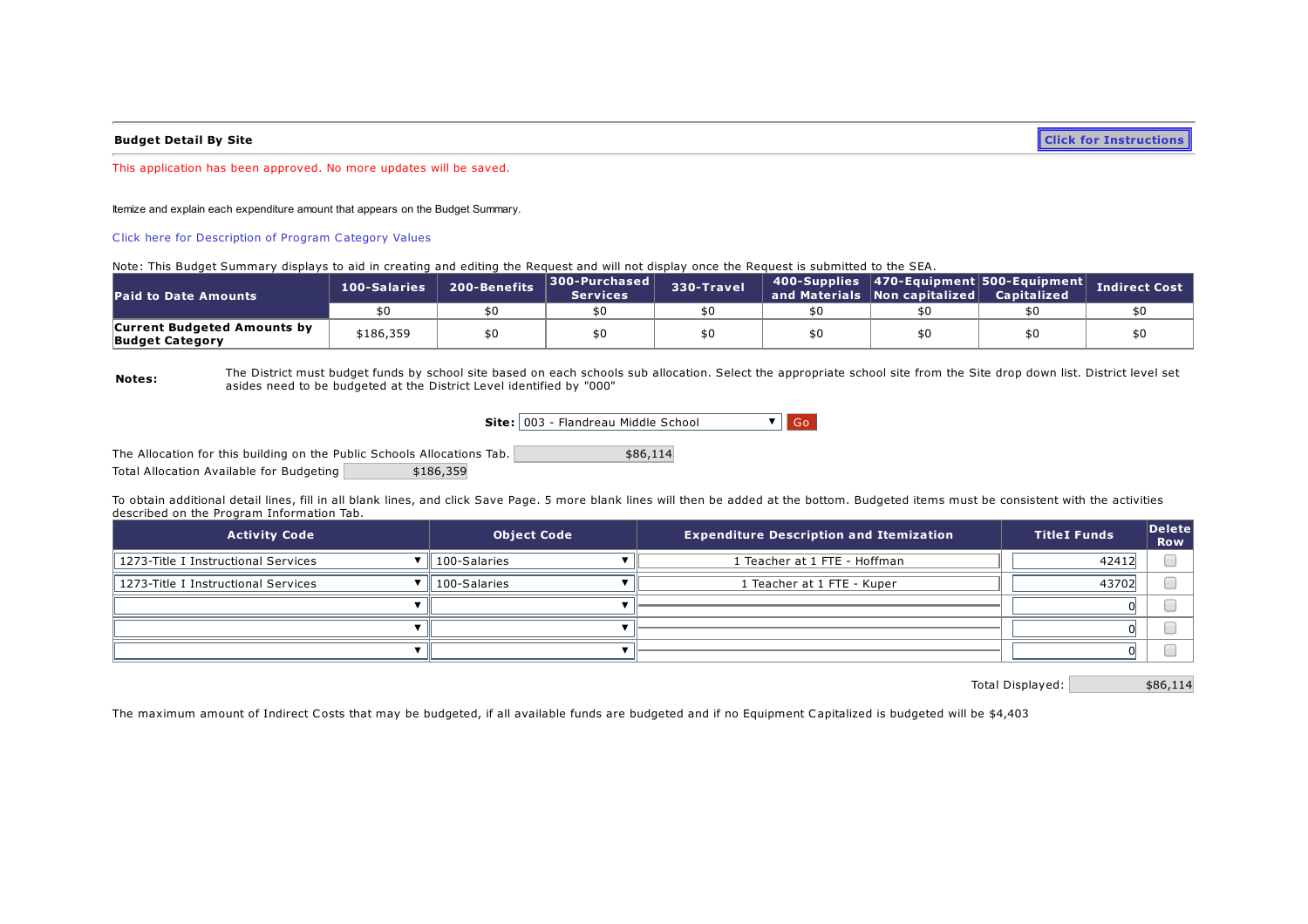Budget Detail By Site **Click for [Instructions](https://sddoe.mtwgms.org/SDDOEGMSWeb/PageRefDocs/TitleIBudgetExample.pdf)** 

This application has been approved. No more updates will be saved.

Itemize and explain each expenditure amount that appears on the Budget Summary.

Click here for [Description](https://sddoe.mtwgms.org/sddoegmsweb/PageRefDocs/ProgramCategoryDescriptions.pdf) of Program Category Values

Note: This Budget Summary displays to aid in creating and editing the Request and will not display once the Request is submitted to the SEA.

| <b>Paid to Date Amounts</b>                                  | 100-Salaries | 200-Benefits | 300-Purchased<br><b>Services</b> | 330-Travel | 400-Supplies 470-Equipment 500-Equipment<br>$^{\prime}$ and Materials $\,$ Non capitalized $\,$ | <b>Capitalized</b> | <b>Indirect Cost</b> |
|--------------------------------------------------------------|--------------|--------------|----------------------------------|------------|-------------------------------------------------------------------------------------------------|--------------------|----------------------|
|                                                              | \$0          | \$0          |                                  |            |                                                                                                 |                    |                      |
| <b>Current Budgeted Amounts by</b><br><b>Budget Category</b> | \$186,359    | \$0          |                                  |            |                                                                                                 |                    |                      |

Notes: The District must budget funds by school site based on each schools sub allocation. Select the appropriate school site from the Site drop down list. District level set asides need to be budgeted at the District Level identified by "000"

Site: 004 - Flandreau Elementary **V** Go

The Allocation for this building on the Public Schools Allocations Tab. Total Allocation Available for Budgeting \$186,359 \$100,245

To obtain additional detail lines, fill in all blank lines, and click Save Page. 5 more blank lines will then be added at the bottom. Budgeted items must be consistent with the activities described on the Program Information Tab.

| <b>Activity Code</b>                | <b>Object Code</b> | <b>Expenditure Description and Itemization</b> | <b>TitleI Funds</b> | $\vert$ Delete $\vert$<br><b>Row</b> |
|-------------------------------------|--------------------|------------------------------------------------|---------------------|--------------------------------------|
| 1273-Title I Instructional Services | 100-Salaries       | 1 Teacher at .4 FTE - Damm                     | 17221               |                                      |
| 1273-Title I Instructional Services | 100-Salaries       | 1 Teacher at 1 FTE - DeWeerd                   | 42490               |                                      |
| 1273-Title I Instructional Services | 100-Salaries       | 1 Teacher at 1 FTE - Hansen                    | 40534               |                                      |
|                                     |                    |                                                |                     |                                      |
|                                     |                    |                                                |                     |                                      |

Total Displayed: \$100,245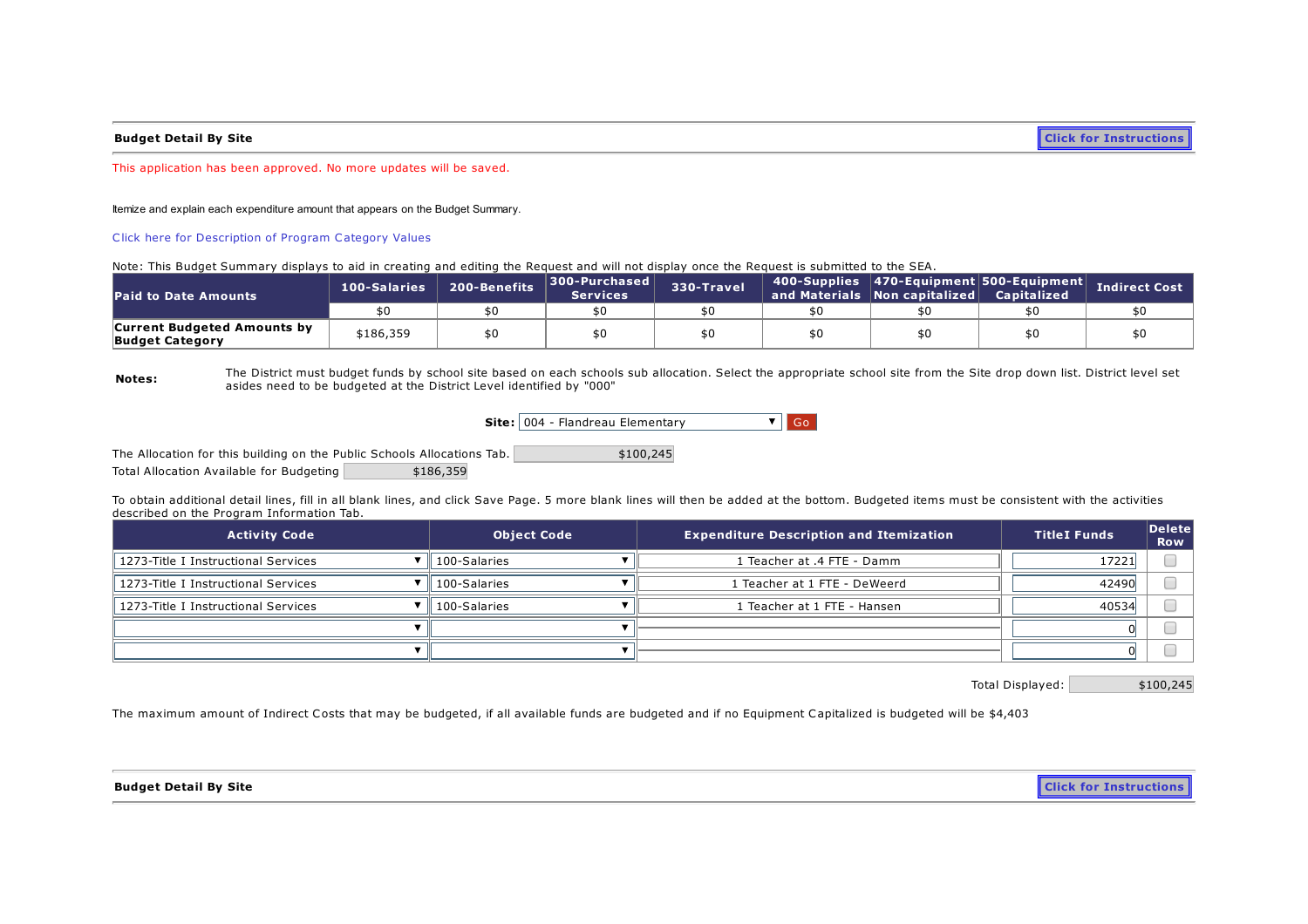### This application has been approved. No more updates will be saved.

Itemize and explain each expenditure amount that appears on the Budget Summary.

### Click here for [Description](https://sddoe.mtwgms.org/sddoegmsweb/PageRefDocs/ProgramCategoryDescriptions.pdf) of Program Category Values

#### Note: This Budget Summary displays to aid in creating and editing the Request and will not display once the Request is submitted to the SEA.

| <b>Paid to Date Amounts</b>                                  | 100-Salaries | 200-Benefits | 300-Purchased<br><b>Services</b> | 330-Travel | 400-Supplies 470-Equipment 500-Equipment<br>and Materials Non capitalized | <b>Capitalized</b> | <b>Indirect Cost</b> |
|--------------------------------------------------------------|--------------|--------------|----------------------------------|------------|---------------------------------------------------------------------------|--------------------|----------------------|
|                                                              |              | \$0          | \$0                              |            |                                                                           |                    |                      |
| <b>Current Budgeted Amounts by</b><br><b>Budget Category</b> | \$186,359    | \$0          | \$0                              |            |                                                                           |                    |                      |

Notes:

The District must budget funds by school site based on each schools sub allocation. Select the appropriate school site from the Site drop down list. District level set asides need to be budgeted at the District Level identified by "000"

Site: 006 - Pleasant Valley Colony Elementary  $\bullet$  Go

Total Allocation Available for Budgeting \$186,359

To obtain additional detail lines, fill in all blank lines, and click Save Page. 5 more blank lines will then be added at the bottom. Budgeted items must be consistent with the activities described on the Program Information Tab.

| <b>Activity Code</b> | <b>Object Code</b> | <b>Expenditure Description and Itemization</b> | <b>TitleI Funds</b> | $\vert$ Delete $\vert$<br><b>Row</b> |
|----------------------|--------------------|------------------------------------------------|---------------------|--------------------------------------|
|                      |                    |                                                |                     |                                      |
|                      |                    |                                                |                     |                                      |
|                      |                    |                                                |                     |                                      |
|                      |                    |                                                |                     |                                      |
|                      |                    |                                                |                     |                                      |

Total Displayed:  $$0$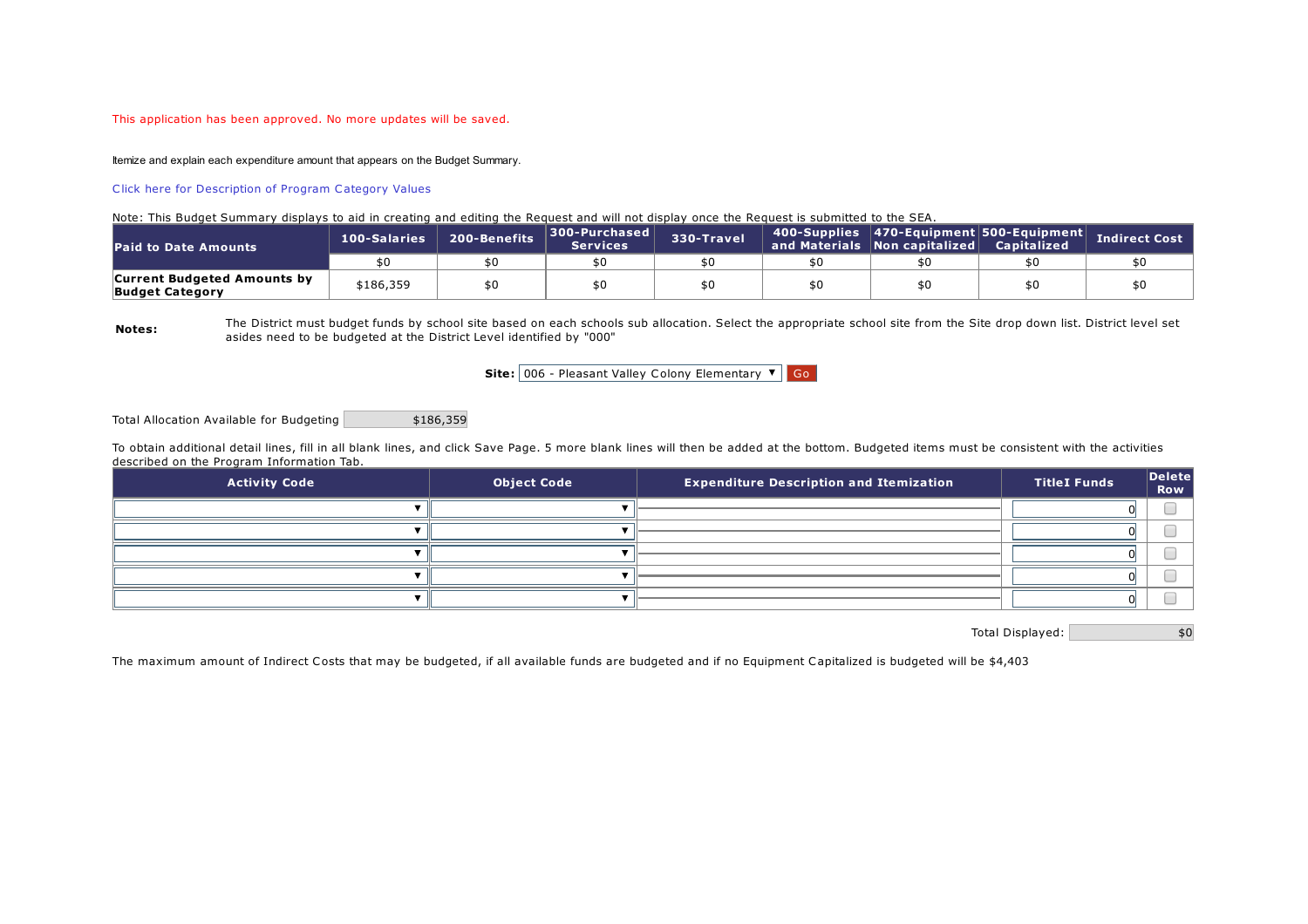**Budget Summary** (Read Only)

| Site:   All Budgets Combined | $\nabla$   Go |  |
|------------------------------|---------------|--|
|                              |               |  |

Remove blank rows from display:  $\bullet$  Yes  $\circledcirc$  No

| Code         | <b>Activity Description</b>    | 100 -<br><b>Salaries</b> | $200 -$<br><b>Benefits</b> | - 300<br>Purchased<br><b>Services</b> | $330 -$<br><b>Travel</b> | 400 -<br><b>Supplies and</b><br>Materials | $470 -$<br><b>Equipment</b><br>- Non capitalized | $500 -$<br><b>Equipment</b><br>- Capitalized | <b>TOTAL</b> |
|--------------|--------------------------------|--------------------------|----------------------------|---------------------------------------|--------------------------|-------------------------------------------|--------------------------------------------------|----------------------------------------------|--------------|
| 1273         | Title I Instructional Services | 186,359                  |                            |                                       |                          |                                           |                                                  |                                              | 186.359      |
| Subtotal     |                                | 186,359                  |                            |                                       |                          |                                           |                                                  |                                              | 186,359      |
| Total Budget |                                |                          |                            |                                       |                          |                                           |                                                  |                                              | 186,359      |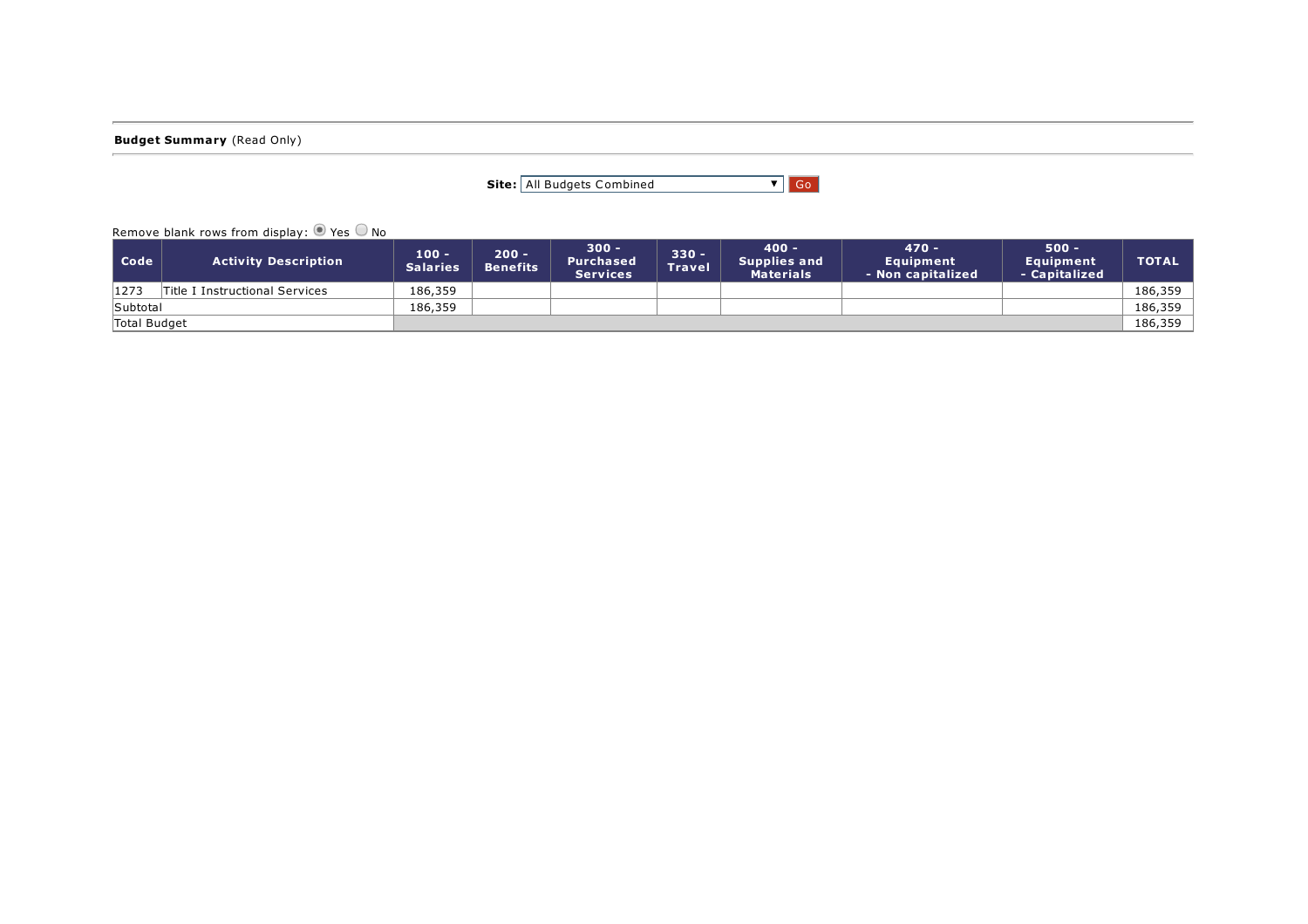### **Business Office Review Instructions**

 $\odot$  Yes  $\odot$  No I have entered, or reviewed, the district's budget information and it accurately reflects planned expenditures.

| Name:                | Stacey VanBeek |
|----------------------|----------------|
| Reviewed/Updated on: | 6/24/2020      |